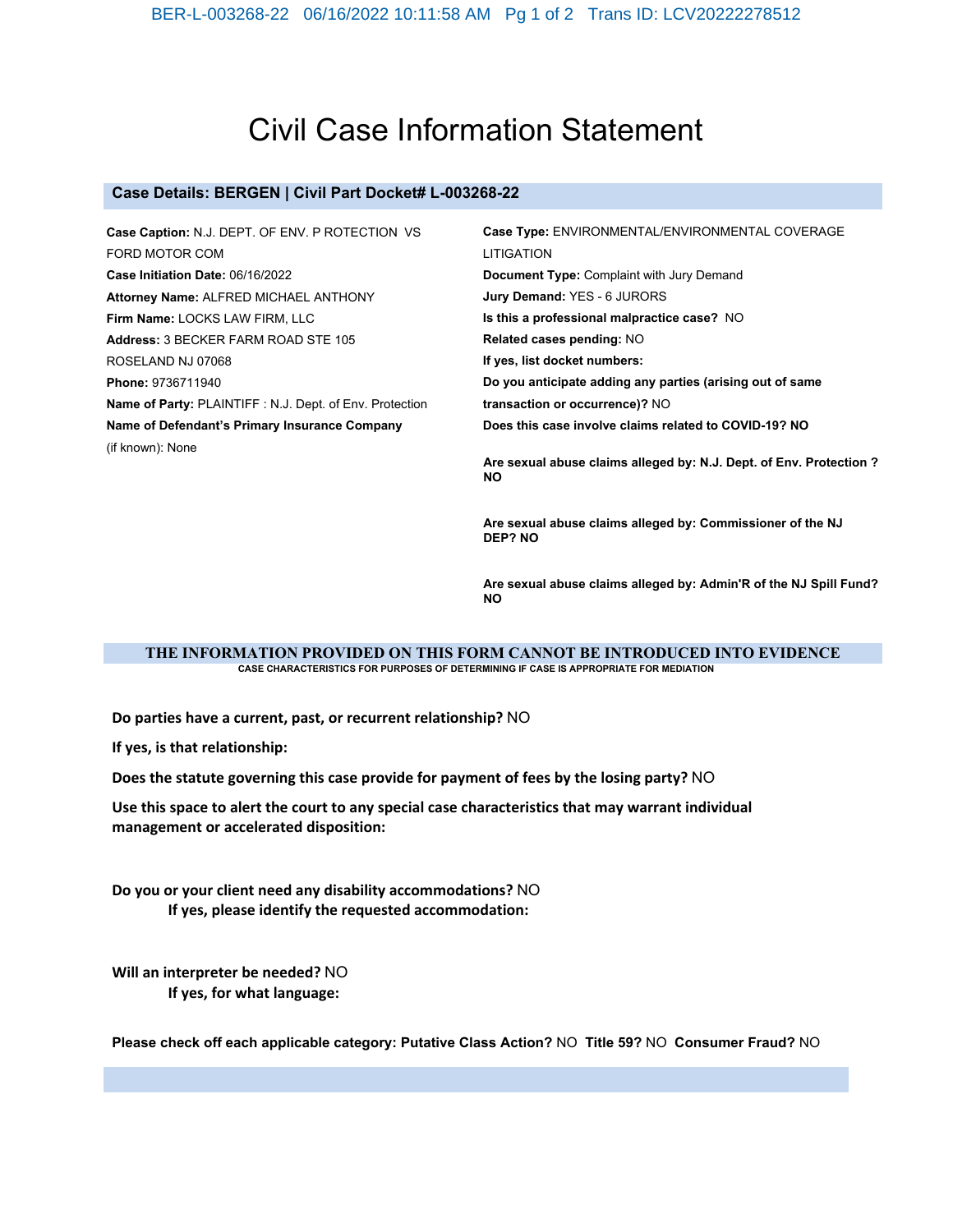I certify that confidential personal identifiers have been redacted from documents now submitted to the court, and will be redacted from all documents submitted in the future in accordance with *Rule* 1:38-7(b)

06/16/2022 Dated

/s/ ALFRED MICHAEL ANTHONY **Signed**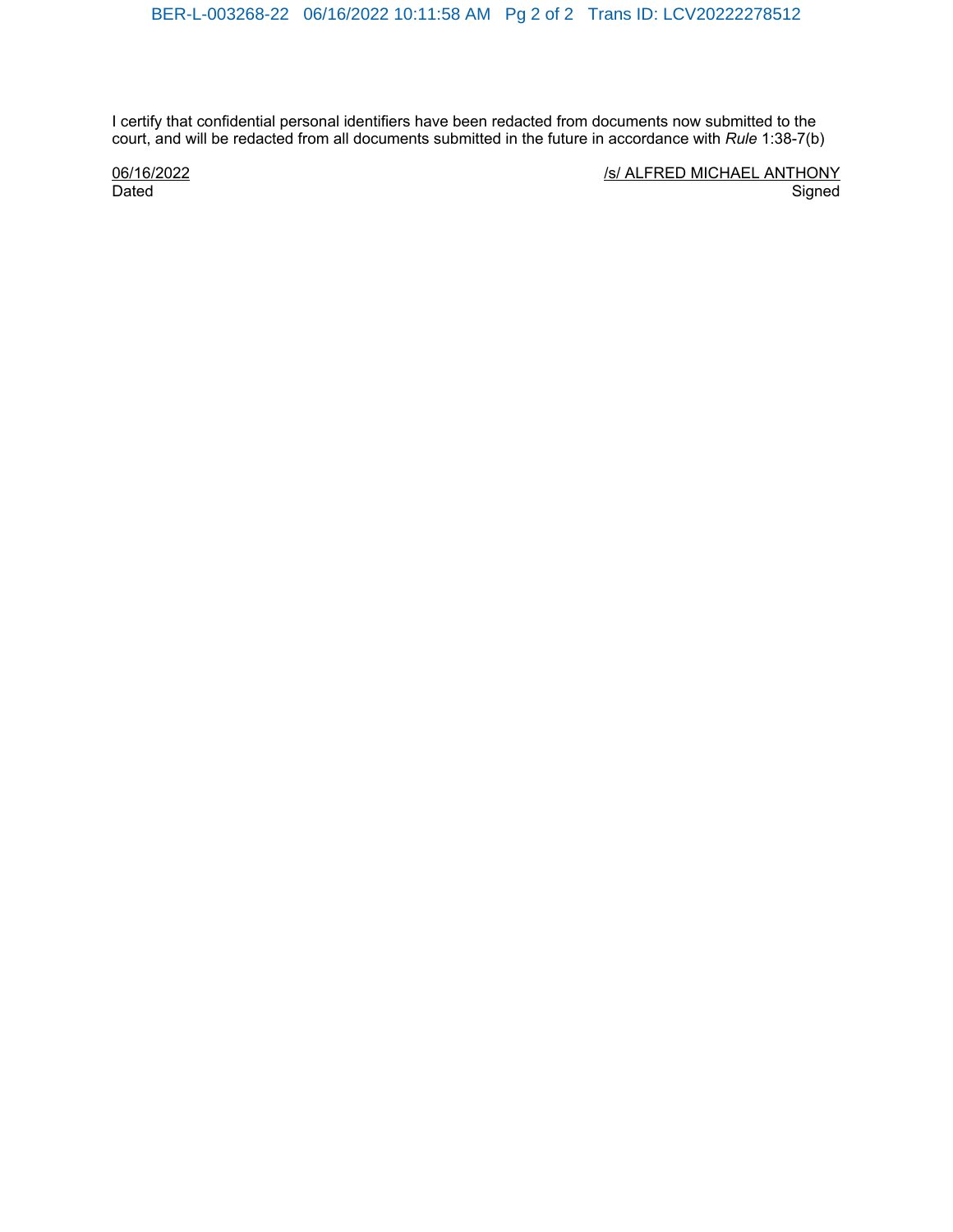## **MATTHEW J. PLATKIN, ACTING ATTORNEY GENERAL OF NEW JERSEY**

R.J. Hughes Justice Complex 25 Market Street, P.O. Box 093 Trenton, New Jersey 08625-0093 By: Thomas Lihan Carley A. Doyle Deputy Attorney General Atty. ID: 020891991, 264712018 Ph: (609) 376-2740 thomas.lihan@law.njoag.gov [carley.doyle@law.njoag.gov](mailto:Lauren.Brick@law.njoag.gov)

## **THE LANIER LAW FIRM, P.C.**

By: Richard D. Meadow, Esq. Atty. ID: 034541984 10940 W. Sam Houston Pkwy N. Suite 100 Houston, TX 77064 Ph: (713) 659-5200 Fax: (713) 659-2204 richard.meadow@lanierlawfirm.com

## **LOCKS LAW FIRM, LLC**

By: Alfred M. Anthony, Esq. Atty. ID: 028571992 3 Becker Farm Road, Suite 105 Roseland, NJ 07068 Ph: (973) 671-1940 Fax: (973) 419-6466 aanthony@lockslaw.com

## **HAUSFELD LLP**

By: Katie R. Beran, Esq. Atty. ID: 031262012 325 Chestnut Street, Unit 900, Philadelphia, PA 19106 Ph: (267) 702-2315 Fax: (215) 985-3271 kberan@hausfeld.com

*Attorneys for Plaintiff*

| NEW JERSEY DEPARTMENT OF<br>ENVIRONMENTAL PROTECTION; THE<br><b>COMMISSIONER OF THE NEW JERSEY</b><br>DEPARTMENT OF ENVIRONMENTAL<br>PROTECTION; and THE ADMINISTRATOR<br>OF THE NEW JERSEY SPILL<br><b>COMPENSATION FUND,</b> |                | SUPERIOR COURT OF NEW JERSEY<br><b>LAW DIVISION - BERGEN COUNTY</b><br><b>DOCKET NO.:</b><br>Civil Action |
|--------------------------------------------------------------------------------------------------------------------------------------------------------------------------------------------------------------------------------|----------------|-----------------------------------------------------------------------------------------------------------|
| Plaintiffs,                                                                                                                                                                                                                    |                |                                                                                                           |
| V.                                                                                                                                                                                                                             |                | <b>COMPLAINT</b>                                                                                          |
| FORD MOTOR COMPANY, Individually and as<br>Successor in Interest to Ford International                                                                                                                                         |                | <b>JURY TRIAL DEMAND</b>                                                                                  |
| Services, Inc. and Ringwood Realty Corp.; "ABC<br><b>CORPORATIONS" 1-100; "DEF</b>                                                                                                                                             | $\ddot{\cdot}$ |                                                                                                           |
| <b>CORPORATIONS" 1-100 "ABC JOHN AND</b><br>JANE DOES" 1-100 (fictitious names).                                                                                                                                               |                |                                                                                                           |
| Defendants.                                                                                                                                                                                                                    |                |                                                                                                           |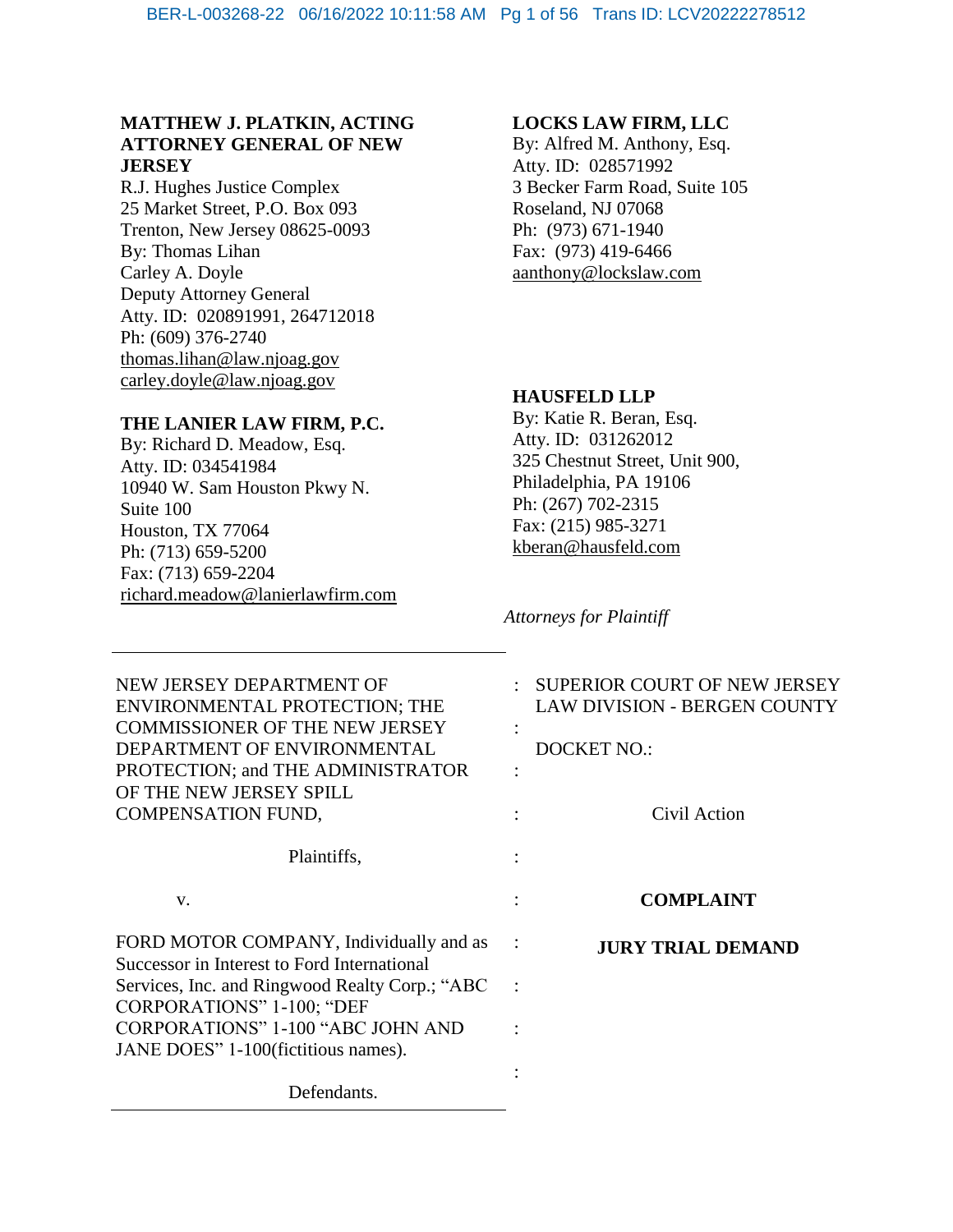## BER-L-003268-22 06/16/2022 10:11:58 AM Pg 2 of 56 Trans ID: LCV20222278512

Plaintiffs New Jersey Department of Environmental Protection ("DEP"), the Commissioner of the New Jersey Department of Environmental Protection ("Commissioner"), and the Administrator of the New Jersey Spill Compensation Fund ("Administrator") (collectively, the "Plaintiffs" or the "Department"), having their principal offices at 401 East State Street in the City of Trenton, County of Mercer, State of New Jersey, file this Complaint against Ford Motor Company, individually and as successor in interest to Ford International Services, Inc. and Ringwood Realty Corp. ("Ford"); "ABC Corporations" 1-100; "DEF Corporations" 1-100; and "John and Jane Does" 1-100 (collectively, "Defendants"), and allege as follows:

## **STATEMENT OF THE CASE**

1. Plaintiffs bring this civil action pursuant to the Spill Compensation and Control Act (the "Spill Act"), N.J.S.A. 58:10-23.11 through -23.24, Water Pollution Control Act (the "WPCA"), N.J.S.A. 58:10A-1 through -20, Solid Waste Management Act, N.J.S.A. 13:1E-1 through –227, and common law for the extensive and continuing damages to the natural resources of this State that have been, or may be, injured as a result of the discharge of hazardous substances and pollutants at Ringwood Mines, a 500-acre site in northern New Jersey, the Borough of Ringwood (the "Site").

2. Ford used and generated hazardous substances and pollutants at its 177-acre automobile assembly plant in Mahwah, Bergen County, New Jersey ("Mahwah Assembly"). Ford's willful and wanton discharge of hazardous substances and pollutants into the environment at the Site caused the contamination of and resulting damages to Ringwood Mines' groundwater, soils, sediments, surface waters, freshwater wetlands, biota, air and other natural resources with toxic substances, including but not exclusive to lead, arsenic, benzene, 1,4-dioxane, antimony,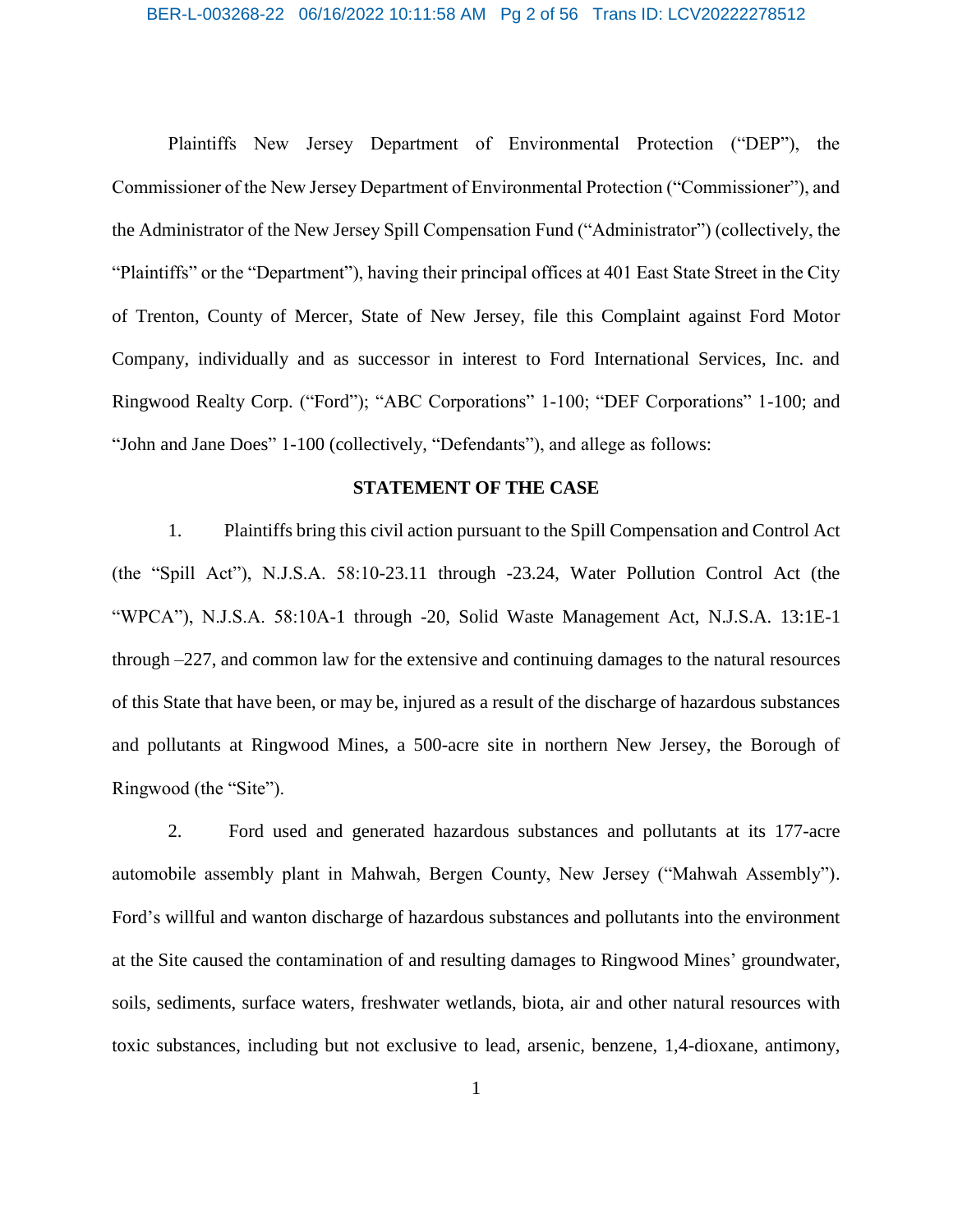## BER-L-003268-22 06/16/2022 10:11:58 AM Pg 3 of 56 Trans ID: LCV20222278512

vanadium, polychlorinated biphenyls ("PCBs"), semi-volatile organic compounds ("SVOCs"), benzo(a)anthracene, benzo(a)pyrene, benzo(b)fluoranthene, benzo(k)fluoranthene, bis(2- Ethylhexyl)phthalate, chrysene, dibenzo(a,h)anthracene, indeno(1,2,3-cd)pyrene, naphthalene and pentachlorophenol.

3. On or around January 7, 1965, Ford purchased Ringwood Mines specifically for use as a landfill for Mahwah Assembly's hazardous waste. Beginning in 1967 and continuing until 1974, Ford disposed or directed the disposal of thousands of tons of toxic paint sludge and drummed waste and other non-liquid hazardous waste onto the ground and in abandoned pits and mineshafts throughout Ringwood Mines.

4. Beginning in or around 1970, Ford divested itself of Ringwood Mines by selling a portion of the property to Public Service Electric and Gas Company and donating other portions to DEP, the Borough of Ringwood, and a New Jersey not-for-profit corporation without fully disclosing the presence or extent of the contamination to the buyers or donees.

5. Significantly, from the time of disposal to the present day, Ford never notified DEP of the full extent of the discharges of hazardous substances at the Site as required by the Spill Act, thus thwarting the prompt containment and removal of the toxic substances.

6. To this day, Ringwood Mines remains contaminated with hazardous substances and pollutants despite repeated and on-going remediation efforts. In 1983, the Site was placed on the National Priorities List ("NPL"), pursuant to Section 105 of the Comprehensive Environmental Response, Compensation, and Liability Act ("CERCLA"), 42 U.S.C. § 9605. Between 1988 and 1994, Ford removed over 7,600 cubic yards of paint sludge. In 1994, based on Ford's

2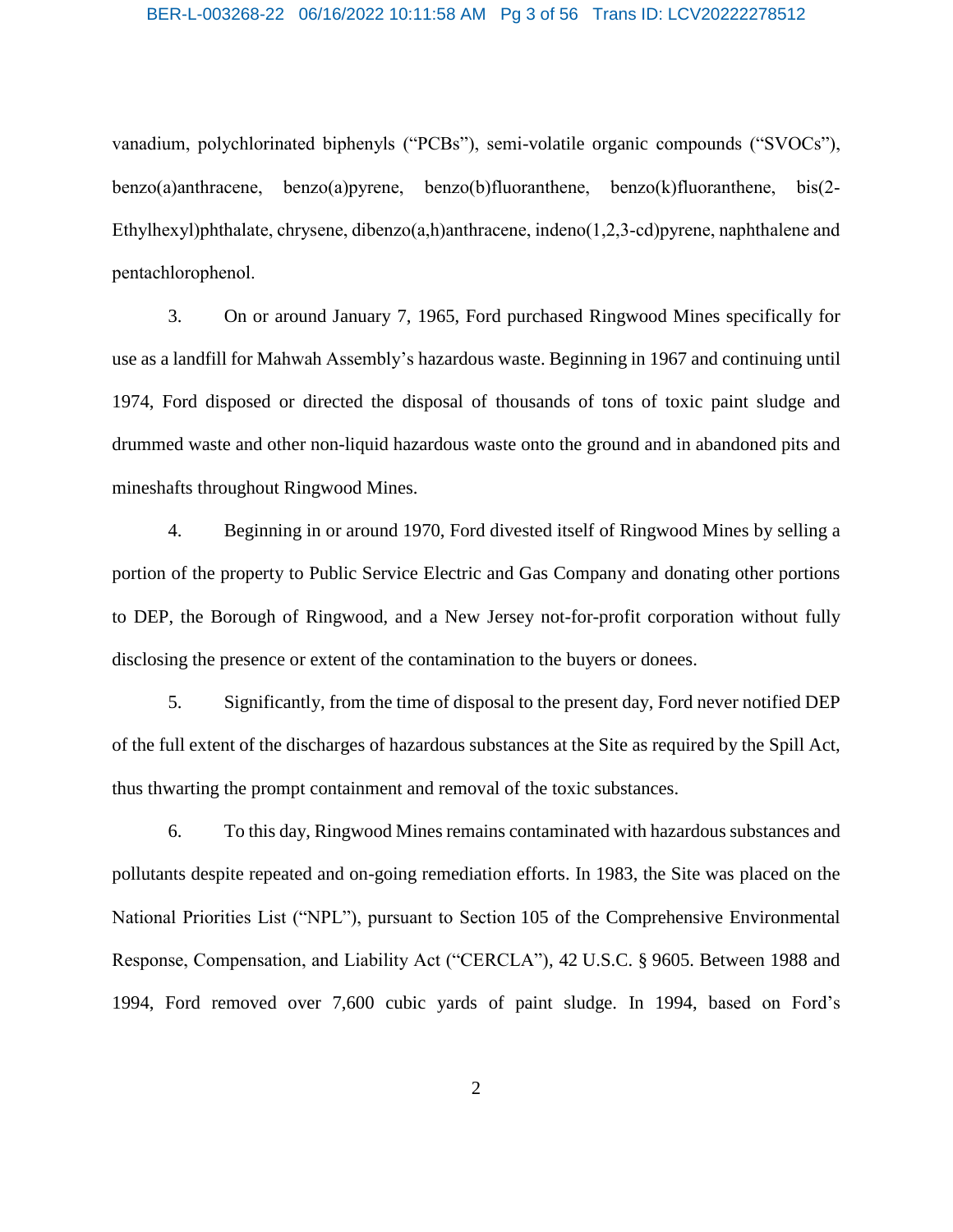## BER-L-003268-22 06/16/2022 10:11:58 AM Pg 4 of 56 Trans ID: LCV20222278512

representations that Ringwood Mines had been adequately remediated, the Environmental Protection Agency ("EPA") removed the Site from the NPL.

7. Despite Ford's representations, residents of Upper Ringwood continued to encounter substantial deposits of paint sludge, around their residences and throughout the Site. In 2006, following the discovery of extensive remaining contamination, Ringwood Mines became the first Superfund Site to be restored to the NPL due to Ford's failure to disclose the full extent of the contamination at the Site. Between December 2004 and May 2019, Ford removed an additional 53,528 tons of paint sludge, drum remnants, and associated soil from Ringwood Mines. Nonetheless, the natural resources of Ringwood Mines remain contaminated with hazardous substances due to Ford's dumping and discharging at the Site.

8. Ringwood Mines is encompassed by the historic homeland of the Ramapough Lenape Nation (the "Tribe") Turtle Clan, a Native American tribe recognized by the State of New Jersey. Many of the 200 residents living within the boundaries of Ringwood Mines are members of the Tribe. The cultural and spiritual traditions of the Ramapough Lenape Nation are inextricably interconnected with the land. Members of the Tribe have led a subsistence lifestyle for generations, relying on hunting, fishing, foraging, and farming as sources of food and medicine. A subsistence lifestyle holds deep cultural and spiritual significance for the Ramapough Lenape Nation and constitutes an essential part of their heritage.

9. Pursuant to N.J.S.A. 13:1D-157, enacted in 2020, the New Jersey Legislature declared that "historically, New Jersey's low-income communities and communities of color have been subject to a disproportionately high number of environmental and public health stressors..." The Legislature went on to define an "overburdened community" as a census block group in which: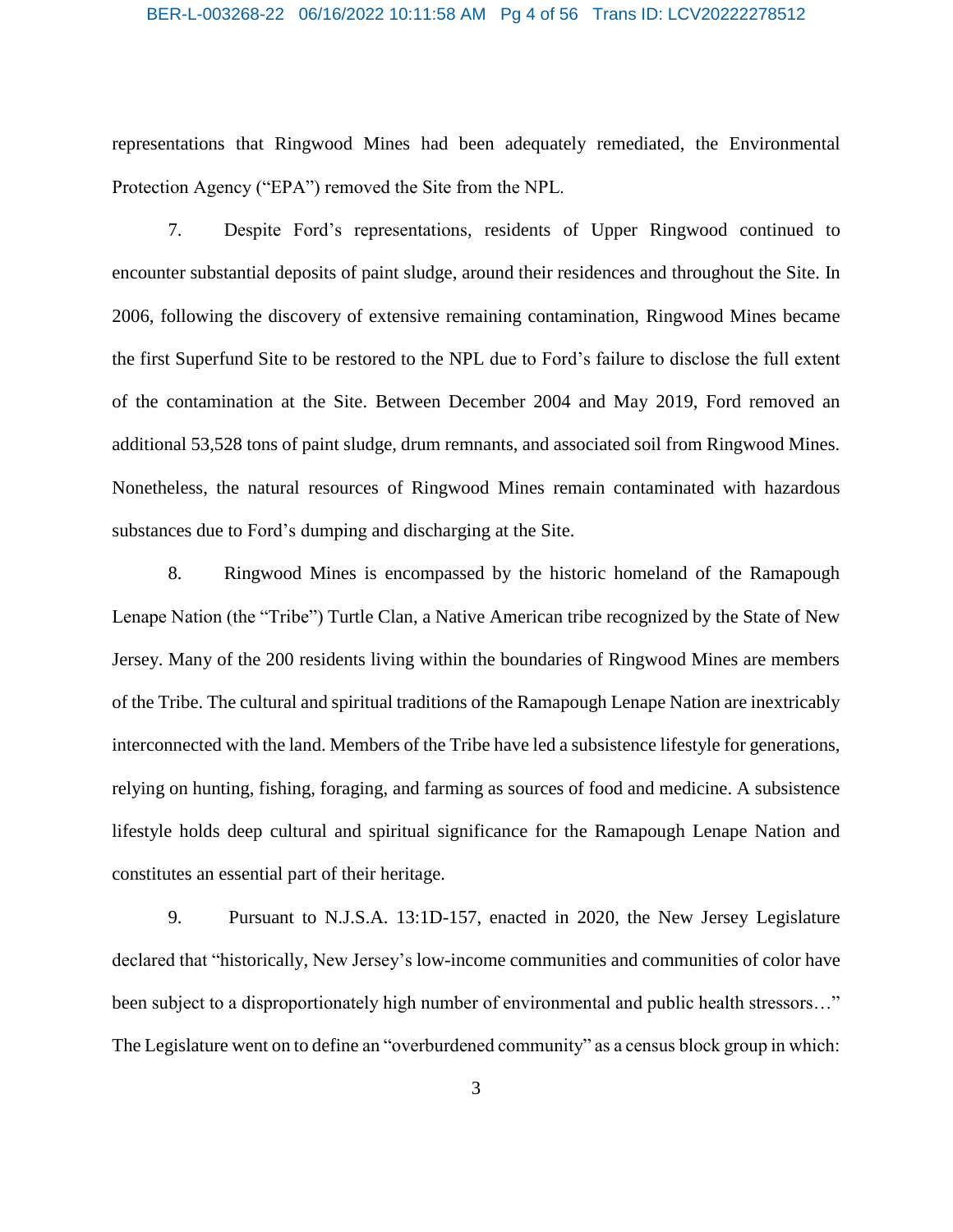## BER-L-003268-22 06/16/2022 10:11:58 AM Pg 5 of 56 Trans ID: LCV20222278512

1) at least 35% of the households qualify as low-income households (at or below twice the poverty threshold as determined by the United States Census Bureau); 2) at least 40% of the residents identify as minority or as members of a State recognized tribal community; or 3) at least 40% of the households have limited English proficiency (without an adult who speaks English "very well" according to the United States Census Bureau) (*See* N.J.S.A. 13:1D-158). The community living within Ringwood Mines is an "overburdened community" within the meaning of N.J.S.A. 13:1D-158 because at least 40% of the residents identify as minority or as members of a State recognized tribal community. This community is entitled to fair and equitable treatment in matters affecting their environment, community, homes, and health. *See, e.g.*, Exec. Order No. 23 (April 20, 2018), 50 N.J.R. 1241(b) (May 21, 2018).

## **SCOPE OF ACTION**

10. The DEP has assigned the Ringwood Mines Site Program Interest # G000004537 (Block 601, Lots 1.01, 1.02, 12, 13, 14, 14.01, and 15-29 and all lots within Blocks 600, 602, 603, and 604). The Site is approximately one half-mile wide and 1.5 miles long and stretches from the New Jersey-New York border in a south-westerly direction across northern New Jersey. The Site is made up of rugged forested areas, open areas of overgrown vegetation, an abandoned mine shaft and surface pits, an inactive landfill, and an industrial refuse disposal area. Ringwood Mines is accessed via two dead-end roads (Milligan Drive and Peters Mine Road) extending north of Margaret King Avenue, which cuts across the southwestern end of the Site.

11. Through this action, Plaintiffs seek damages, costs, and other relief for injuries to natural resources of Ringwood Mines, including its groundwater, surface waters, sediments, wetlands, soils, air, and biota, resulting from Ford's discharges of hazardous substances and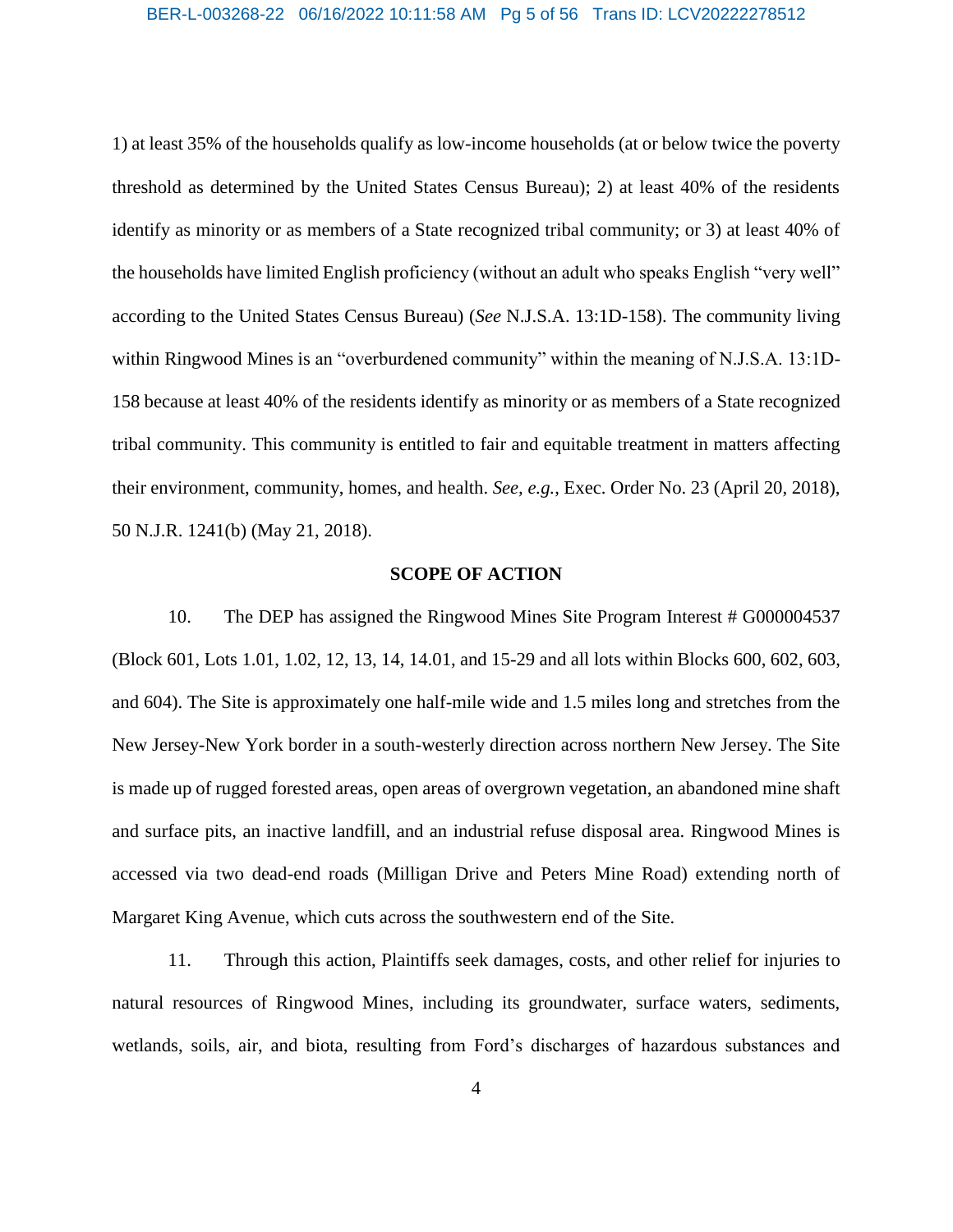#### BER-L-003268-22 06/16/2022 10:11:58 AM Pg 6 of 56 Trans ID: LCV20222278512

pollutants at and from the Site. Such damages and costs include, but are not limited to: damages for the loss of use and value of natural resources, including loss of services; loss of non-use value; the costs of assessing natural resource injuries and damages; the costs of replacing natural resources; the unreimbursed costs of investigation, oversight, and remediation; litigation fees and costs; applicable statutory penalties; and pre-judgment interest.

12. Plaintiffs also seek punitive damages and penalties, given Ford's wanton and willful disregard for the people of New Jersey in its discharge of hazardous substances directly into the environment, failure to notify DEP of the discharges so as to allow for mitigation of the harm, and Ford's on-going concealment of the full extent of the contamination, all of which have caused substantial harm to the natural resources of this State.

13. EPA is the lead agency on the Site tasked with the responsibility to oversee the remediation efforts. The remediation of Ringwood Mines includes three different phases, or Operable Units ("OUs"), beginning with OU1 in 1983, which was intended to encompass the entire scope of contamination, and later OU2 and OU3 after the discovery of additional contamination.

14. In 1993, the United States of America and Ford entered into a Consent Decree for OU1, for reimbursement of response costs concerning the Ringwood Mines/Landfill Site ("1993 Consent Decree"). The United States of America covenanted not to sue for any liability created by Section 107 of CERCLA or the Resource Conservation and Recovery Act ("RCRA"), Administrative Order Index Number II-3013-40102, to recover past response costs and expressly reserved the right to initiate appropriate action against Ford with respect to all other matters, including but not exclusive to injury to, destruction of, or loss of natural resources.

15. Plaintiffs in this action were not parties to the 1993 Consent Decree and so are not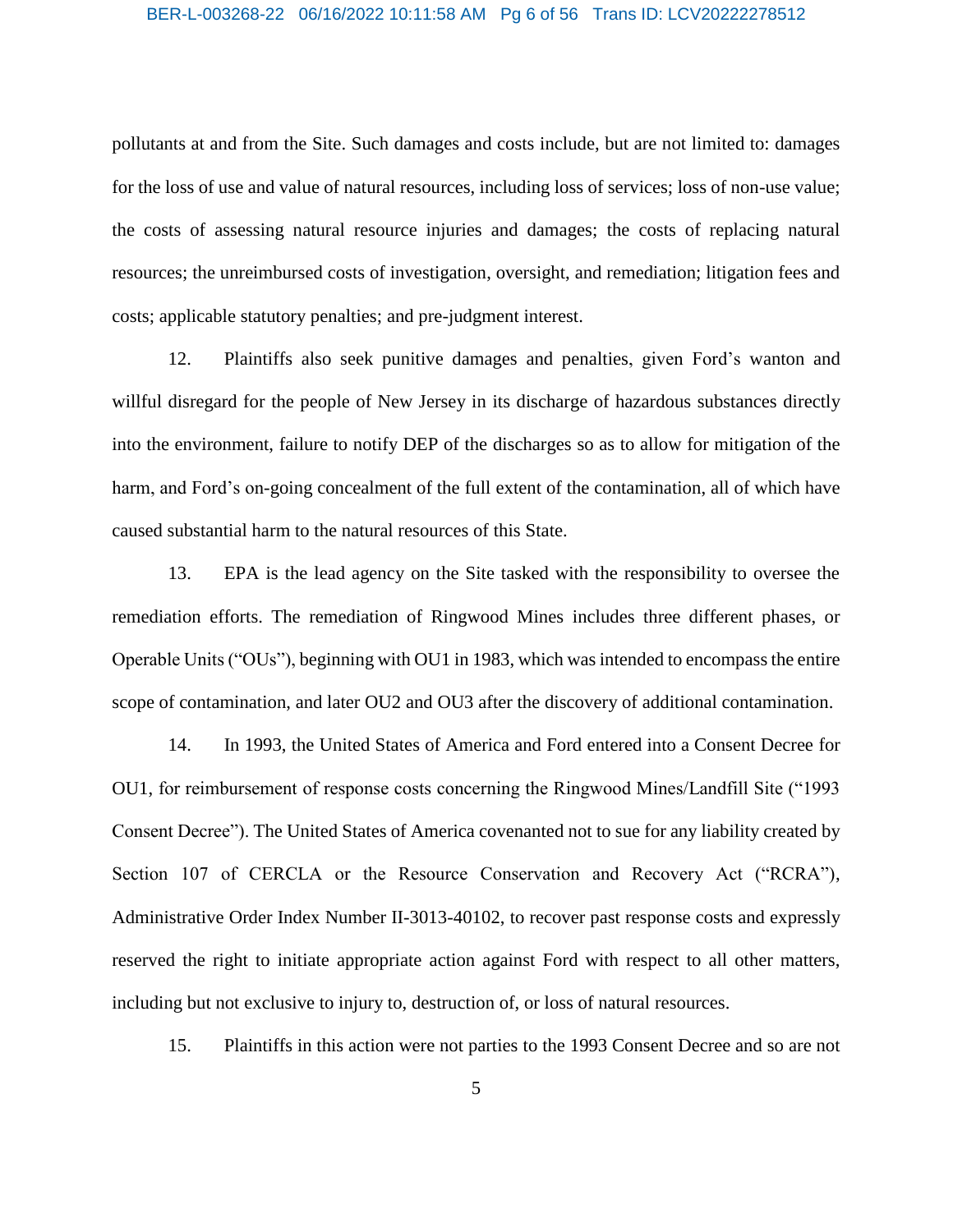bound by its terms.

16. Subsequent to the restoration of Ringwood Mines to the NPL in 2006, EPA created OU2 and OU3.

17. OU2 is intended to address waste, fill material, and soil located in the Peters Mine Pit ("PMP"), Cannon Mine Pit ("CMP") and the O'Connor Disposal Areas ("OCDA") of Ringwood Mines.

18. OU3 addresses contaminated Site-wide groundwater and mine water in the PMP Airshaft.

19. The OU2 remedy, as detailed in the June 2014 OU2 Record of Decision ("ROD") and April 2015 Explanation of Significant Differences ("ESD"), includes the excavation, consolidation and containment of fill material at the Site. The design of OU2's remedy was completed in 2018.

20. In 2020, Ford, DEP, the Administrator, the United States of America, and the Borough of Ringwood entered into the Consent Decree for Remedial Action for Operable Unit 2 Ringwood Mines/Landfill Superfund Site ("2020 Consent Decree").

21. In the 2020 Consent Decree, DEP explicitly reserved all rights against Ford with respect to natural resource damages.

22. In the 2020 Consent Decree, DEP exclusively covenanted not to sue or take administrative action against Ford for re-imbursement of Site-related costs incurred prior to the 2020 Consent Decree's effective date or future costs in connection with the remedies selected for OU2 alone.

23. Plaintiffs do not seek the costs addressed by the 2020 Consent Decree, and nothing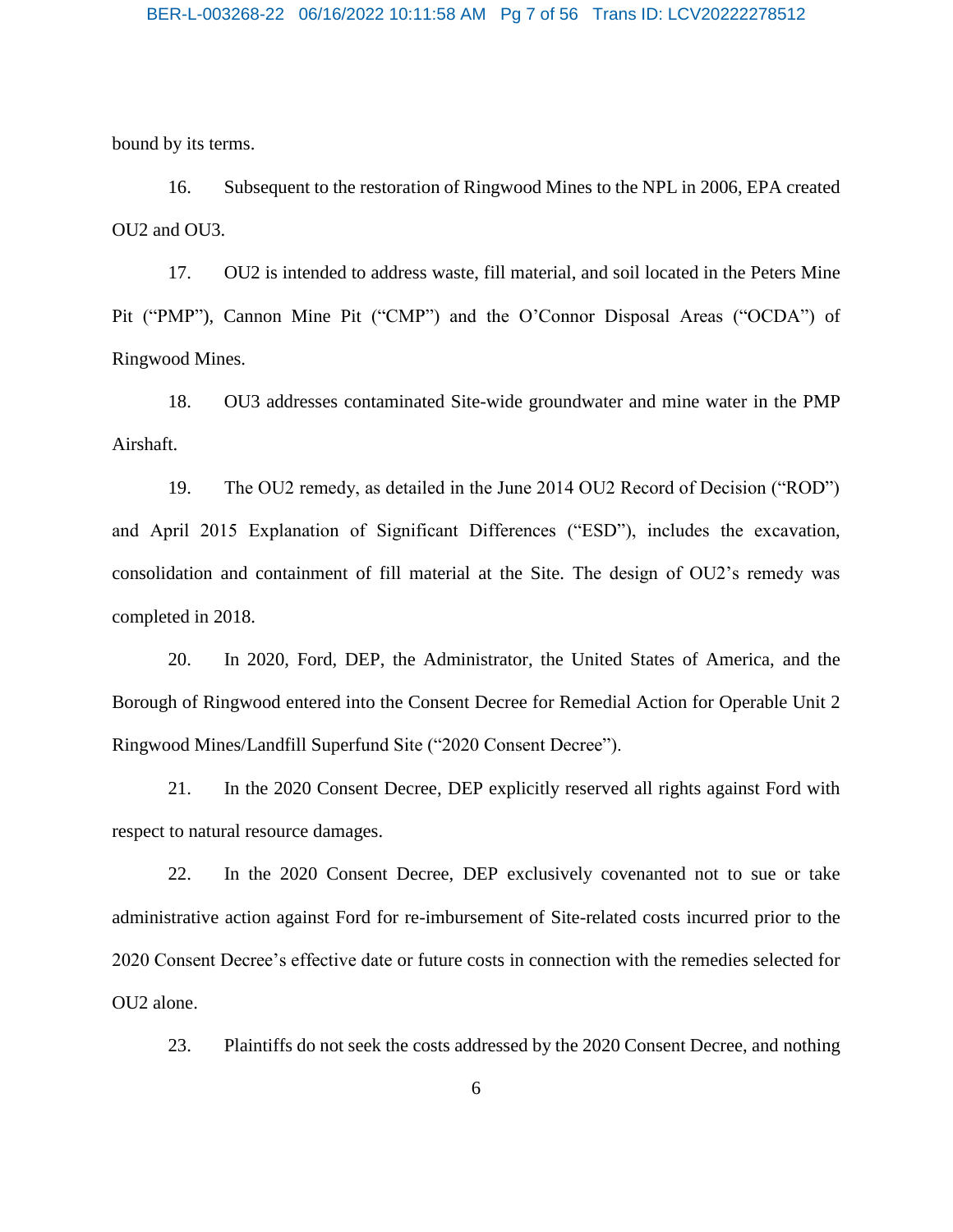## BER-L-003268-22 06/16/2022 10:11:58 AM Pg 8 of 56 Trans ID: LCV20222278512

alleged in this Complaint should be inferred to the contrary. Plaintiffs plead and seek costs, direct or indirect, incurred after the effective date of the 2020 Consent Decree and unrelated to the remedies selected for OU2.

24. Plaintiffs are not asserting claims arising under or seeking damages pursuant to the CERCLA, 42 U.S.C. §§ 9606 and 9607, or any other claim arising under or pursuant to federal law. Plaintiffs assert claims exclusively under New Jersey state environmental statutes and common law.

#### **THE PARTIES**

25. DEP is a principal department within the Executive Branch of the New Jersey State government, vested with the authority to conserve and protect natural resources, protect the environment, prevent pollution, and protect the public health and safety. N.J.S.A. 13:1D-9.

26. Pursuant to the Public Trust Doctrine, the State is the trustee of all natural resources within its jurisdiction for the benefit of its citizens, and DEP is vested with the authority to protect this public trust and to seek compensation for any injury to the natural resources of this State. N.J.S.A. 58:10-23.11a; N.J.S.A. 13:1D-150(b). DEP brings this action and has standing to sue to protect the sovereign and quasi-sovereign interests of the State, including public resources and the environment, in its *parens patriae* authority as sovereign and protector of its citizens and territory. Here, the State represents interests distinct from those of any particular private party, seeking natural resource damages and related environmental remedies affecting a substantial population of New Jersey residents.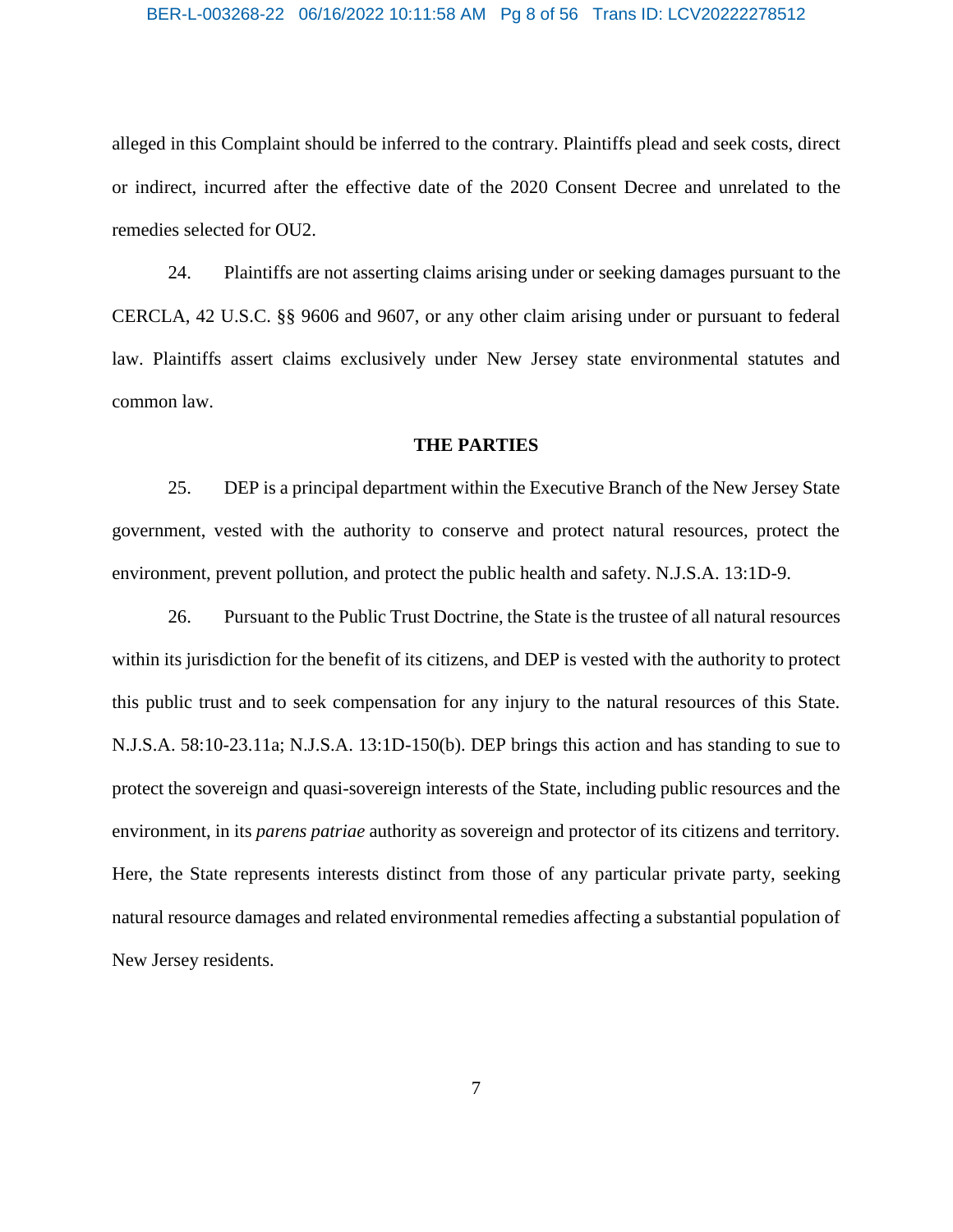## BER-L-003268-22 06/16/2022 10:11:58 AM Pg 9 of 56 Trans ID: LCV20222278512

27. The Commissioner is the Commissioner of DEP. N.J.S.A. 58:10-23.11b. and N.J.S.A. 58:10A-3. In this capacity, the Commissioner is vested by law with various powers and authority, including those conferred by DEP's enabling legislation, N.J.S.A. 13:1D-1 through -19.

28. The Administrator is the chief executive officer of the New Jersey Spill Compensation Fund (the "Spill Fund"). N.J.S.A. 58:10-23.11j. As chief executive officer of the Spill Fund, the Administrator is authorized to approve and pay any cleanup and removal costs DEP incurs, N.J.S.A. 58:10-23.11f.c. and d., and to certify the amount of any claim to be paid from the Spill Fund, N.J.S.A. 58:10-23.11j.d.

29. Ford Motor Company ("FMC"), individually and as successor to Ford International Services, Inc. ("FISI") and Ringwood Realty Corp. ("RRC") (collectively, "Ford"), is a foreign corporation with its principal place of business located at One American Road, Dearborn, Michigan 48126.

30. Upon information and belief, RRC was a mere instrumentality, conduit or alter ego for its intermediate parent, FISI.

31. At all relevant times, FISI wholly dominated and continues to dominate the workings and decision-making of RRC, so that it became a conduit for FISI.

32. RRC ultimately became FISI.

33. At all relevant times, FISI was a mere instrumentality, conduit or alter ego for its ultimate parent, FMC.

34. At all relevant times, FMC wholly dominated and continues to dominate the workings and decision-making of FISI so that it became a conduit for FMC.

8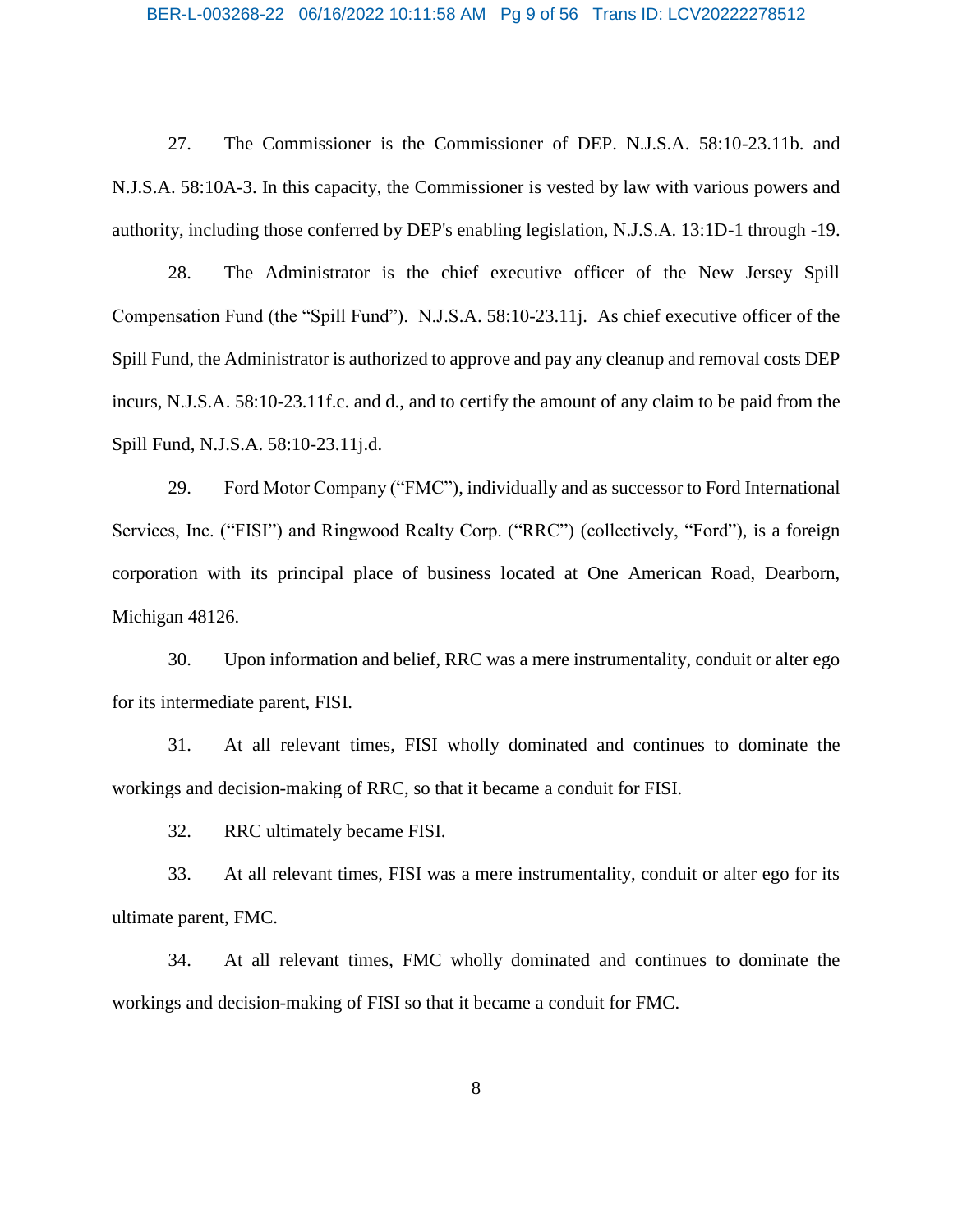#### BER-L-003268-22 06/16/2022 10:11:58 AM Pg 10 of 56 Trans ID: LCV20222278512

35. At all relevant times, FMC wholly dominated and continues to dominate the workings and decision-making of RRC so that it became a conduit for FMC.

36. Upon information and belief, the workings and decision-making related to RRC and its dumping activities at Ringwood Mines, giving rise to New Jersey statutory, common law and punitive damages claims described herein, were conducted at Mahwah Assembly, located in Bergen County, New Jersey.

37. Upon information and belief, FMC now funds all of FISI's outstanding environmental liabilities arising from the Site and from other locations nearby and has thereby assumed any such liabilities.

38. "ABC Corporations" 1-100, these names being fictitious, are entities with identities that cannot be ascertained as of the filing of this Complaint, certain of which are corporate successors to, predecessors of, or are otherwise related to, the Ford entity identified in this matter.

39. "DEF Corporations" 1-100, are business entities whose true identities are presently unknown, who are believed to be responsible for or otherwise facilitated, directed, allowed, permitted and/or caused toxic and hazardous industrial and other waste from Mahwah Assembly to be emitted, released, discharged, stored, handled, disposed of or dumped in mine pits and other areas on the Site and in and on other locations nearby. DEF Corporations are also business entities who entered into agreements with Ford or otherwise undertook to: investigate, assess, and determine the extent of contamination both on and off Ringwood Mines, including other locations nearby, resulting from the distribution, dissemination, and discharge of industrial and other waste from Mahwah Assembly. Finally, DEF Corporations are business entities, whose true identities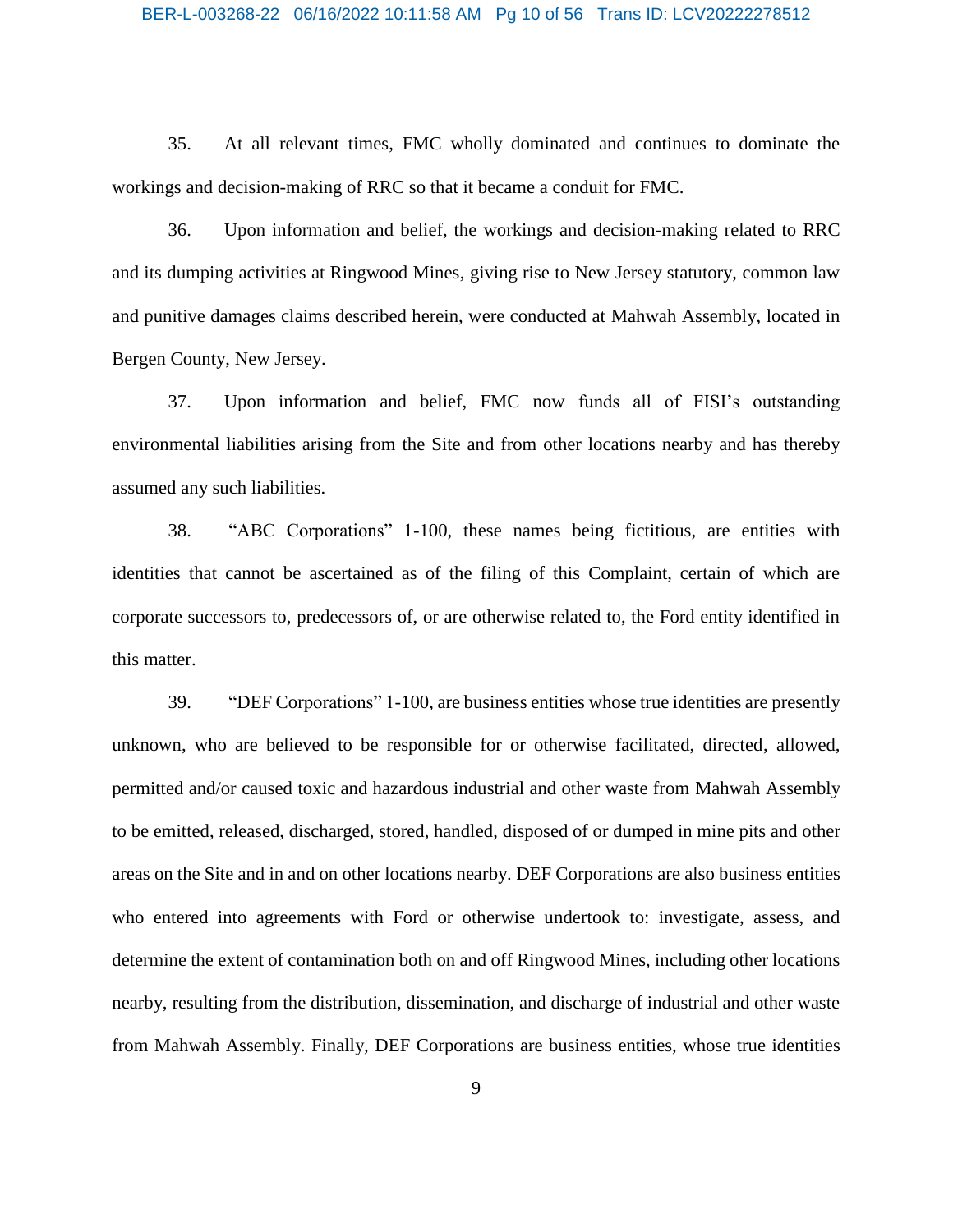#### BER-L-003268-22 06/16/2022 10:11:58 AM Pg 11 of 56 Trans ID: LCV20222278512

are presently unknown, who participated in efforts to remediate Ringwood Mines since 1970, and did so negligently, by failing to properly clean up and remediate the Site, by failing to find and remove all toxic waste at the Site, or intentionally failing to remove all toxic waste from the Site, all without advising Plaintiffs of the continued presence at Ringwood Mines of the aforementioned toxic and hazardous industrial waste.

40. "ABC John and Jane Does" 1-100, are responsible corporate officers ("RCO") who had actual responsibility for and/or were in a position that would have allowed them to prevent the emission, release, discharge, storage, handling, disposal or dumping of hazardous waste from Mahwah Assembly at Ringwood Mines, but failed to do so. "John and Jane Does" include persons whose names and residences cannot be ascertained as of the filing of this Complaint.

## **DESCRIPTION OF RINGWOOD MINES**

41. Ringwood Mines' terrain is mountainous with peaks of up to 900 feet above sea level and valleys of generally below 500 feet in elevation.

42. The Site is drained by four brooks, the Mine Brook, Peters Mine Brook, Park Brook, and the North Brook. Mine Brook flows into Ringwood Creek, upstream of the Wanaque Reservoir. Park Brook, which flows adjacent to the location of massive deposits of Ford's industrial waste, and the North Brook each flow into Sally's Pond and, subsequently, to the Ringwood Creek, about one mile upstream of the Wanaque Reservoir. The Wanaque Reservoir serves as a source of drinking water for over two million New Jersey residents.

43. Portions of Ringwood Mines are currently used as State of New Jersey parkland (Ringwood State Park), utility corridors (Public Service Electric & Gas and Rockland Electric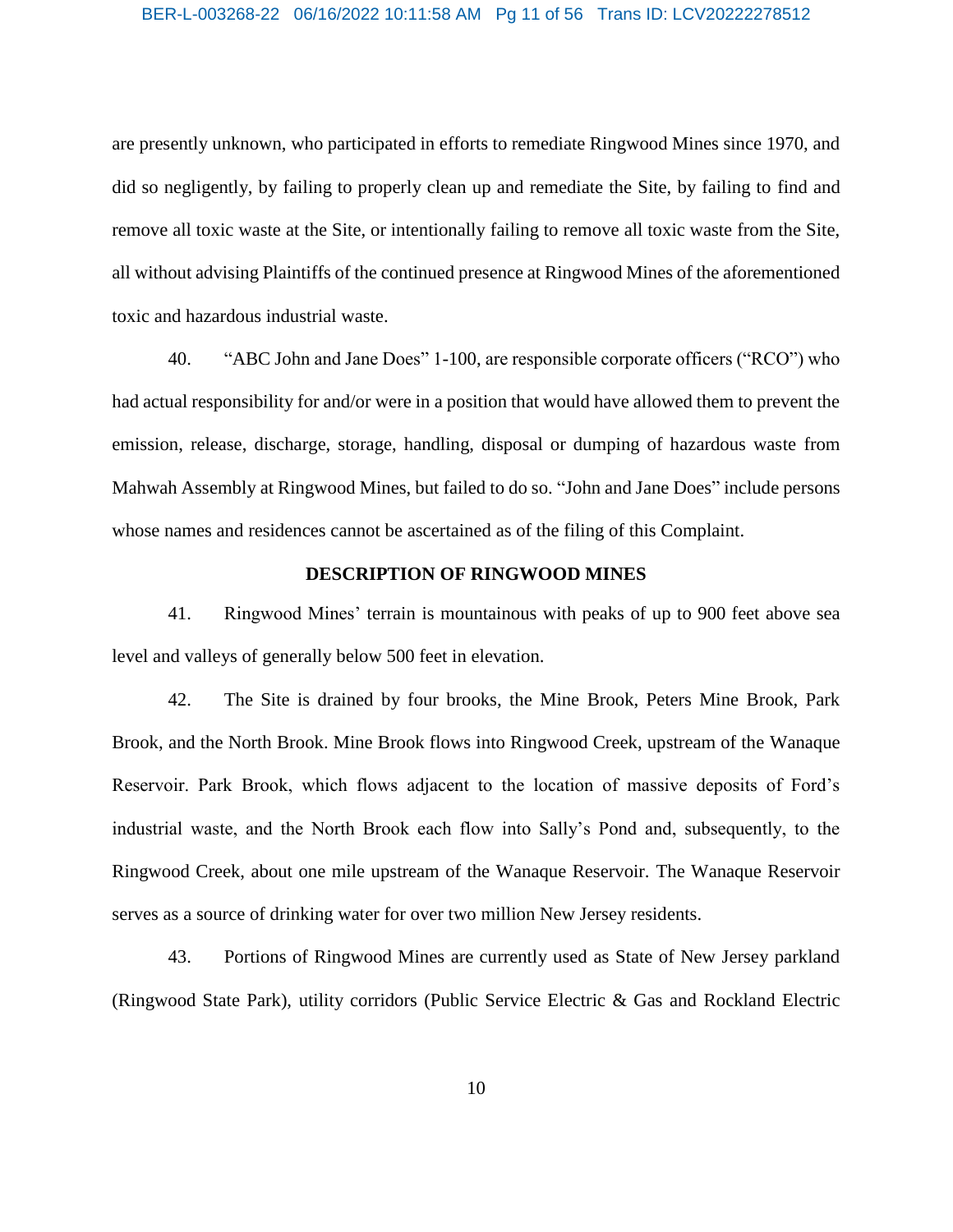#### BER-L-003268-22 06/16/2022 10:11:58 AM Pg 12 of 56 Trans ID: LCV20222278512

Company), Borough of Ringwood facilities, including a Recycling Center and a Public Works yard, a power sub-station and open space (Borough of Ringwood property).

44. Approximately 48 residential properties are dispersed throughout Ringwood Mines. At least 200 people are estimated to live in the 48 residences located within the Site boundaries.

45. United States Census Bureau records indicate that 866 people live within one mile of the Site.

## **HISTORY OF FORD'S TOXIC WASTE DUMPING ACTIVITIES AT RINGWOOD MINES**

46. From 1955 until 1980, FMC owned, operated, managed and controlled Mahwah Assembly. When the plant first opened, it was the largest automobile assembly plant in the country. Over the course of its 25 years in operation, Ford manufactured 6 million vehicles at Mahwah Assembly.

47. In January 1965, RRC purchased more than 400 acres at Ringwood Mines.

48. Upon information and belief, RRC was created by Ford specifically for the purchase of Ringwood Mines and to facilitate the disposal of waste from Mahwah Assembly.

49. In 1967, RRC entered into a contract with the O'Connor Trucking and Haulage Corporation ("O'Connor Trucking") to transport and dispose of waste from Mahwah Assembly.

50. O'Connor Trucking disposed of trash, paint sludge, drummed waste and other nonliquid wastes from the plant on the ground and in pits and abandoned mine shafts at various locations within Ringwood Mines, including in the PMP and CMP and at what is now designated as the OCDA.

11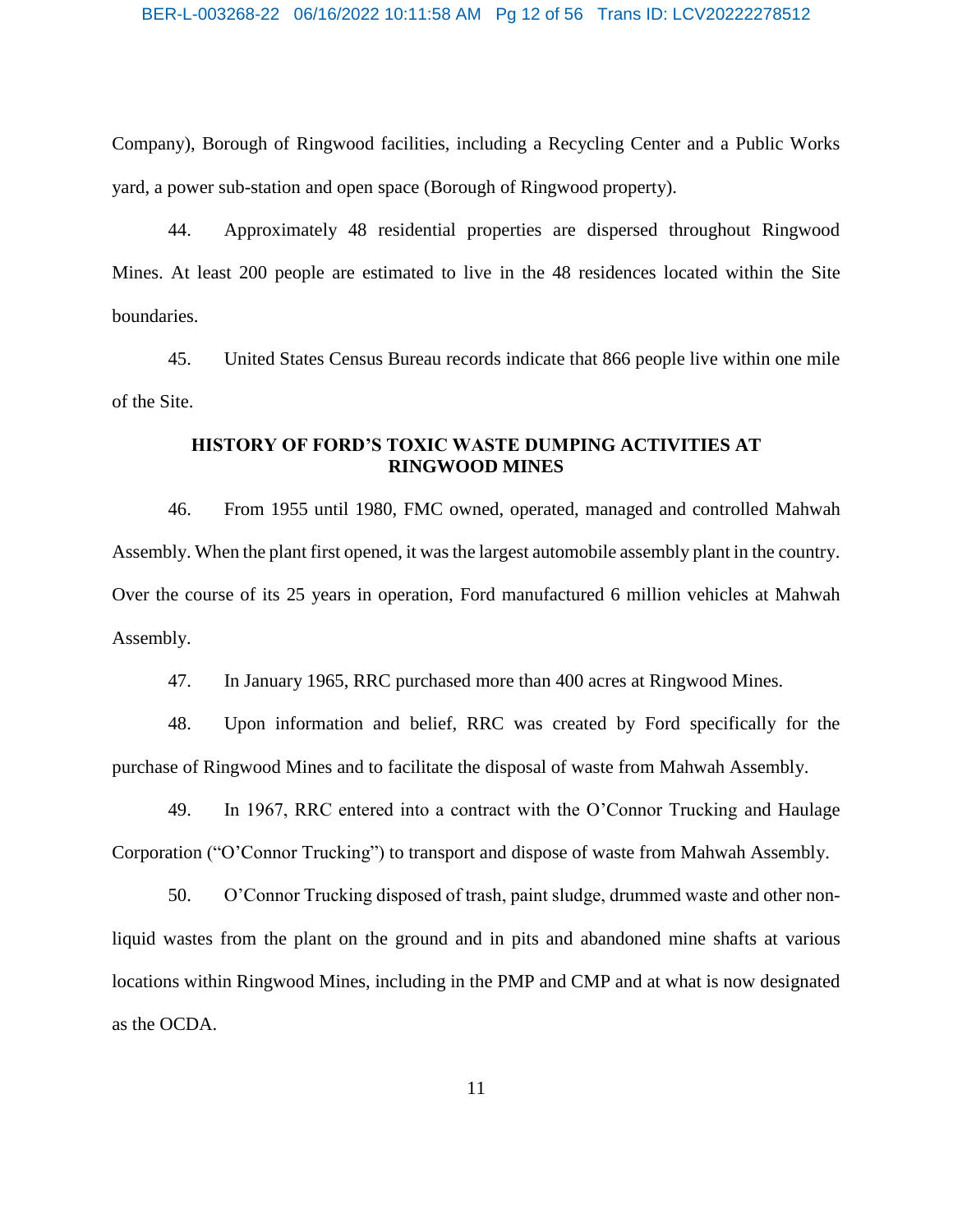51. The PMP Area is located in the north-central portion of the Site at the end of Peters Mine Road and is bounded to the north by Park Brook. The PMP Area includes approximately 3 acres.

52. From 1967 through 1971, the 375-foot long, 200-foot wide, and 90-foot deep PMP was filled with waste, including paint sludge, from Mahwah Assembly. Aerial photographs from 1973 show that the PMP had been filled to the level of the ground's surface and covered with soil.

53. Since that time, the fill in the PMP Area has settled, and a 300-foot long pond now occupies what was once the deepest part of the mine pit.

54. The groundwater in the overburden and bedrock of the PMP Area flows generally to the southeast. Overburden groundwater discharges into area streams, including the Park Brook.

55. The CMP Area is located in the southwest corner of Ringwood Mines, near a culde-sac at the southern end of Van Dunk Lane. The CMP Area encompasses approximately 2 acres of land.

56. The CMP was reported to be 180 feet long, 140 feet wide and 200 feet deep when mining operations ceased. After Ford purchased the property, attempts to blast the pit closed reduced the depth of the pit to approximately 60 feet. Records show that a shaft is located at the base of the pit that connects to other smaller mining pits, and an elevator shaft is located approximately 500 feet east of the CMP.

57. During Ford's ownership, the CMP was filled to the surface level with waste from Mahwah Assembly.

58. As of September 2020, the opening of the CMP 500-foot deep elevator shaft was covered with sections of railroad track and a concrete slab and enclosed by a chain-link fence.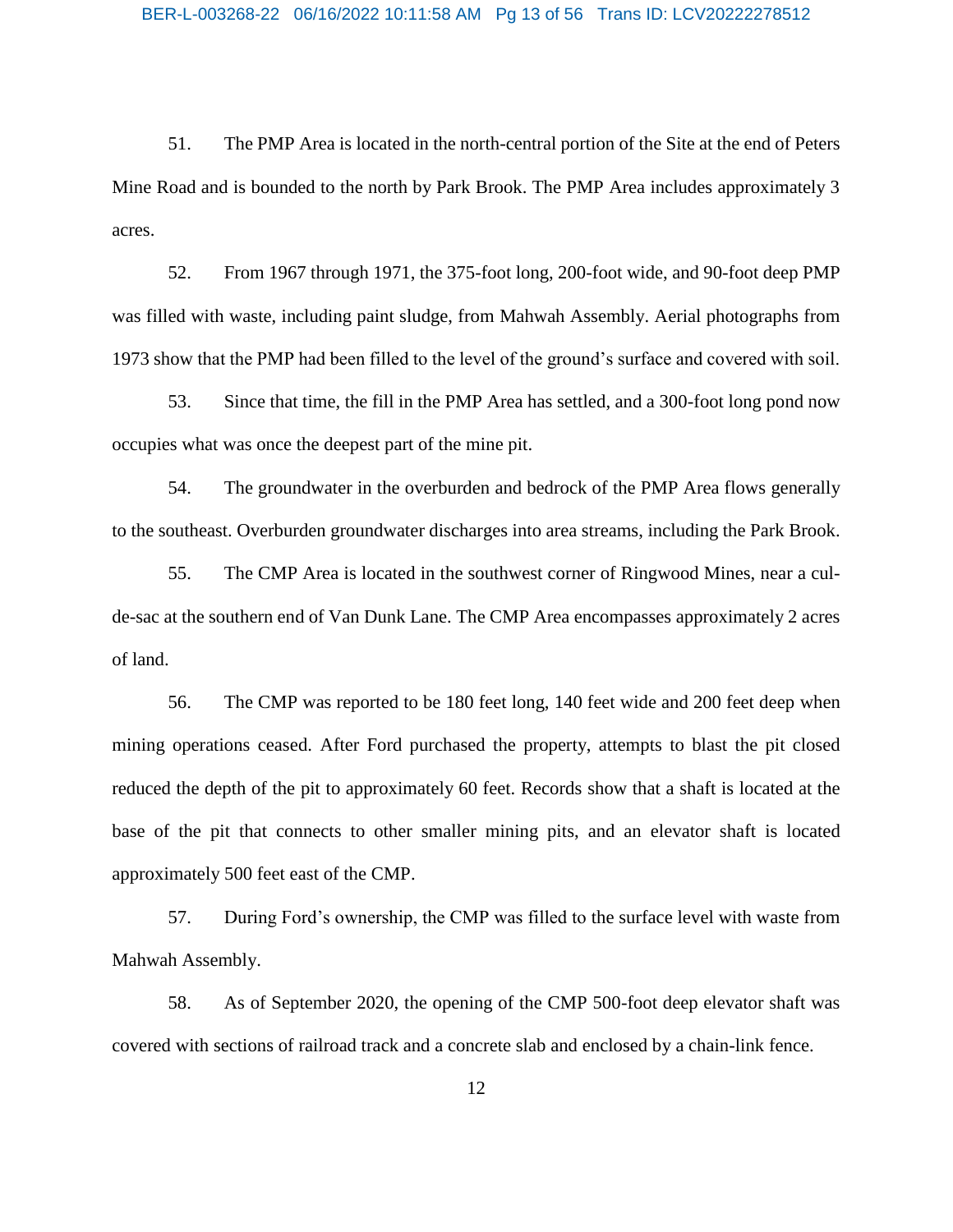59. Groundwater in the CMP Area is found in shallow and deeper bedrock. Topographic and groundwater elevation data collected at Ringwood Mines shows that groundwater in the shallow bedrock discharges to the Mine Brook, located southwest of the CMP Area.

60. The OCDA is located just south of the PMP Area and extends along the eastern side of Peters Mine Road and covers approximately 12 acres. The terrain slopes to the east toward Park Brook.

61. Groundwater in the OCDA occurs in both the overburden and bedrock. Groundwater in the overburden flows to the southeast and discharges to area streams that ultimately discharge into the Wanaque Reservoir.

62. Ford waste and fill materials can be found at the OCDA as deep as 20-feet below the ground's surface.

63. In effect, Ford turned Ringwood Mines into a toxic waste dump.

## **FORD'S DIVESTMENT OF RINGWOOD MINES**

64. In October 2005, *The Record* (Bergen County, New Jersey) reported that Ford internal memoranda dating back to the early 1970s show Ford's intent to divest itself of Ringwood Mines and other locations nearby while concealing the true extent of the contamination from any prospective owners. Clint Riley and Jan Barry, *How did Ford give away toxic land? A puzzle indeed*, THE RECORD (Oct. 3, 2005).

65. Ford did not remediate the contamination prior to divesting itself of Ringwood Mines.

13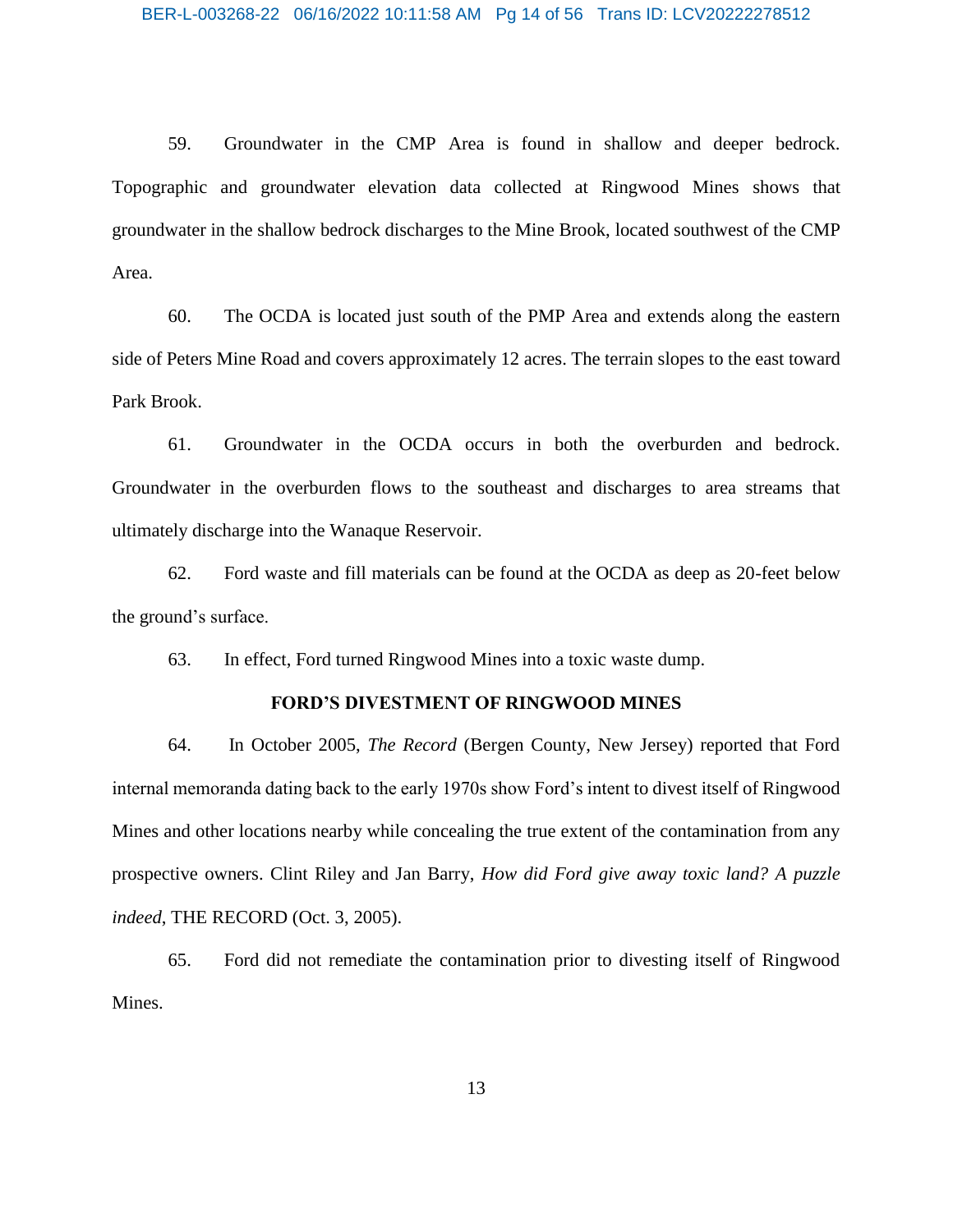66. In 1970, RRC donated 290 acres of the Site to the Ringwood Solid Waste Management Authority.

67. In 1970, RRC sold a portion of Ringwood Mines to the Public Service Electric and Gas Company for use as a transmission line right of way.

68. In 1973, RRC donated 109 acres of Ringwood Mines to DEP. The land was added to Ringwood State Park.

69. In 1973, RRC donated over 35 acres of the Site to Housing Operation with Training Opportunity (HOW TO), a New Jersey not-for-profit corporation.

70. By December 21, 1973, RRC no longer owned any land at the Site.

#### **THE CONTAMINATED NATURAL RESOURCES**

71. The discharge of hazardous substances and pollutants at Ringwood Mines has injured and harmed the natural resources of this State, including the waters of the State.

72. The "natural resources" of this State include all land, fish, shellfish, wildlife, biota, air, water and other such resources owned, managed, held in trust or otherwise controlled by the State. N.J.S.A. 58:10-23.11b.

73. The "waters of the State" are comprised of the ocean and its estuaries, all springs, streams and bodies of surface or groundwater, whether natural or artificial, within the boundaries of this State or subject to its jurisdiction. N.J.S.A. 58:10A-3t.

#### **Groundwater**

74. Groundwater is a vital natural resource for the people of New Jersey, supplying more than 900 million gallons of potable water per day, the drinking water for more than half of New Jersey's population.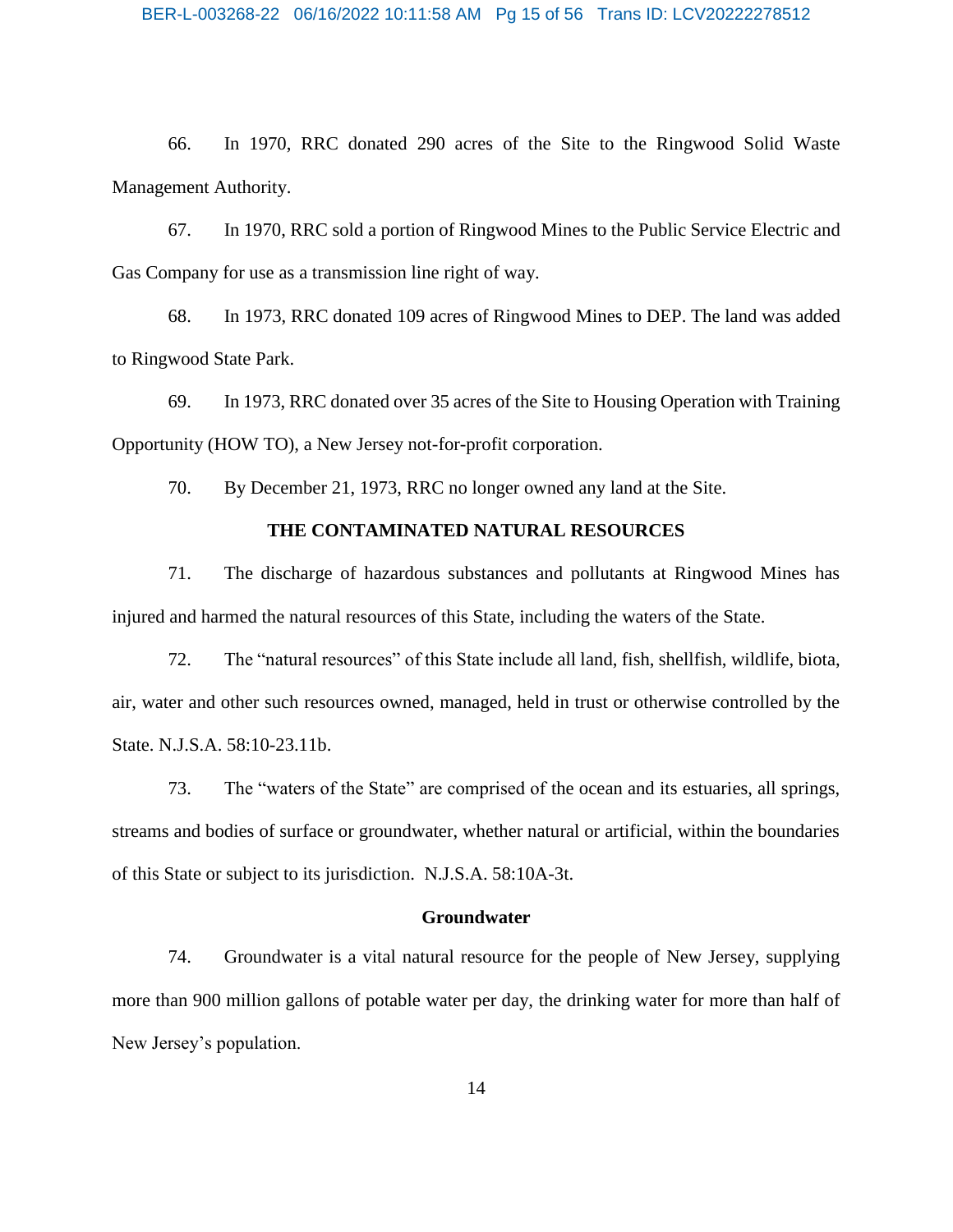75. Groundwater is an integral part of the State's ecosystem.

76. Groundwater provides base flow to streams and other surface water bodies, and influences surface water quality, wetland ecology, and the health of aquatic ecosystems.

77. Groundwater provides cycling and nutrient movement, ground stabilization, and maintenance of critical water levels in freshwater wetland and prevents salt water intrusion and sinkholes.

78. Groundwater is vital to this State's economy. Groundwater is part of the foundation of the State's tourism industry and serves essential commercial, industrial and agricultural purposes.

79. Hazardous substances and pollutants discharged at and from Ringwood Mines have reached and injured the underlying Class II potable groundwater.

80. Ford's use of Ringwood Mines as a dumping ground for toxic and hazardous waste and the ensuing groundwater contamination give rise to Natural Resources Damages and other damages under New Jersey statutes and common law.

## **Surface Waters**

81. Surface waters are an essential resource of the State and include all water in the State's lakes, ponds, rivers, streams, and wetlands.

82. Nearly half of New Jersey's population obtains its drinking water from surface water sources. Approximately 850 million gallons of surface water per day is used for that purpose.

83. Surface water in New Jersey is used for commercial and industrial purposes, such as cooling water and electrical generation, boating, fishing, and transportation of goods and services.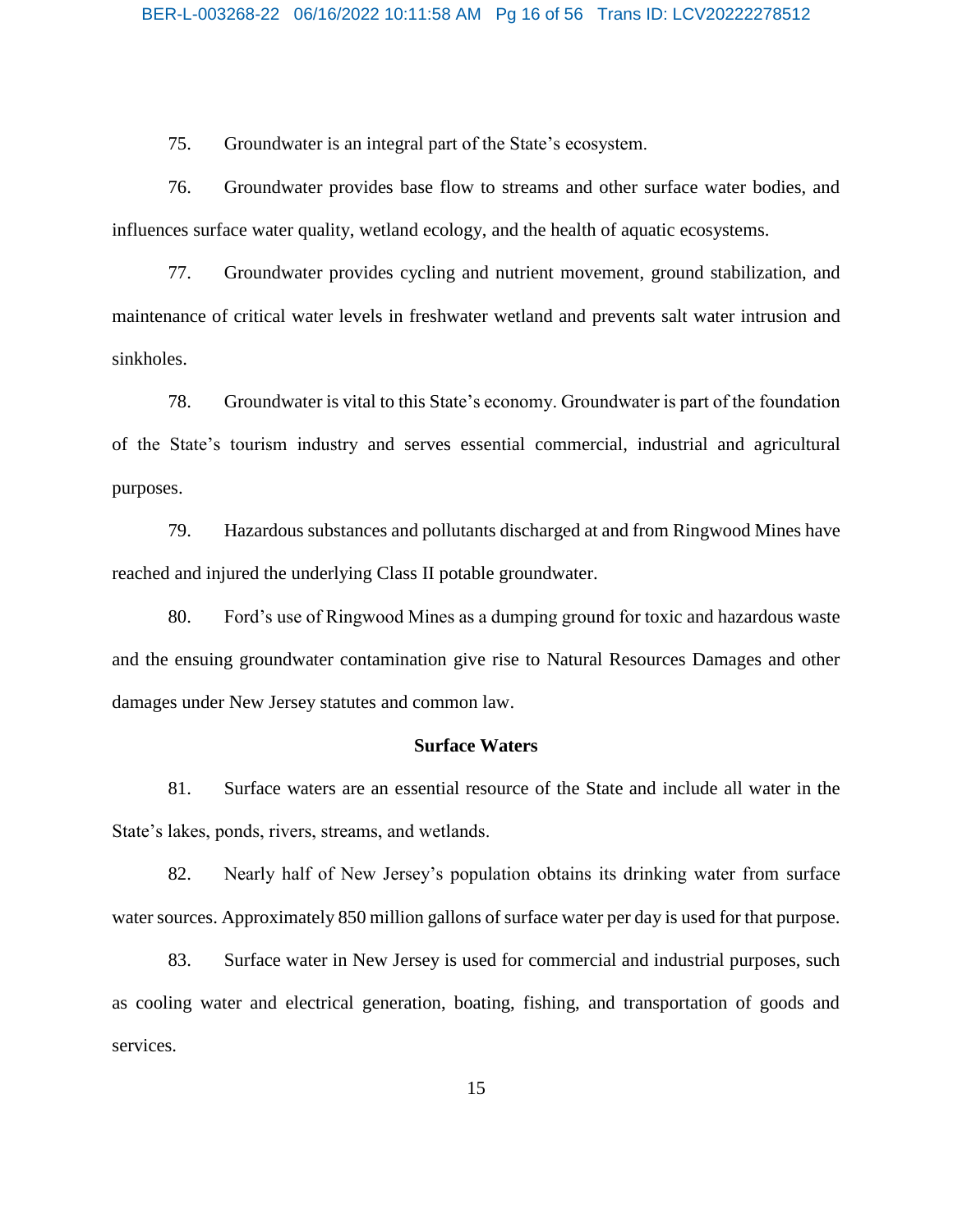#### BER-L-003268-22 06/16/2022 10:11:58 AM Pg 17 of 56 Trans ID: LCV20222278512

84. Surface waters provide commercial, recreational, aesthetic, and ecological value, including by supporting aquatic ecosystems, nearby communities, and the citizens of the State.

85. All streams in and around the Site are classified as Category 1 waters, which are surface waters protected from any measurable changes in water quality because of their exceptional ecological significance, exceptional recreational significance, exceptional water supply significance, or exceptional fisheries resources.

86. The tourism and recreation industries, which are vital to this State's economy, are dependent on clean water and beaches.

87. Hazardous substances and pollutants discharged at the Ringwood Mines have reached and injured the surface waters at Ringwood Mines, which gives rise to claims for Natural Resources Damages and other damages under New Jersey statutes and common law.

88. A July 1982 Site Inspection conducted by DEP identified levels of benzene, ethylbenzene, and xylene in water samples collected from the PMP Airshaft.

89. Antimony was detected at 6.4 µg/L, above its Surface Water Quality Standard (SWQS) of 5.6 µg/L, during the Park Brook 2005 surface water sampling event.

#### **Wetlands**

90. Wetlands are another vital resource in New Jersey, and along with land and aquatic resources comprise unique and complex ecosystems.

91. New Jersey has approximately 730,000 acres of freshwater wetlands, and 250,000 acres of coastal wetlands.

92. Healthy wetlands sustain a wide diversity of plants and animals that are essential in a healthy food chain, and perform many additional functions, including the improvement of water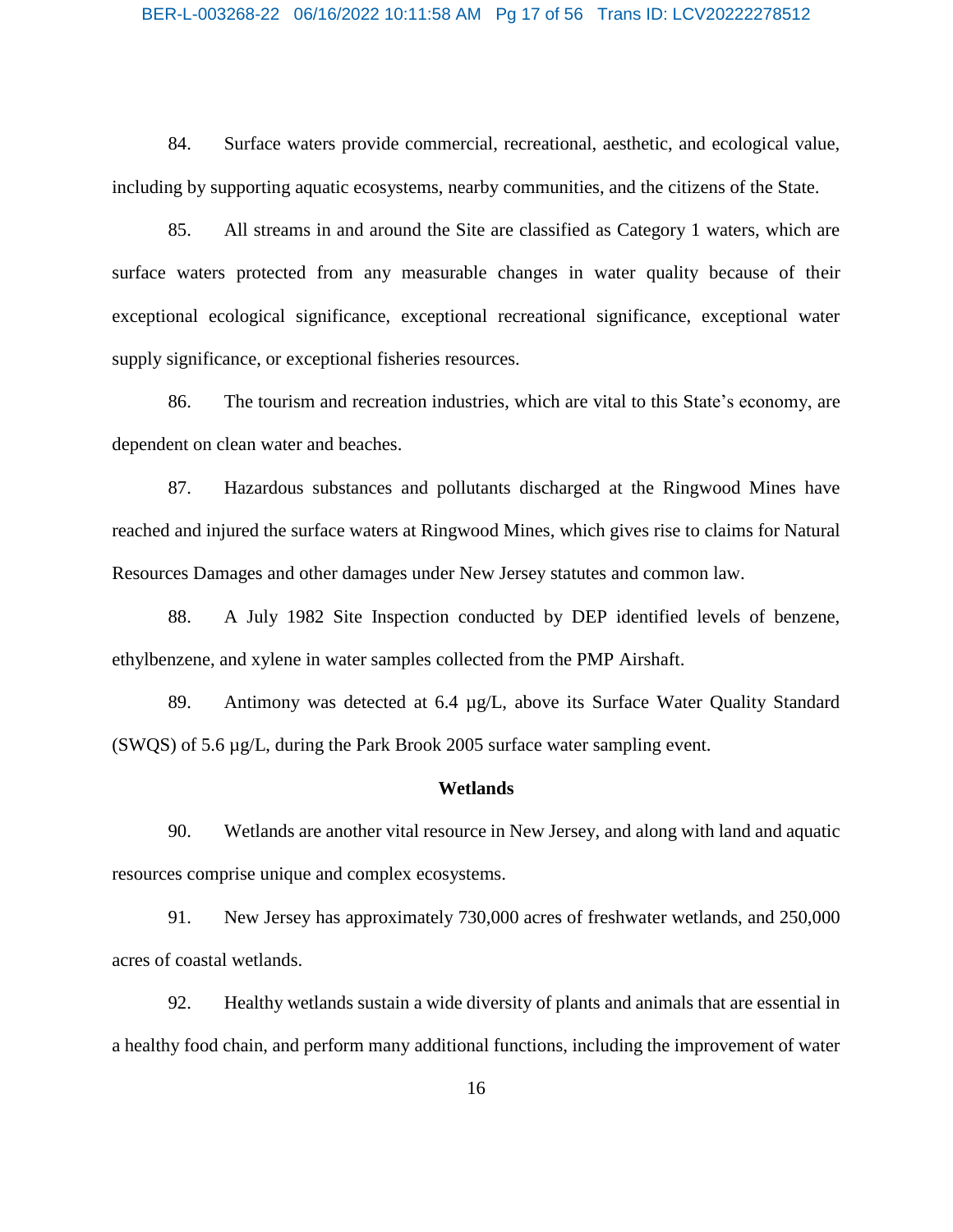#### BER-L-003268-22 06/16/2022 10:11:58 AM Pg 18 of 56 Trans ID: LCV20222278512

quality, sediment trapping, groundwater recharge, shoreline protections, and protection of land from flooding and erosion.

93. There are wetlands at or surrounding the Ringwood Mines, many of which are classified as exceptional wetlands because they provide a habitat for documented threatened and endangered species, including the wood turtle and timber rattlesnake.

94. Within and immediately adjacent to the OCDA, an estimated 6.2 acres of wetlands were damaged as a result of Ford's dumping of hazardous and toxic wastes.

95. Hazardous substances and pollutants discharged at the Ringwood Mines have reached and injured the wetlands at the Site which gives rise to claims for Natural Resources Damages and other damages under New Jersey statutes and common law.

## **Soils and Sediment**

96. New Jersey's land and aquatic resources are comprised of unique and complex ecosystems.

97. Sediments and soils are vital components of New Jersey's ecological resources.

98. Sediments and soils can sustain a wide diversity of plants and animals that are essential in a healthy food chain. Sediments are a vital part of the State's ecosystems that provide a living substrate for submerged and emergent flora, and support diverse invertebrate species, wading birds, and fish and shellfish populations.

99. Hazardous substances and pollutants discharged at Ringwood Mines have reached and injured soils and sediments at the Site which gives rise to claims for Natural Resources Damages and other damages under New Jersey statutes and common law.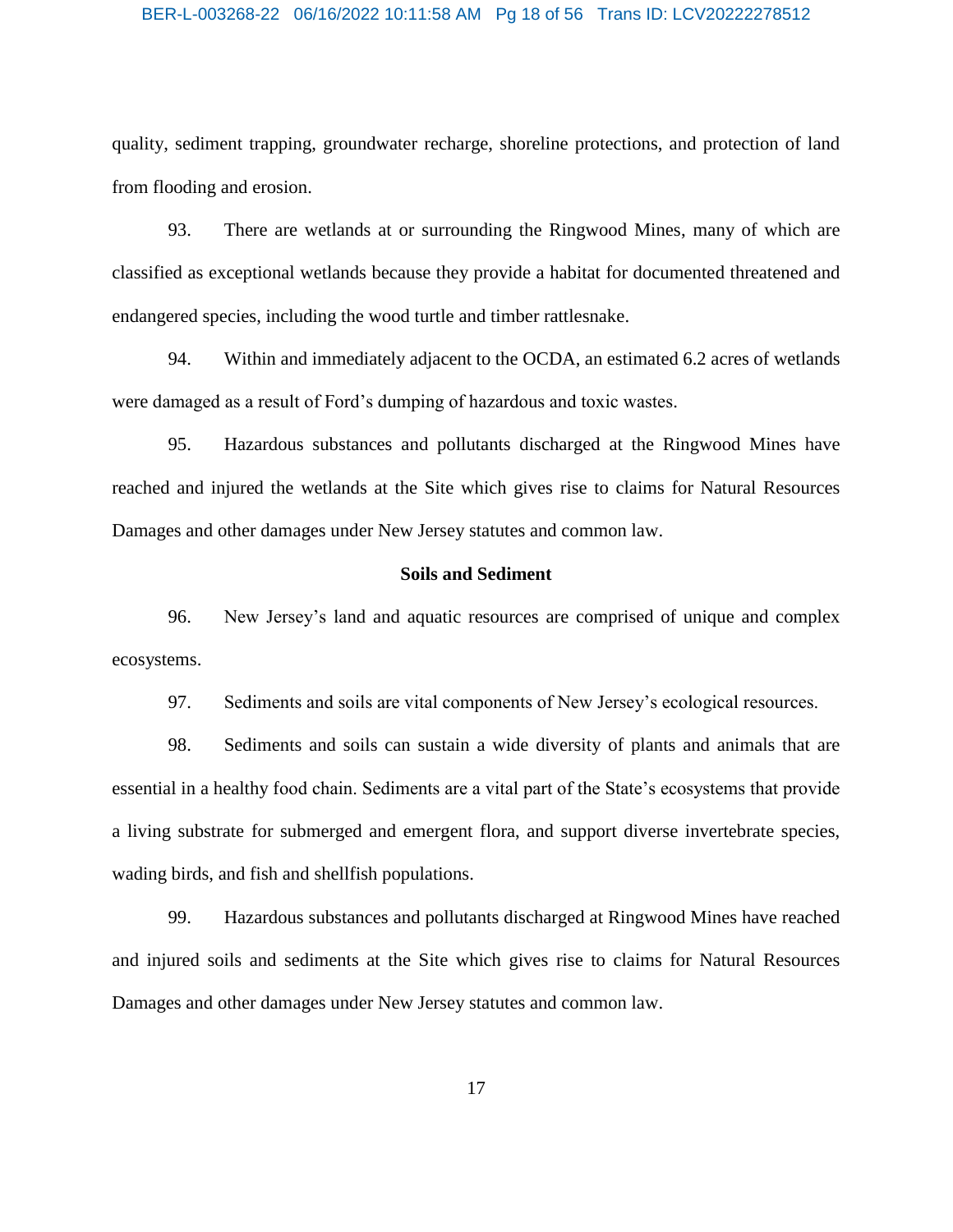#### BER-L-003268-22 06/16/2022 10:11:58 AM Pg 19 of 56 Trans ID: LCV20222278512

100. The EPA required a supplemental remedial investigation<sup>1</sup> ("RI") of the PMP Area in March 2006. As part of this RI, two test trenches and seven test pits were installed in the fill material which surrounds the PMP pond to characterize the fill material and to define the perimeter of the fill area. The test trenches were excavated from the edge of the water within the pit and continued until the edge of the fill was encountered.

101. Lead was detected in seven of the 38 soil/solid waste samples collected from the borings at levels in excess of the State of New Jersey's Residential Direct Contact Soil Remediation Standard (RDCSRS) of 400 parts per million (ppm). The concentrations of lead in these seven samples ranged from 463 ppm to 8,300 ppm.

102. Arsenic was detected in 20 of the 38 soil/solid waste samples collected at levels in excess of its Residential Direct Contact Soil Remediation Standards ("RDCSRS") of 19 ppm. The concentrations of arsenic in these 20 samples ranged from 19.5 ppm to 82.9 ppm.

103. Antimony was detected above its RDCSRS of 31 ppm in four of the soil/solid waste samples at concentrations ranging from 95.9 ppm to 9,800 ppm.

104. Vanadium was present above its RDCSRS of 78 ppm in five of the soil/solid waste samples at concentrations from 86 ppm to 194 ppm.

105. PCBs were detected at concentrations at or above their RDCSRS of 0.2 ppm in 15 of the 38 soil/solid waste samples. Total PCB concentrations in these samples ranged from 0.2 ppm to 6.4 ppm.

 $\overline{a}$ 

<sup>&</sup>lt;sup>1</sup>A remedial investigation serves as the mechanism for collecting data to characterize site conditions, determine the nature of the waste, assess risk to human health and the environment, and conduct treatability testing to evaluate the potential performance and cost of the treatment technologies that are being considered.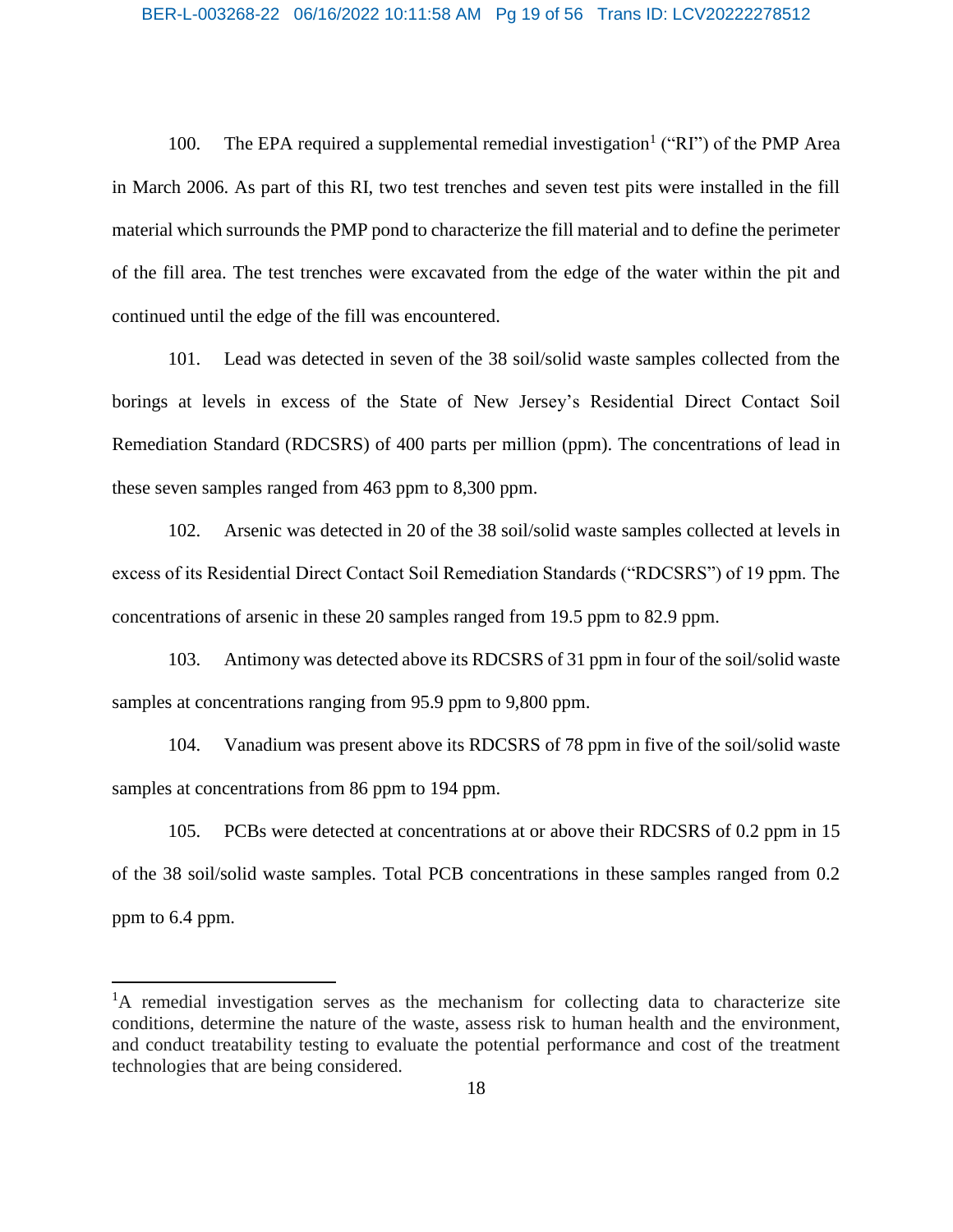106. SVOCs were also detected at concentrations, indicated in the paragraphs below, above their respective RDCSRSs in 14 of the 38 soil/solid waste samples.

107. Benzo(a)anthracene was detected above its RDCSRS of 0.6 ppm at concentrations ranging from 0.613 ppm to 69.1 ppm in the soil/solid waste.

108. Benzo(a)pyrene was detected above its RDCSRS of 0.2 ppm at concentrations from 0.254 ppm to 65.2 ppm in the soil/solid waste.

109. Benzo(b)fluoranthene was detected above its RDCSRS of 0.6 ppm at concentrations from 1.44 ppm to 53 ppm.

110. Benzo(k)fluoranthene was detected above its RDCSRS of 6 ppm in one soil/solid waste sample at a concentration of 49.9 ppm.

111. Bis(2-Ethylhexyl)phthalate was detected above its RDCSRS of 35 ppm at concentrations from 37.9 ppm to 4260 ppm in soil/solid waste samples.

112. Chrysene was detected in one soil/solid waste sample at a concentration of 65.3 ppm, which exceeds its RDCSRS of 62 ppm.

113. Dibenzo(a,h)anthracene was present in soil/solid waste samples at concentrations ranging from  $0.405$  ppm to  $10.5$  ppm, which exceed the RDCSRS of 0.2 ppm. Indeno(1,2,3cd)pyrene exceeded its RDCSRS of 0.6 ppm in three soil/solid waste samples at concentrations ranging from 0.887 ppm to 36.3 ppm.

114. Naphthalene was detected above its RDCSRS of 6 ppm in one soil/solid waste sample at a concentration of 40.2 ppm.

115. Pentachlorophenol was detected above its RDCSRS of 3 ppm in one soil/solid waste sample at a concentration of 8.15 ppm.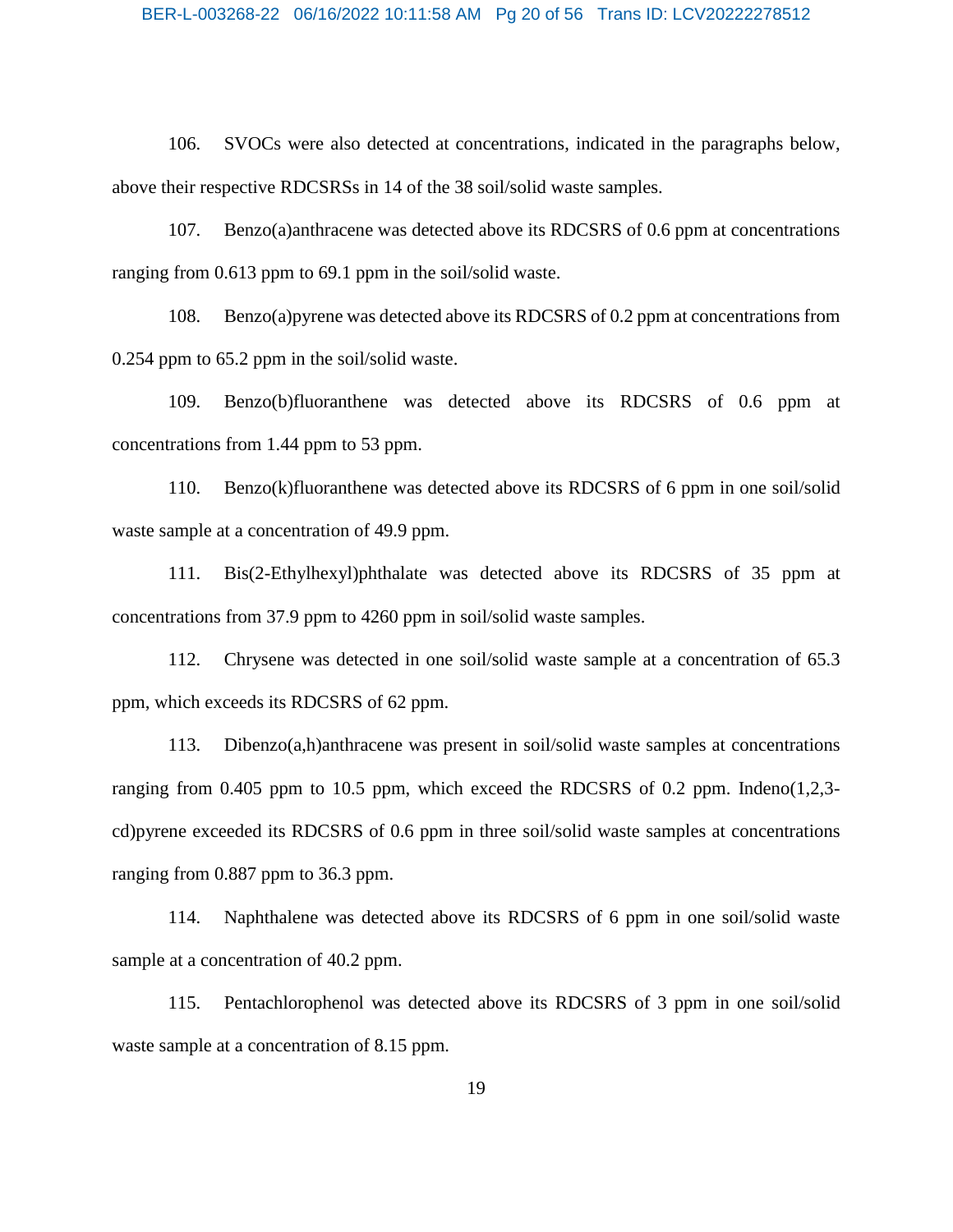#### **Biota**

116. Biota, including the flora and fauna of the State, are another category of vital ecological resources. New Jersey is home to more than 2,000 plant species, which include entire communities of rare flora that cannot be found anywhere else in the world. Approximately 15% of the native plant species in New Jersey, however, are now at risk of extinction, with a total of 331 vascular plant species listed as endangered and an additional 32 that have already been wiped out.

117. New Jersey wildlife includes approximately 900 species, including 90 mammal species, 79 reptile and amphibian species, more than 400 fish species, and approximately 325 species of birds. Approximately 1.5 million shorebirds and as many as 80,000 raptors make migratory stopovers here each year.

118. At least 17% of New Jersey's native vertebrate species and 24% of its native invertebrate species are at risk of extinction.

119. New Jersey's biodiversity provides a wealth of ecological, social, and economic goods and services that are an integral part of the ecological infrastructure for cultural and economic activity in the State.

120. New Jersey's ecosystems, however, are vulnerable to pollution, degradation, and destruction from the discharge of hazardous substances and pollutants. Contamination from the discharge of hazardous substances and pollutants is one of the major causes of biodiversity loss.

121. Natural resource injuries to biota in New Jersey negatively impact not only the individual species directly involved, but the capacity of the injured ecosystems to regenerate and sustain such life into the future.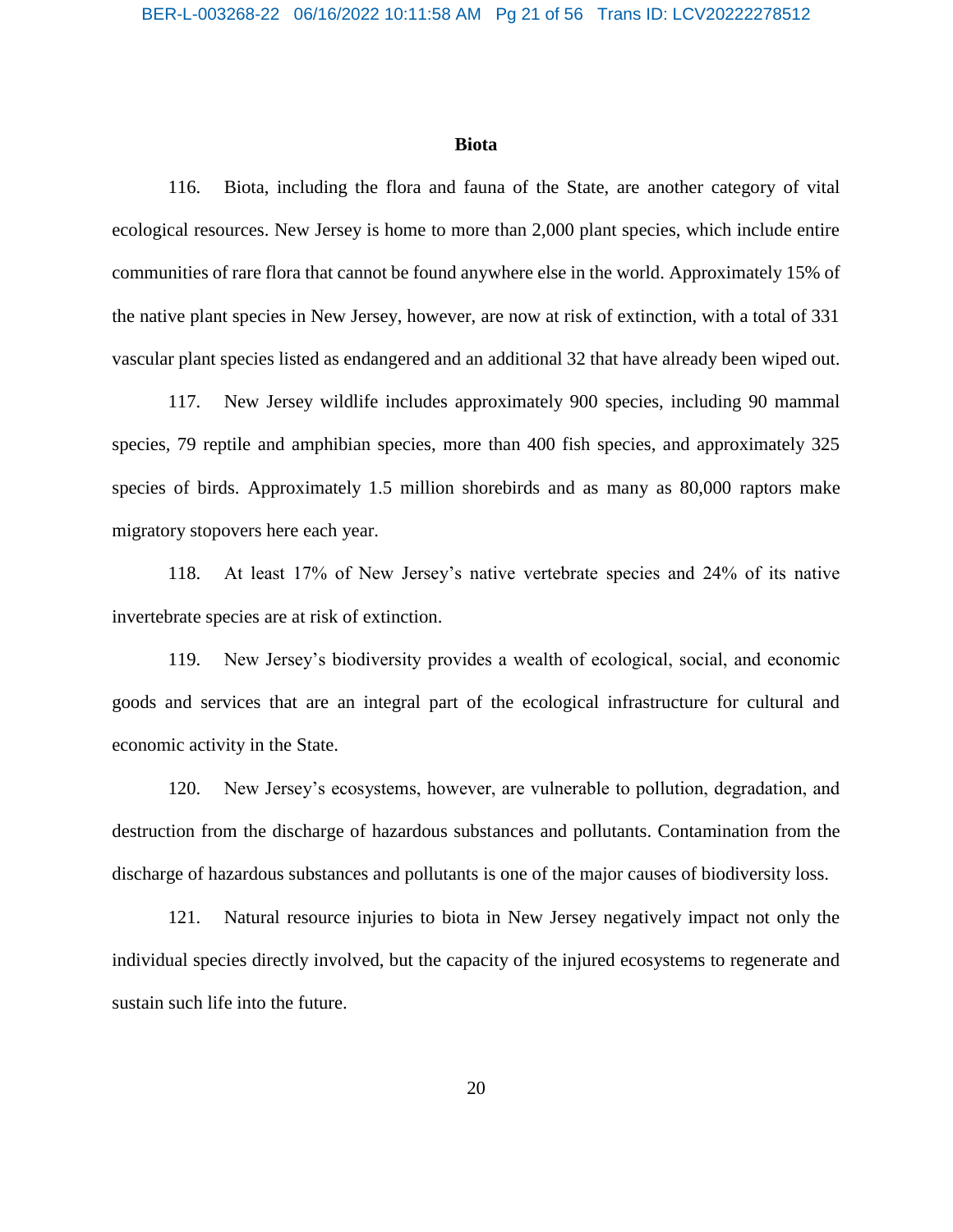122. Sampling of biota at Ringwood Mines in 2006-2007 and 2009 collected from the PMP Area, the OCDA, and the CMP showed that contaminants had migrated into the food chain, including biota consumed by the local community.

123. Lead was detected in small mammals' tissue sampled from the OCDA at levels of up to 64.8 ppm.

124. To illustrate the significance of this level, the United States Food and Drug Administration ("FDA") limits the amount of lead in candy to 0.1 ppm and in juice to .05 ppm.

125. Lead was also detected in plant root samples taken from the OCDA, including wild carrot, at levels up to 48.4 ppm.

126. Frog tissue sampled from the PMP Area contained lead at a concentration of 4.59 ppm.

127. Tissue of Eastern gray squirrels sampled from the OCDA had lead levels of up to 0.79 ppm.

128. Low levels of lead were detected in a sample of white-tailed deer.

129. SVOCs were found in plant tissue samples from the OCDA.

130. SVOCs were found in a sample of white-tailed deer.

131. PCBs were detected in a turkey tissue sample collected from the OCDA at the report limit of 182 ppb.

132. The contamination has adversely impacted the ability of New Jersey residents to utilize streams, hunting, and foraging grounds on and around Ringwood Mines.

21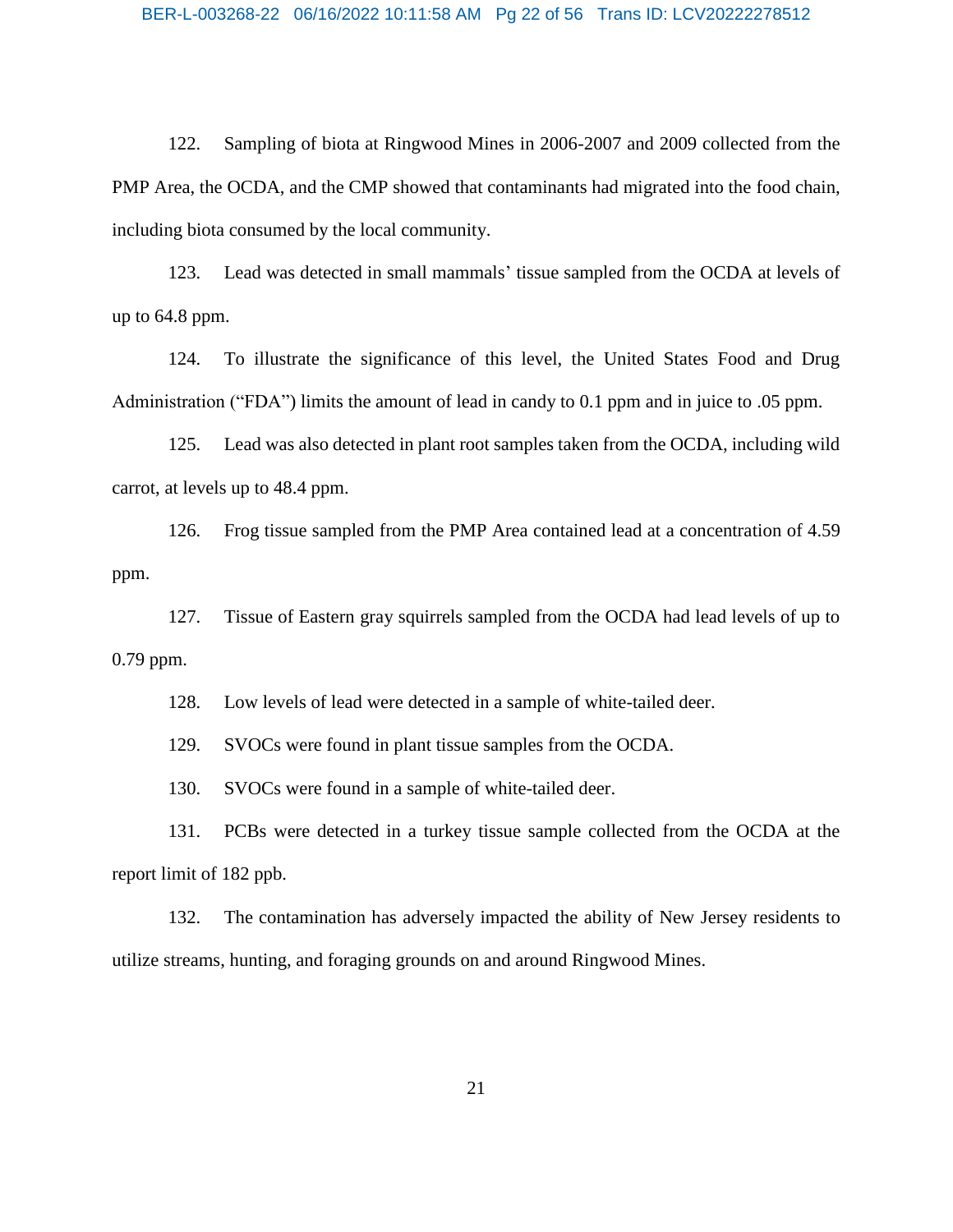133. Unacceptable excess lifetime health and cancer risks are associated with the consumption of game and plants collected from the Site due to the contamination, including specifically but not exclusively due to exposure to arsenic and lead.

## **Air**

134. Air resources are vital to life. Pollution of air resources can injure human health and welfare, flora and fauna, and property, and can unreasonably interfere with the enjoyment of life and property in areas affected by such pollution. Air deposition (i.e., air contaminants deposited on the earth's surface) can also be a source of contamination to other types of natural resources, including groundwater, surface water, sediments and soils, wetlands, forests, and biota.

135. During Ford's use of the Site as a dumping ground and continuing thereafter, vapors and fumes emanating from Ford's hazardous waste contaminated the air at the Ringwood Mines and surrounding areas.

136. Upon information and belief, Ford and its agents deliberately set fire to the hazardous waste, and the hazardous waste would spontaneously combust.

137. Upon information and belief, these fires further released toxins into the air.

138. Ford's hazardous waste and its reckless disposal of the hazardous waste injured the air quality at Ringwood Mines and surrounding areas.

139. Ford failed to timely notify DEP of the toxins it emitted, released, discharged, stored, handled, processed, and/or disposed of at the Site and other locations nearby.

140. Furthermore, Ford failed to take appropriate steps to clean up the Site and locations nearby or to mitigate the dangers created by their dumping.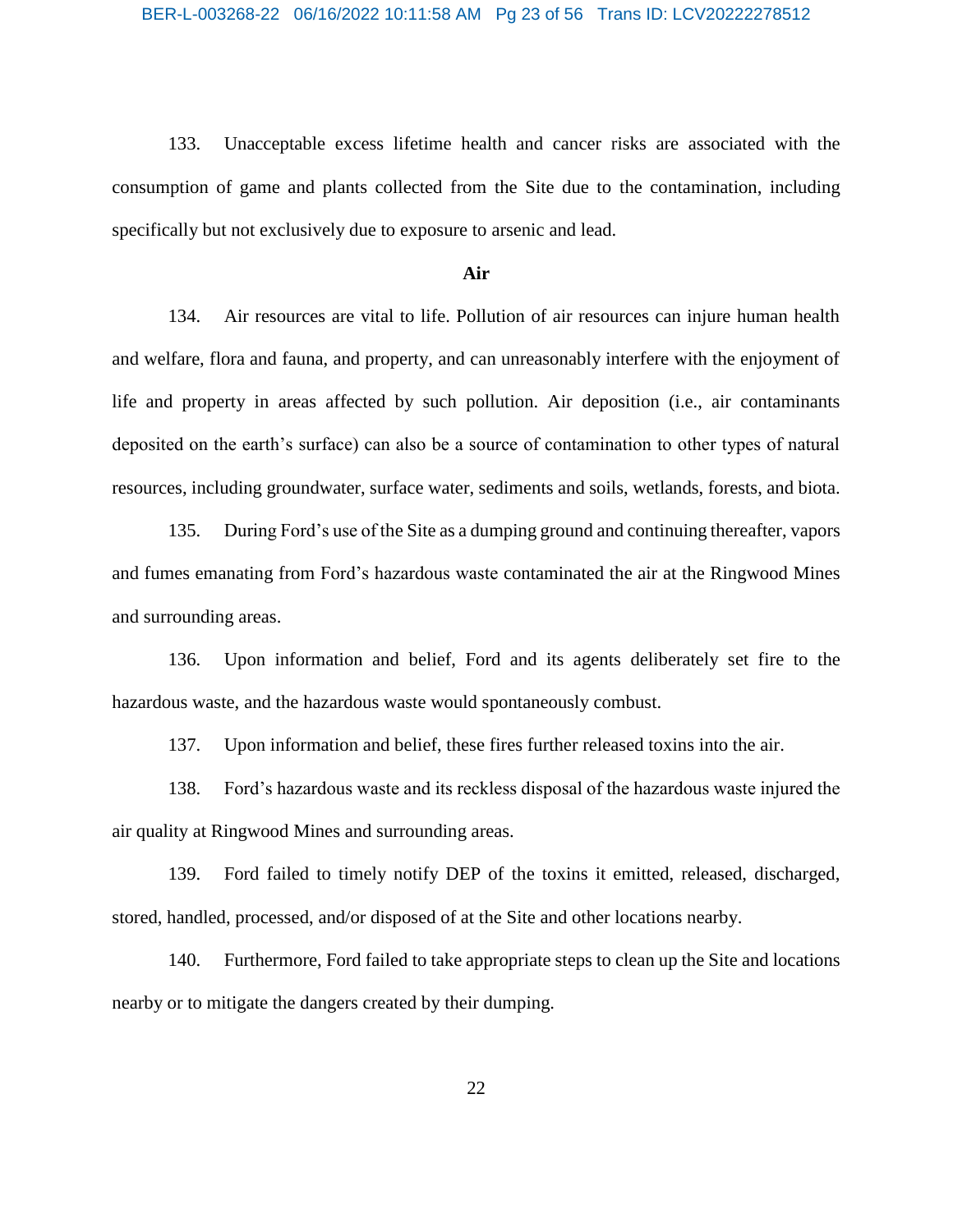#### **Recreational Uses**

141. DEP is entrusted with the care, management, and operation of New Jersey's 39 state parks and 11 forests, an essential part of the state's natural legacy. New Jersey's parks are an important source of enjoyment, education, and inspiration for the public.

142. In 2005, paint sludge was discovered along the Hasenclever Iron Trail and on adjacent properties inside Ringwood State Park.

143. Due to Ford's contamination, the public was deprived of the use of the Hasenclever Iron Trail from 2005 until 2020 when the trail was reopened through the creation of a reroute.

## **ON-GOING REMEDIATION EFFORTS**

144. In 1983, EPA placed Ringwood Mines on the NPL, pursuant to Section 105 of CERCLA, 42 U.S.C. § 9605.

145. In March 1984, Ford entered into an Administrative Order on Consent (AOC) with EPA which required the performance of an RI to determine the nature and extent of contamination at the Site.

146. From 1984 through 1988, Ford implemented an RI and Feasibility Study ("RI/FS") at the Site.

147. In June 1987, EPA issued Unilateral Administrative Orders (UAOs) to Ford which required the removal and off-site disposal of paint sludge and associated soil, and the performance of a Feasibility Study (FS) to evaluate potential cleanup options for any contamination remaining at the Site.

148. Pursuant to these UAOs, Ford completed a FS and removed over 7,000 cubic yards of paint sludge and associated soil from the Site in 1988.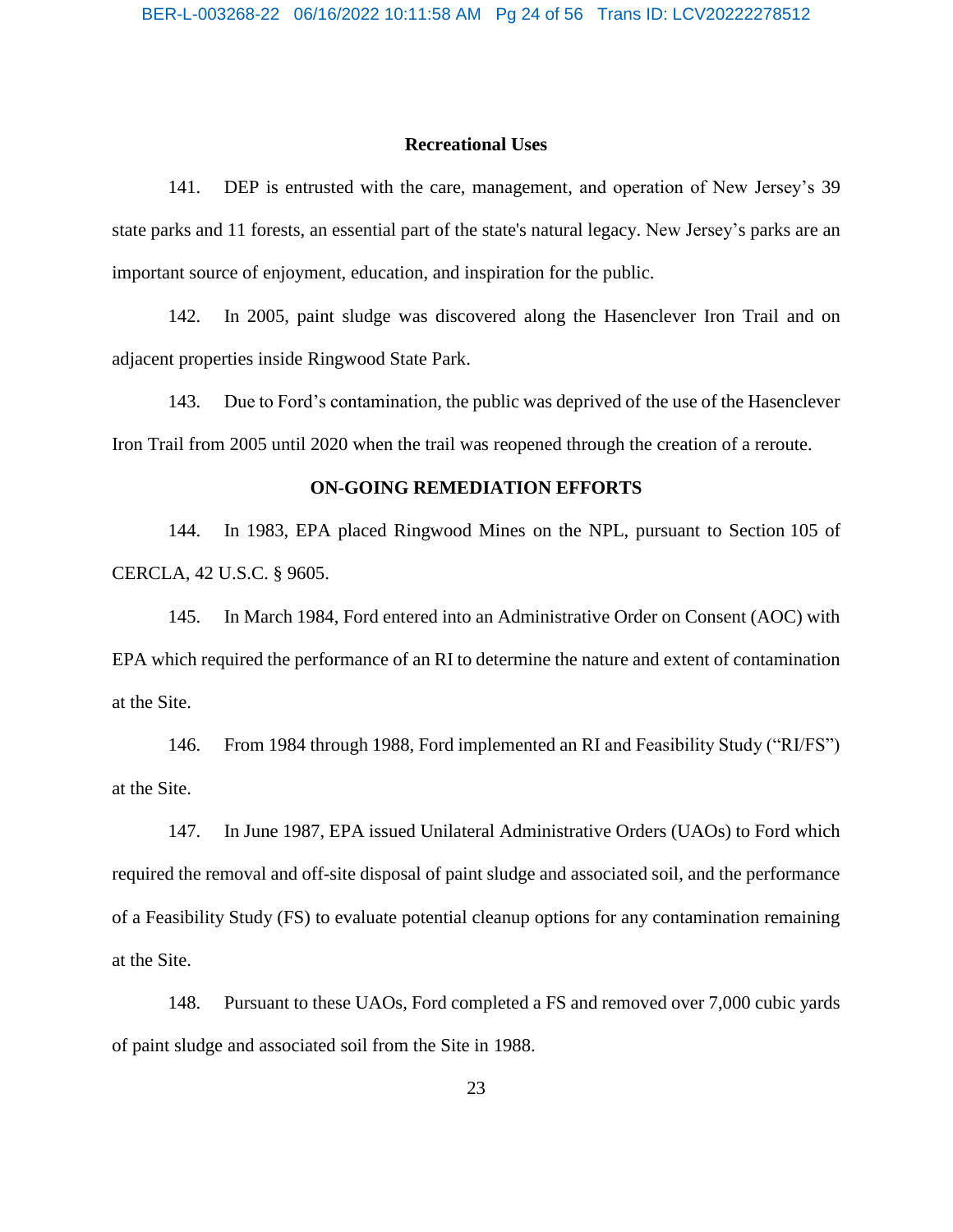#### BER-L-003268-22 06/16/2022 10:11:58 AM Pg 25 of 56 Trans ID: LCV20222278512

149. As part of this removal, superficial deposits of paint sludge were removed from the northern portion of the Site near the PMP and the OCDA, and from an area near the CMP Area.

150. The Site was originally intended to be addressed as a single Operable Unit ("OU") complemented by removal actions. In September 1988, EPA issued an ROD, now designated as OU1, for the entire Site. The ROD selected long-term monitoring of groundwater and surface water as the remedy for the Site.

151. Additional paint sludge deposits and drums were identified in the OCDA in 1989, prompting the removal of 600 cubic yards of paint sludge and 54 drum remnants in 1990.

152. Some of the drum contents were reported to have contained PCBs at concentrations in excess of 50 ppm. The soil RDCSRS cleanup standard for PCBs is .2 ppm.

153. In 1994, EPA deleted the Site from the NPL believing that all paint sludge and drums of hazardous substances had been removed from the Site.

154. Ford failed to investigate and remediate the true extent and magnitude of contamination at the Site notwithstanding the specific knowledge they possessed concerning the extent of the contamination. Ford knew or should have known of the potential for far more extensive contamination, and employed inappropriate, subjective criteria for the identification of contaminated locations on the Site. In addition, Ford knew or should have known of extensive contamination on and in other locations nearby, and failed to investigate and appropriately address such contamination.

155. Ford concealed the full extent of the contamination of the Site, and the extent of migration of toxic and hazardous waste from the Site. Ford also concealed the full extent of the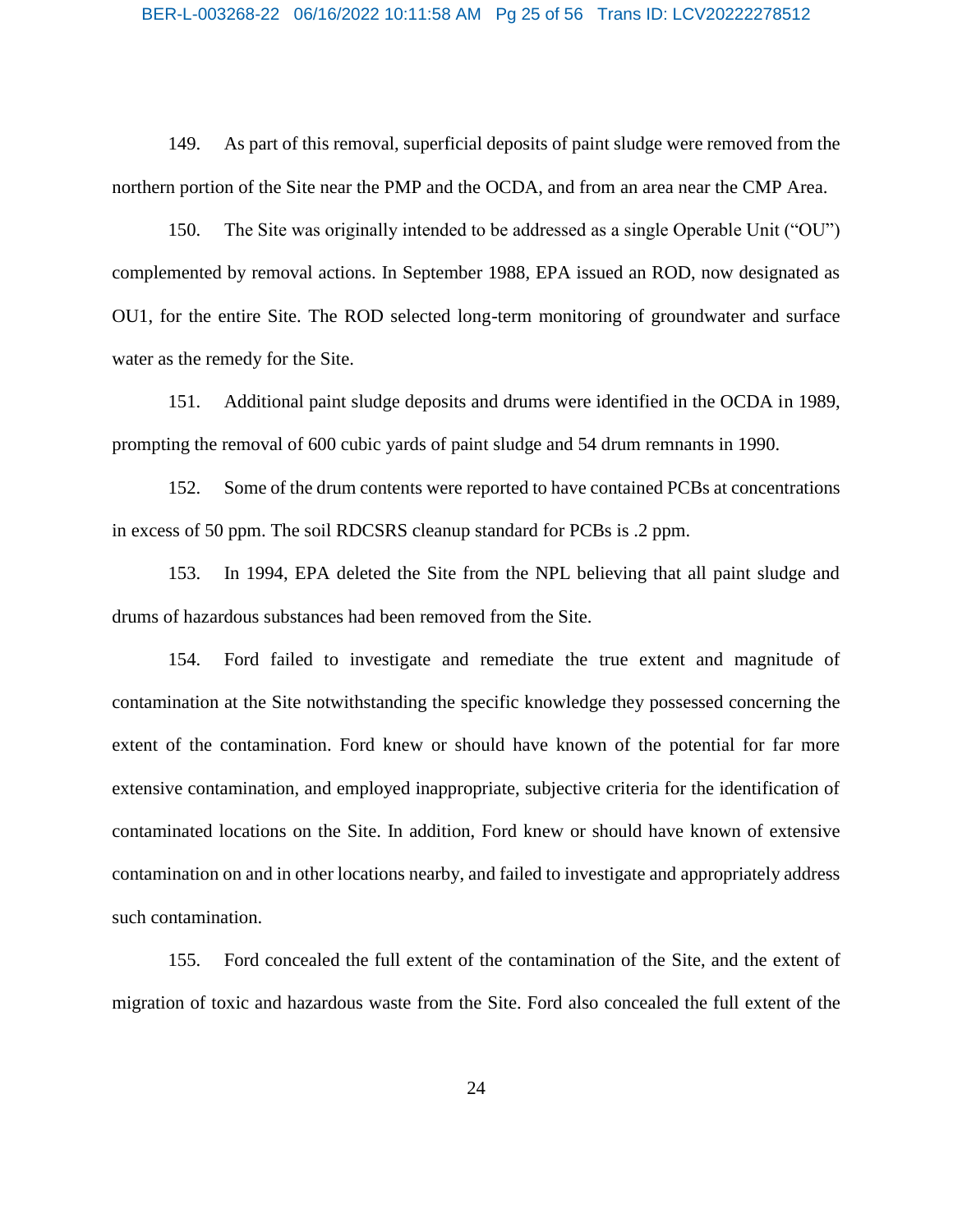#### BER-L-003268-22 06/16/2022 10:11:58 AM Pg 26 of 56 Trans ID: LCV20222278512

contamination in and on other locations nearby, and the extent of migration of toxic and hazardous waste from such locations.

156. From 1990 through 1995, Ford conducted a five-year Environmental Monitoring Program which provided for the sampling of monitoring wells and potable wells in the area of the Site.

157. In 1995, EPA was notified by a local resident of additional paint sludge located in a utility right-of-way near the CMP Area, prompting the removal of an additional five cubic yards of paint sludge.

158. In 1998, another resident notified EPA of the presence of paint sludge in the OCDA, prompting the removal of an additional 100 cubic yards of paint sludge and soil.

159. In September 2003, representatives of the Upper Ringwood residents wrote to EPA voicing their concern over past exposures and paint sludge remaining at the Site, but provided no details regarding the location of remaining paint sludge at that time.

160. Additional paint sludge areas were subsequently identified during an April 2004 Site visit arranged by the residents' representatives.

161. In December 2004, Ford began the voluntary removal of surficial pockets of paint sludge identified at the Site.

162. In September 2005, Ford signed an AOC which required the performance of an additional RI and risk assessment for the Site.

163. The discoveries of additional significant quantities of paint sludge at the Site prompted EPA to restore the Site to the NPL in September 2006.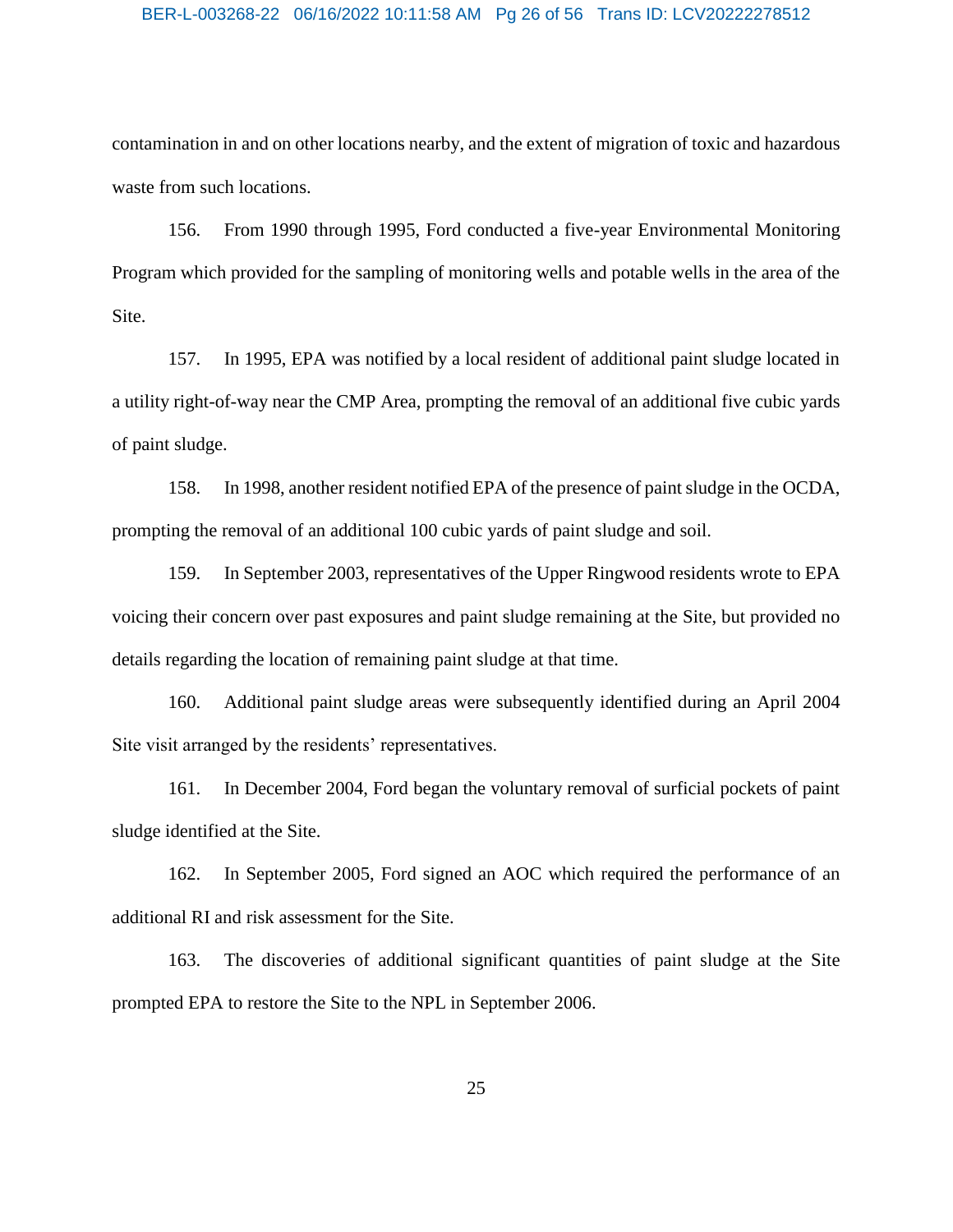#### BER-L-003268-22 06/16/2022 10:11:58 AM Pg 27 of 56 Trans ID: LCV20222278512

164. Subsequent to the restoration of the Site to the NPL, EPA created two additional operable units, OU2 and OU3.

165. OU2 addresses waste, fill material, and soil located in the PMP, CMP, and OCDA. The FSs for these areas of concern evaluated a range of remedial options to limit direct exposure to contaminated soil and fill material and to mitigate their potential to serve as a source of contamination to groundwater and surface water.

166. OU3 addresses site-wide groundwater and mine water contamination.

167. In May 2010, Ford signed an AOC which requires the performance of FSs for the PMP, CMP and OCDA of the Site, as well as Site-Related Groundwater Contamination.

168. In 2010, DEP obtained access to 18 residential properties at the Site in order to conduct investigations for Site-related contamination. DEP conducted soil investigations on these properties in 2010 and 2011. The results of these investigations revealed elevated levels of lead on some properties.

169. In the fall of 2011, EPA initiated a removal action to delineate any contamination on additional residential properties at the Site, and to remove any lead-contaminated soils and paint sludge identified on the residential properties. A total of 37 residential properties were assessed by EPA as part of this removal action, and lead-contaminated soil or paint sludge was removed from 23 of these properties.

170. Final RI and FS Reports for the PMP, CMP and OCDA were submitted to EPA in 2012 and 2013.

171. On June 30, 2014, EPA selected a remedy for OU2 embodied in the ROD.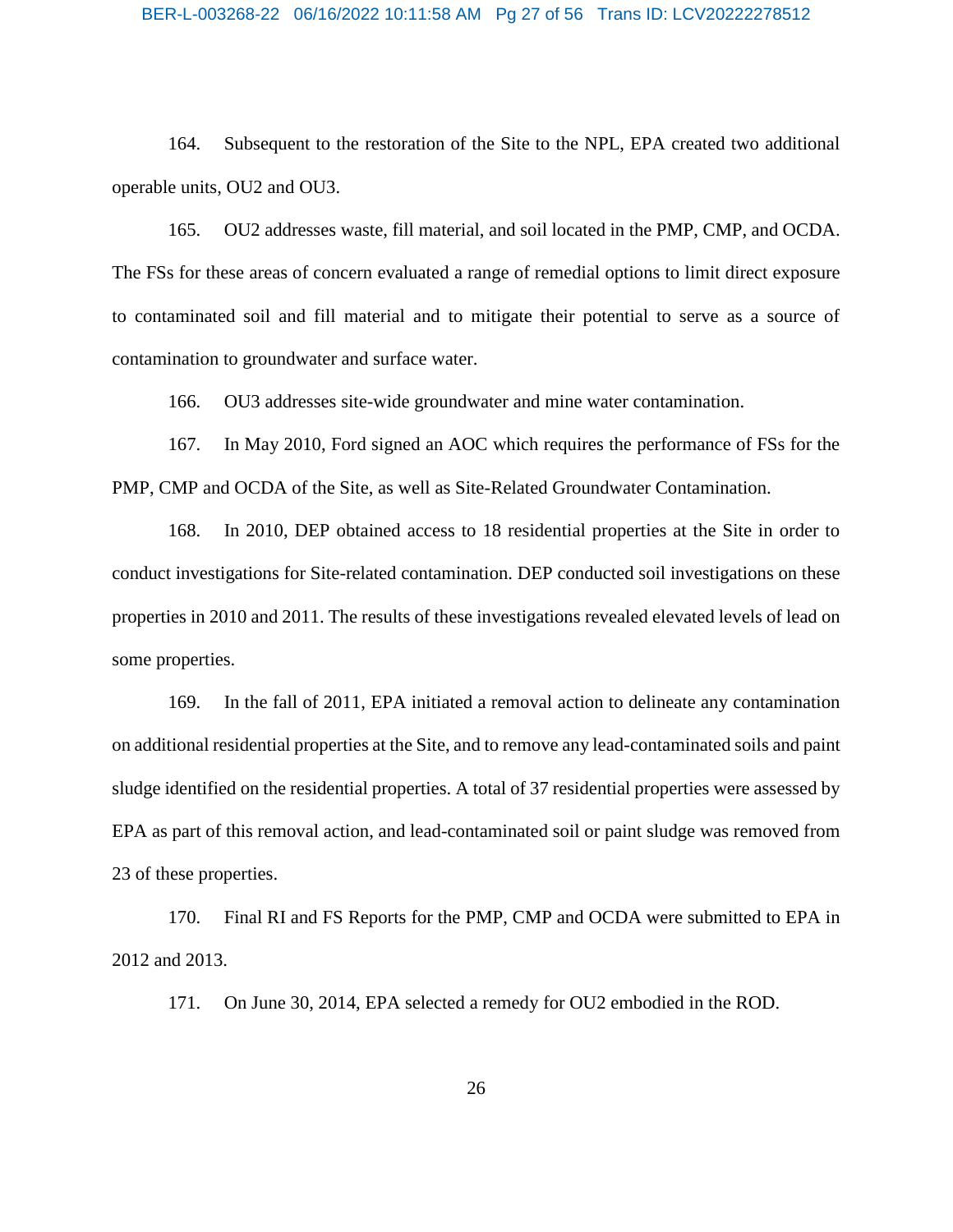#### BER-L-003268-22 06/16/2022 10:11:58 AM Pg 28 of 56 Trans ID: LCV20222278512

172. The selected remedy for the PMP Area requires dewatering a pond; excavating waste and fill material down to the water table; filling in the excavated area with clean materials; installing geotextile fabric and an engineered soil cap over the clean fill; long-term monitoring of the cap; and monitoring of groundwater until the OU3 remedy was selected.

173. The selected remedy for the CMP Area requires the consolidation of shallow fill; excavation and off-site disposal of any discovered drums of hazardous waste; capping with a permeable engineered soil cap stabilized with restored vegetation; long-term monitoring of the cap; and monitoring of groundwater until the OU3 remedy was selected.

174. The selected remedy for the OCDA required excavation of waste/fill to the top layer of mine tailings and placement of topsoil to promote revegetation, restoration of disturbed wetlands, and monitoring of groundwater until the OU3 remedy was selected.

175. The OU2 ROD also noted that an engineered cap over the consolidated waste/fill would be similarly protective of the OCDA. Thus, the OU2 ROD also included a contingency remedy of installation of an engineered cap over the consolidated waste/fill within the OCDA if certain prerequisites were met, based on the Borough of Ringwood's desire to build a new recycling center on the OCDA.

176. The contingency capping remedy requires consolidation of waste/fill to the center of the OCDA; installation of a permeable soil cap on this center area; placement of fill in other areas of the OCDA not under the cap; installation of fencing and/or boulders to prevent access to the cap; long-term monitoring of the cap; and monitoring of groundwater until the OU3 remedy was selected.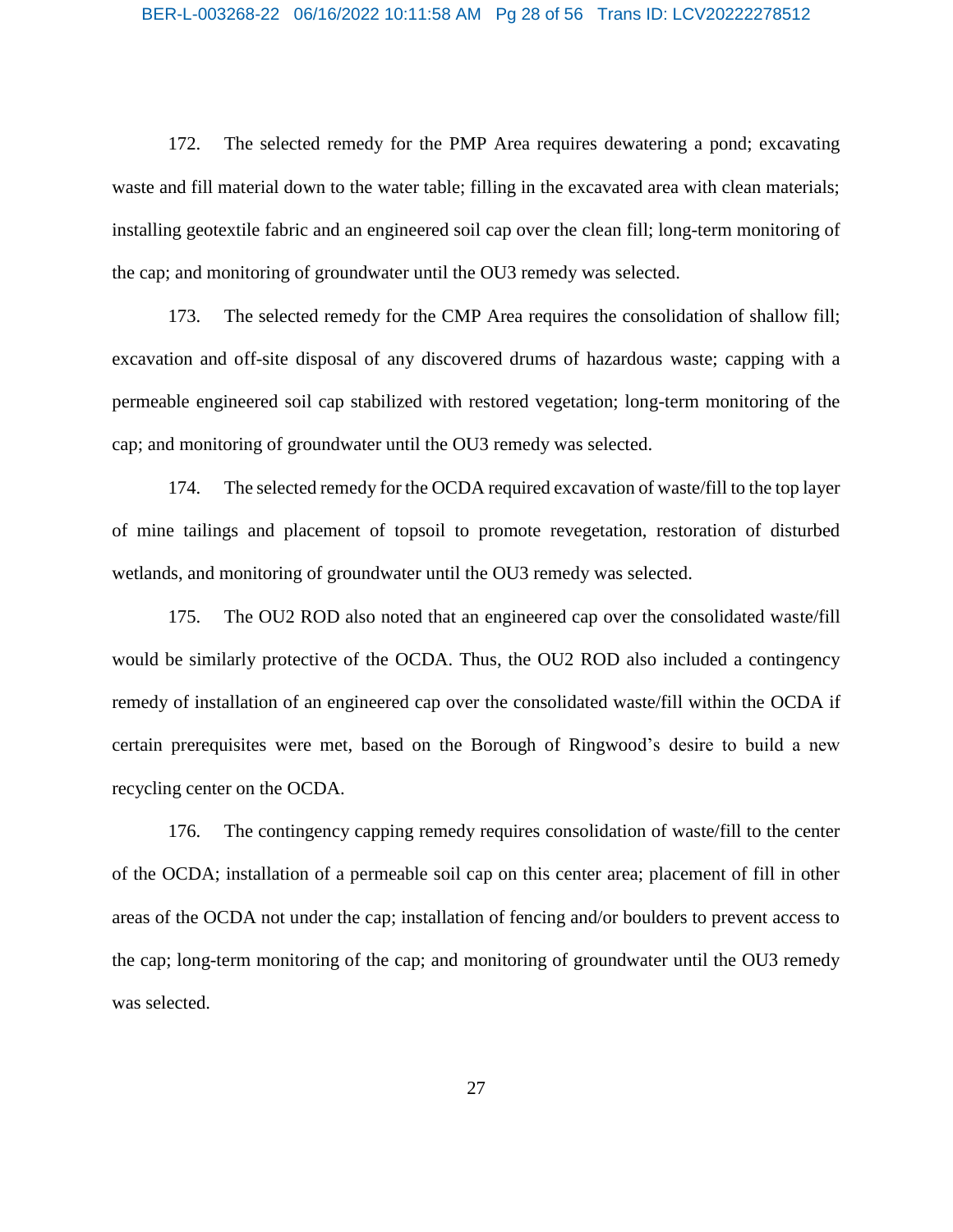177. On April 15, 2015, EPA issued an ESD that selected the contingency capping remedy to allow the Borough of Ringwood to build a new recycling center on the OCDA.

178. The ROD for OU3 was executed on September 29, 2020.

179. Wells must be installed in the PMP Area/OCDA of Ringwood Mines to allow for the in-situ treatment of groundwater contaminants.

180. Long-term groundwater and surface water monitoring will be conducted in and downstream of Ringwood Mines to monitor the threat of contaminants migrating downstream, including to the Wanaque Reservoir.

181. A Classification Exception Area/Well Restriction Area ("CEA/WRA") must be implemented as an institutional control ("IC") to restrict the future withdrawal and use of Site groundwater that contains contaminants at concentrations in excess of New Jersey Groundwater Quality Standards, which, upon information and belief, will not be returned to its pre-discharge conditions following the completion of remediation.

182. The PMP Airshaft must be permanently closed, and granular activated carbon ("GAC") and resin must be introduced at the base of the airshaft prior to permanent closure to absorb organic contaminants.

183. Displaced water must be treated through filtration and GAC before discharging the water into the surrounding groundwater.

184. Ford has removed over 53,500 tons of paint sludge and associated soil from 15 distinct areas of the Site, in addition to the OCDA and the PMP Area, since December 2004.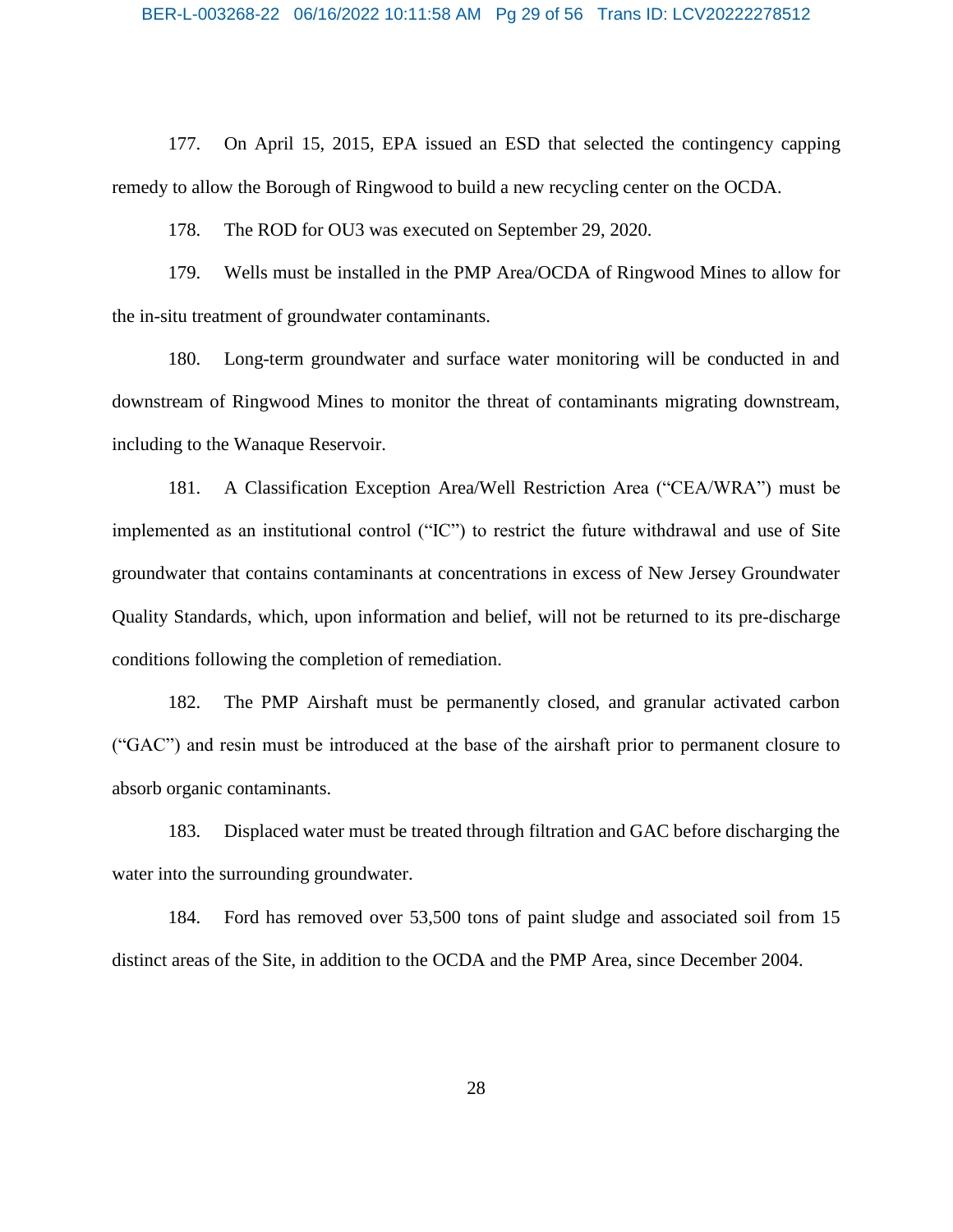185. While remediation efforts are ongoing, natural resources at and surrounding Ringwood Mines remain contaminated with hazardous substances, as defined in N.J.S.A. 58:10- 23.11b.

186. The "natural resources" of this State, as defined in N.J.S.A. 58:10-23.11b, including the waters of the State, have been injured as a result of the discharges of hazardous substances at the Ringwood Mines.

187. Plaintiffs have incurred, and will likely continue to incur, costs and damages including lost value and reasonable assessment costs, for the natural resources of this State that have been, or may be, injured as a result of the discharge of hazardous substances at Ringwood Mines.

## **FIRST COUNT Spill Act**

188. Plaintiffs repeat each allegation of the preceding paragraphs above as though fully set forth in its entirety herein.

189. Pursuant to N.J.S.A. 58:10-23.11e, "[a]ny person who may be subject to liability for a discharge which occurred prior to or after the effective date of the act of which this act is amendatory shall immediately notify [DEP]."

190. Pursuant to N.J.S.A. 58:10-23.11u.b, "[t]he department may commence a civil action in Superior Court for, singly or in combination … (2) the costs of any investigation, cleanup or removal, and for the reasonable costs of preparing and successfully litigating an action under this subsection; (3) the cost of restoring, repairing, or replacing real or personal property damaged or destroyed by a discharge, any income lost from the time the property is damaged to the time it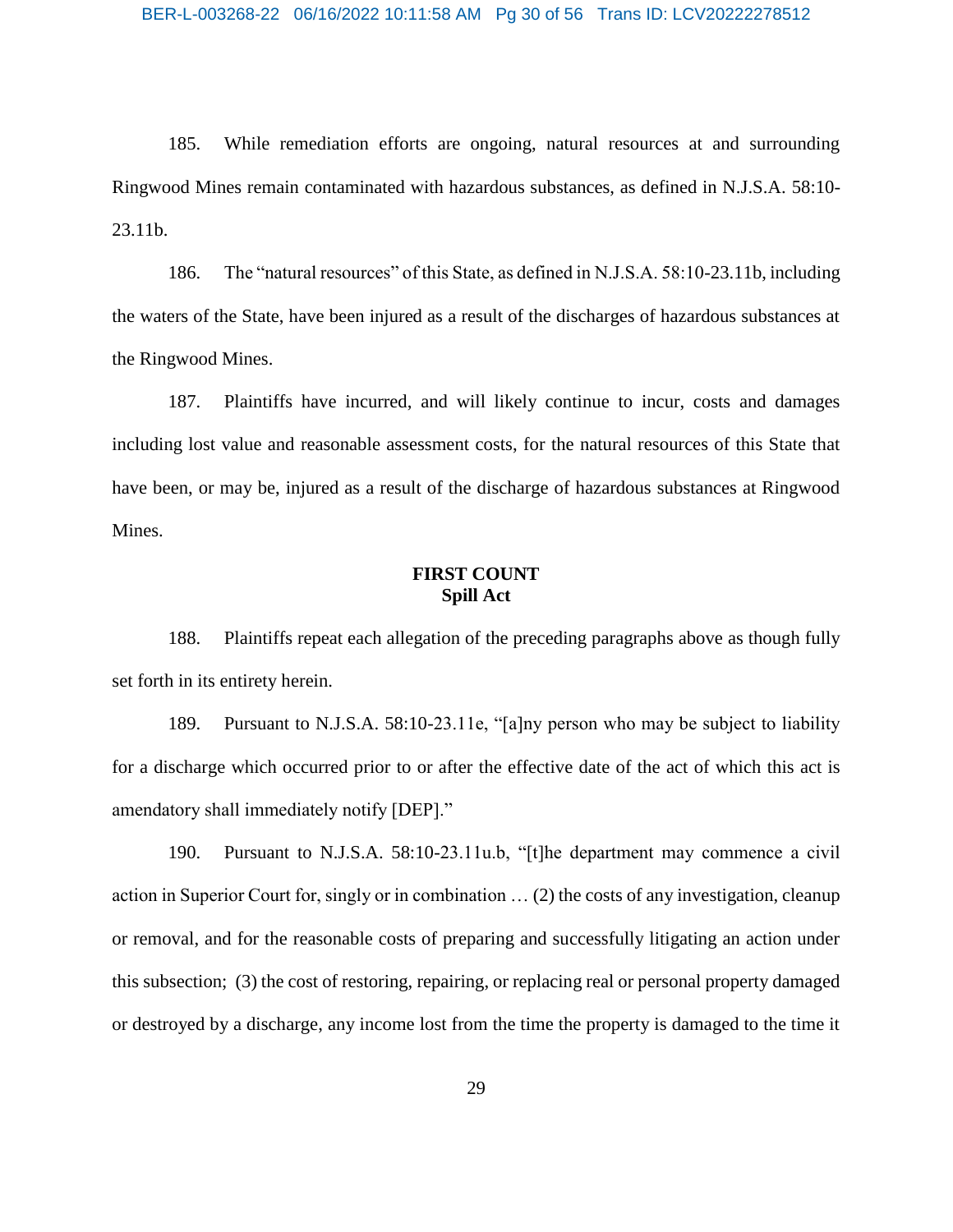#### BER-L-003268-22 06/16/2022 10:11:58 AM Pg 31 of 56 Trans ID: LCV20222278512

is restored, repaired or replaced, and any reduction in value of the property caused by the discharge by comparison with its value prior thereto; (4) the cost of restoration and replacement, where practicable, of any natural resource damaged or destroyed by a discharge … .; (5) any other costs incurred by the department pursuant to P.L. 1976, c.141."

191. Each Defendant is a "person" within the meaning of N.J.S.A. 58:10-23.11b.

192. Except as otherwise provided in N.J.S.A. 58:10-23.11g.12, which is not applicable here, any person who discharges a hazardous substance, or is in any way responsible for any hazardous substance that is discharged, shall be liable, jointly and severally, without regard to fault for all cleanup and removal costs no matter by whom incurred. N.J.S.A. 58:10-23.11g.(c).

193. Plaintiffs have incurred, and will continue to incur, damages, including lost value and reasonable assessment costs, for the natural resource of this State and State Park that have been, or may be, injured as a result of the discharge of hazardous substances at the Ringwood Mines.

194. The Administrator has certified, and may continue to certify, for payment, valid claims made against the Spill Fund concerning the Site, and, further, has approved, and may continue to approve, other appropriations for the Site.

195. As a result of the discharge of hazardous substances at the Ringwood Mines, Plaintiffs have incurred, and may continue to incur, costs.

196. The costs and damages Plaintiffs have incurred, and will incur, for the Site are "cleanup and removal costs" within the meaning of N.J.S.A. 58:10-23.11b.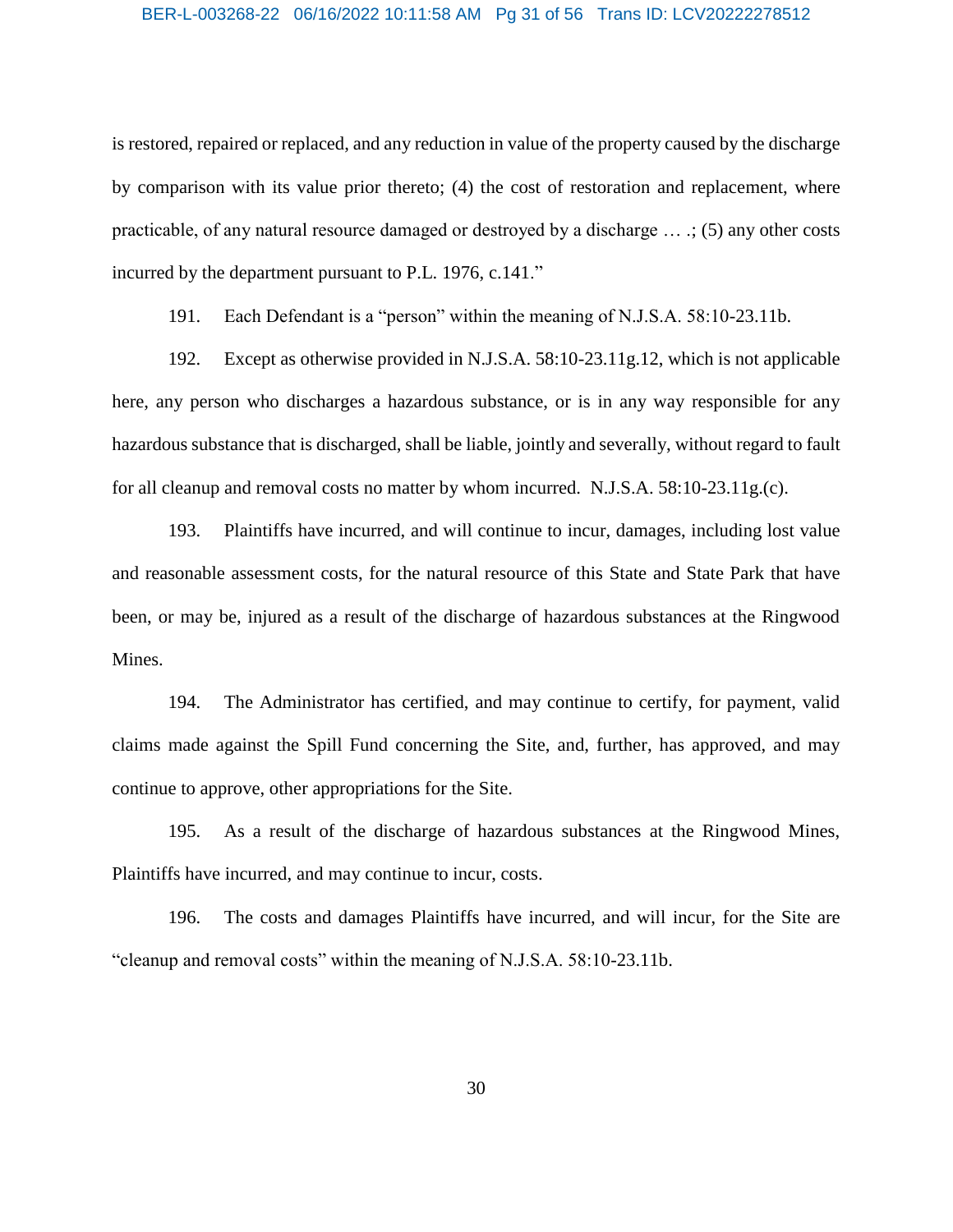#### BER-L-003268-22 06/16/2022 10:11:58 AM Pg 32 of 56 Trans ID: LCV20222278512

197. Plaintiffs have not recouped any cleanup and removal costs resulting from the discharge of hazardous substances at Ringwood Mines incurred after the effective date of the 2020 Consent Decree beyond those in connection with OU2.

198. Pursuant to N.J.S.A. 58:10-23.11u.a.(1)(a) and N.J.S.A. 58:10-23.11u.b., DEP may bring an action in the Superior Court for injunctive relief, N.J.S.A. 58:10-23.11u.b.(1); for its unreimbursed investigation, cleanup and removal costs, including the reasonable costs of preparing and successfully litigating the action, N.J.S.A. 58:10-23.11u.b.(2); natural resource restoration and replacement costs, N.J.S.A. 58:10-23.11u.b.(4); and for any other unreimbursed costs or damages DEP incurs under the Spill Act, N.J.S.A. 58:10-23.11u.b.(5).

199. Pursuant to N.J.S.A. 58:10-23.11q., the Administrator is authorized to bring an action in the Superior Court for any unreimbursed costs or damages paid from the Spill Fund.

200. Pursuant to N.J.S.A. 58:10-23.11e, -23.11u, DEP may assess a civil penalty of up to \$50,000 for each violation of the Spill Act, and each day's continuance of the violation constitutes a separate violation.

201. Defendants began discharging or causing to be discharged hazardous substances at Ringwood Mines in or around 1967.

202. Defendants continued discharging or causing to be discharged hazardous substances at Ringwood Mines until in or around 1971.

203. On April 1, 1977, the Spill Act was enacted.

204. To this day, it remains unknown whether Defendants have disclosed every discharge of hazardous waste at Ringwood Mines to DEP.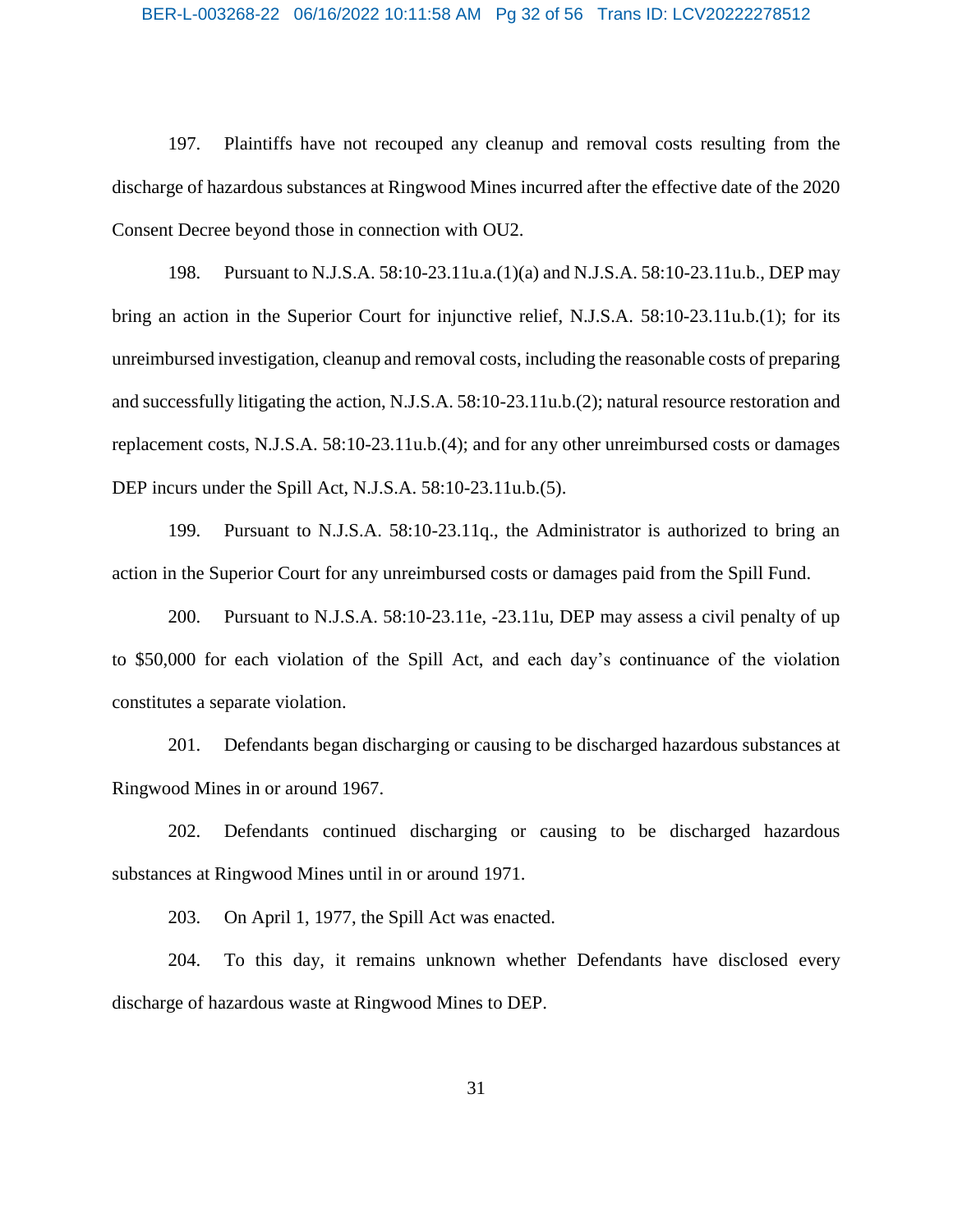#### PRAYER FOR RELIEF

WHEREFORE, Plaintiffs pray that this Court:

a. Order Defendants to reimburse Plaintiffs, jointly and severally, without regard to fault, for all cleanup and removal costs and damages they have incurred and not yet recouped or settled, including lost value and reasonable assessment costs for any natural resource of this State and State Park injured as a result of the discharge of hazardous substances at Ringwood Mines, with applicable interest;

b. Enter declaratory judgment against each Defendant, jointly and severally, without regard to fault, for all cleanup and removal costs and damages Plaintiffs will incur, and have not yet recouped or settled, including primary restoration damages and lost value and reasonable assessment costs, for any natural resource of this State and State Park injured as a result of the discharge of hazardous substances at Ringwood Mines;

c. Enter judgment against Defendants, jointly and severally, without regard to fault, compelling each Defendant to perform, under Plaintiffs' oversight, or to fund Plaintiffs' performance of any further assessment of any natural resource of the State and State Park that has been or may be injured as a result of the discharge of hazardous substances at the Ringwood Mines, and compelling each Defendant to compensate the citizens of New Jersey for the lost value of any injured natural resource of the State and State Park, including primary restoration damages;

d. Award Plaintiffs their costs and fees in this action;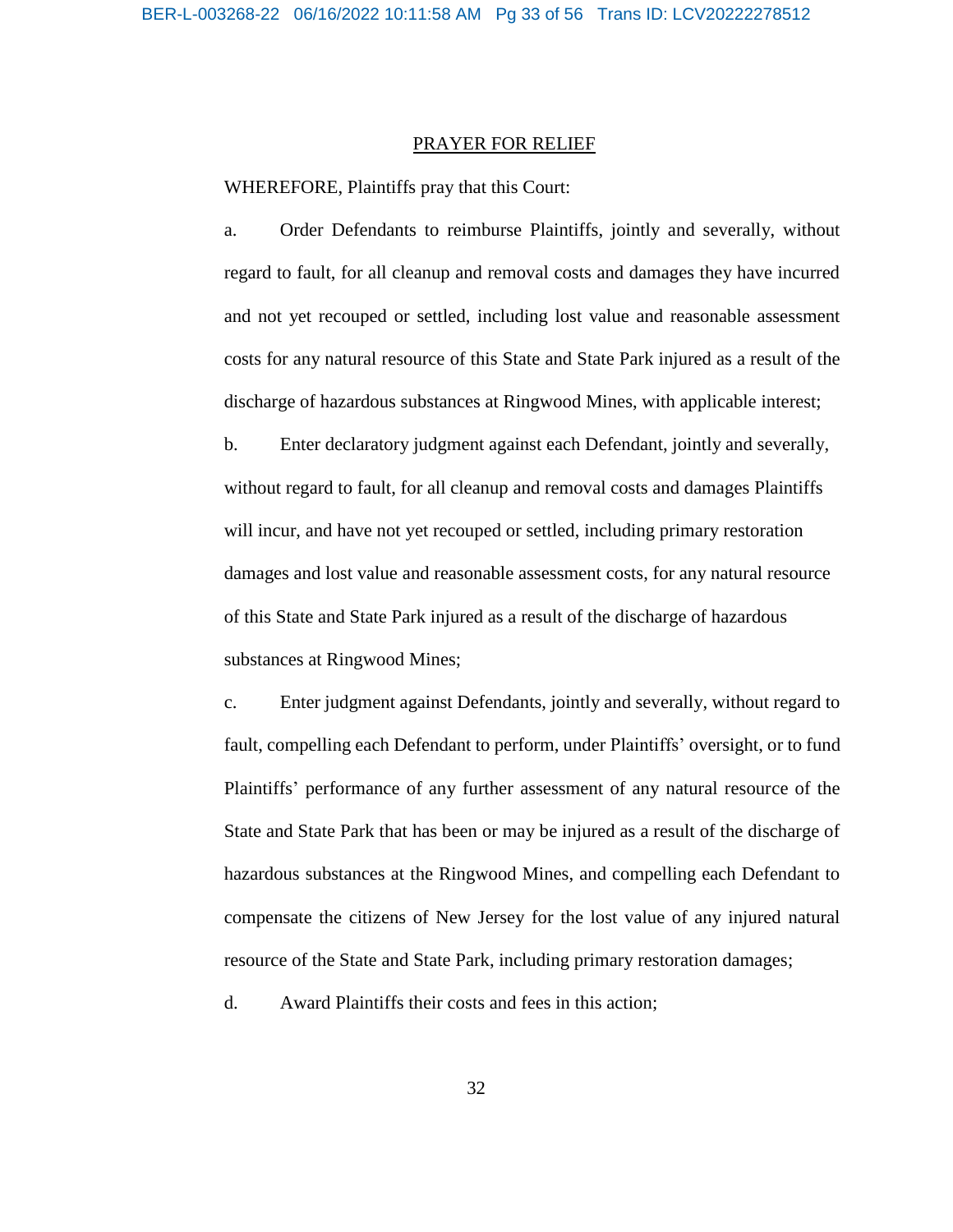e. Enter an order awarding civil penalties of up to \$50,000 for each unreported discharge for every day that the discharge remained unreported; and

f. Award Plaintiffs such other relief as this Court deems appropriate.

## **SECOND COUNT Water Pollution Control Act**

205. Plaintiffs repeats each allegation of the preceding paragraphs above as though fully set forth in its entirety herein.

206. Each defendant is a "person" within the meaning of N.J.S.A. 58:10A-3.

207. Except as otherwise exempted pursuant to N.J.S.A. 58:10A-6d. and p., which are not applicable here, it is unlawful for any person to discharge any pollutant except to the extent the discharge conforms with a valid New Jersey Pollutant Discharge Elimination System permit issued by the Commissioner pursuant to the WPCA, or pursuant to a valid National Pollutant Discharge Elimination System permit issued pursuant to the federal Water Pollution Control Act, 33 U.S.C.A. §§1251 to - 1387. N.J.S.A. 58:10A-6a.

208. The unauthorized discharge of pollutants is a violation of the WPCA for which any person who is the discharger is strictly liable, without regard to fault. N.J.S.A. 58:10A-6a.

209. Plaintiffs have incurred, and will continue to incur, costs that have not yet been recouped or settled, as a result of the discharge of pollutants at Ringwood Mines.

210. Plaintiffs also have incurred, and will continue to incur, costs and damages not yet recouped or settled, including compensatory damages and other damages for the natural resources of this State and State Park that have been, or may be, injured, lost or destroyed as a result of the discharge of pollutants at Ringwood Mines.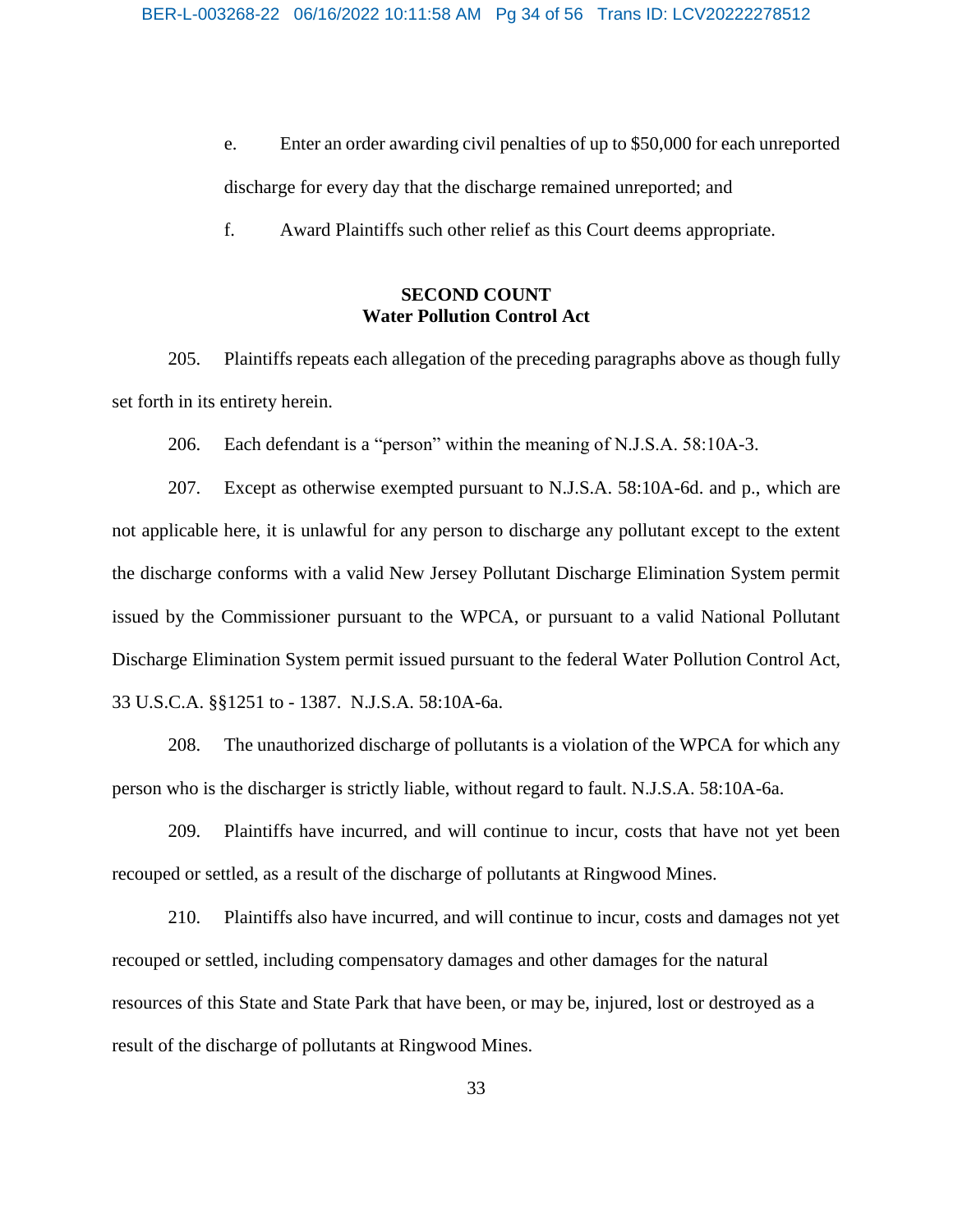#### BER-L-003268-22 06/16/2022 10:11:58 AM Pg 35 of 56 Trans ID: LCV20222278512

211. The costs and damages Plaintiffs have incurred and will incur, that have not yet been recouped or settled, for Ringwood Mines are recoverable within the meaning of N.J.S.A. 58:10A-10c.(2)-(4).

212. Defendants and/or their respective predecessors discharged pollutants at Ringwood Mines, and the discharges were neither permitted pursuant to N.J.S.A. 58:10A-6a., nor exempted pursuant to N.J.S.A. 58:10A-6d. or N.J.S.A. 58:10A-6p., and so Defendants are liable, without regard to fault, for all costs and damages, not yet recouped or settled, including compensatory damages and any other damages for the natural resources of this State and State Park that have been, or may be, injured, lost or destroyed as a result of the discharge of pollutants at Ringwood Mines. N.J.S.A.58:10A-6a.

213. Pursuant to N.J.S.A. 58:10A-10c., the Commissioner may bring an action in the Superior Court for injunctive relief, N.J.S.A. 58:10A-10c.(1); for the reasonable costs of any investigation, inspection, or monitoring survey which led to establishment of the violation, including the costs of preparing and litigating the case, N.J.S.A. 58:10c.(2); any reasonable cost incurred by the State in removing, correcting, or terminating the adverse effects upon the quality of its natural resources resulting from any unauthorized discharge of pollutants for which action under this subsection may have been brought, N.J.S.A. 58:10A-10c.(3); compensatory damages and any other damages for any natural resource of this State that has been, or may be, lost or destroyed as a result of the unauthorized discharge of pollutants at Ringwood Mines, N.J.S.A. 58:10A-10c.(4); and the amount of any economic benefits accruing to the violator from any violation, including savings realized from avoided capital or noncapital costs resulting from the violation, the return earned or that may be earned on the amount of avoided costs, any benefits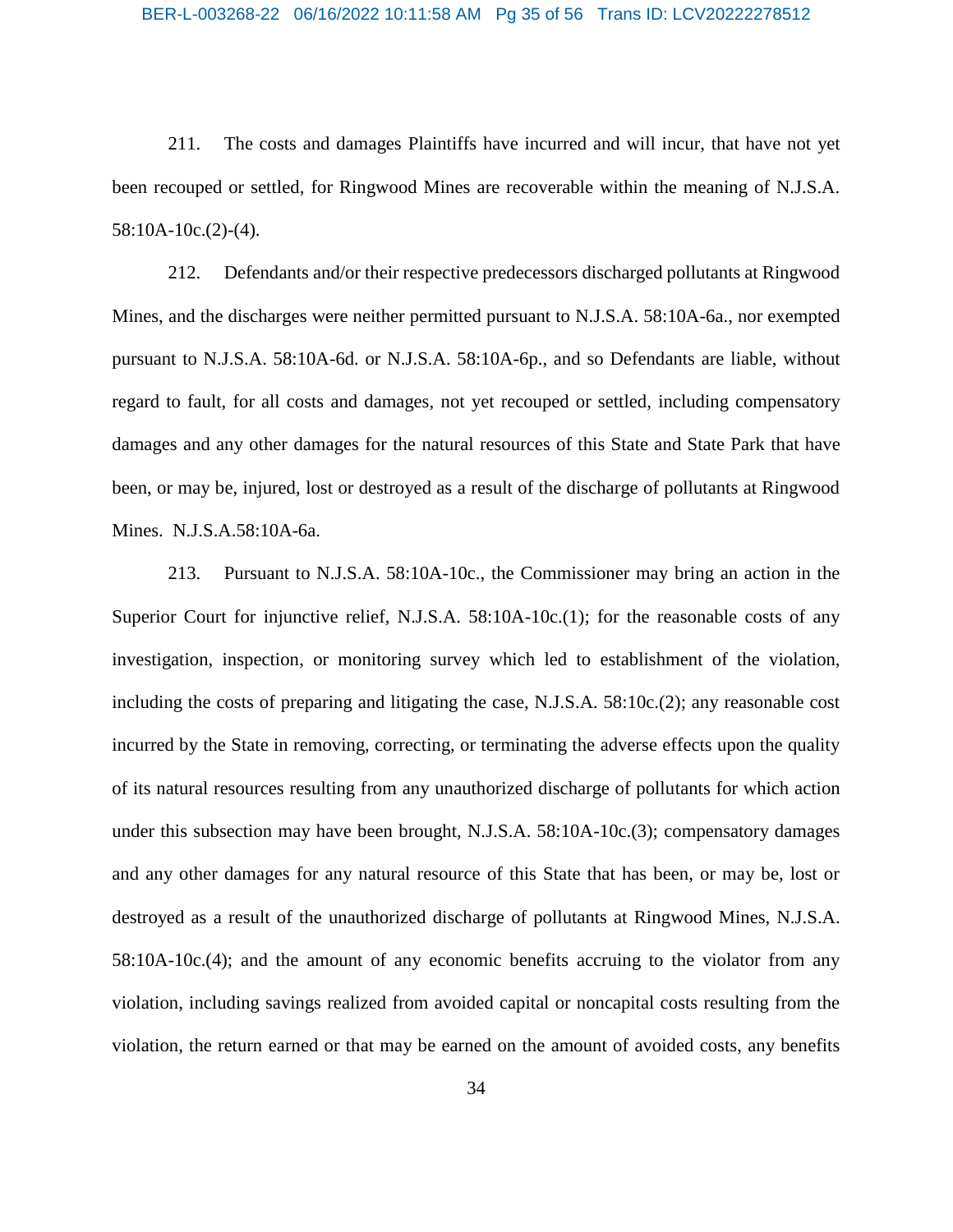#### BER-L-003268-22 06/16/2022 10:11:58 AM Pg 36 of 56 Trans ID: LCV20222278512

accruing as a result of a competitive market advantage enjoyed by reason of the violation, or any other benefit resulting from the violation, N.J.S.A. 58:10A-10c.(5).

214. Pursuant to N.J.S.A. 10A-10(e) a person who violates the act is subject to a civil penalty not to exceed \$50,000.00 per day of such violation, and each day's continuance of the violation shall constitute a separate violation.

#### PRAYER FOR RELIEF

WHEREFORE, Plaintiffs pray that this Court:

a. Enter an order assessing Defendants, without regard to fault, the reasonable costs for any investigation, inspection, or monitoring survey, which led to establishment of the violation, including the costs of preparing and litigating the case;

b. Enter declaratory judgment against Defendants, without regard to fault, assessing all reasonable costs that will be incurred for any investigation, inspection, or monitoring survey, which led, or will lead, to establishment of the violation, including the costs of preparing and litigating the case;

c. Enter an order assessing against Defendants, without regard to fault, all compensatory damages and other damages, including primary restoration damages, incurred for any natural resources of this State and State Park that has been, or may be, injured, lost or destroyed as a result of the unauthorized discharge of pollutants at Ringwood Mines, with applicable interest;

d. Enter declaratory judgment against Defendants, without regard to fault, assessing all compensatory damages and other damages, including primary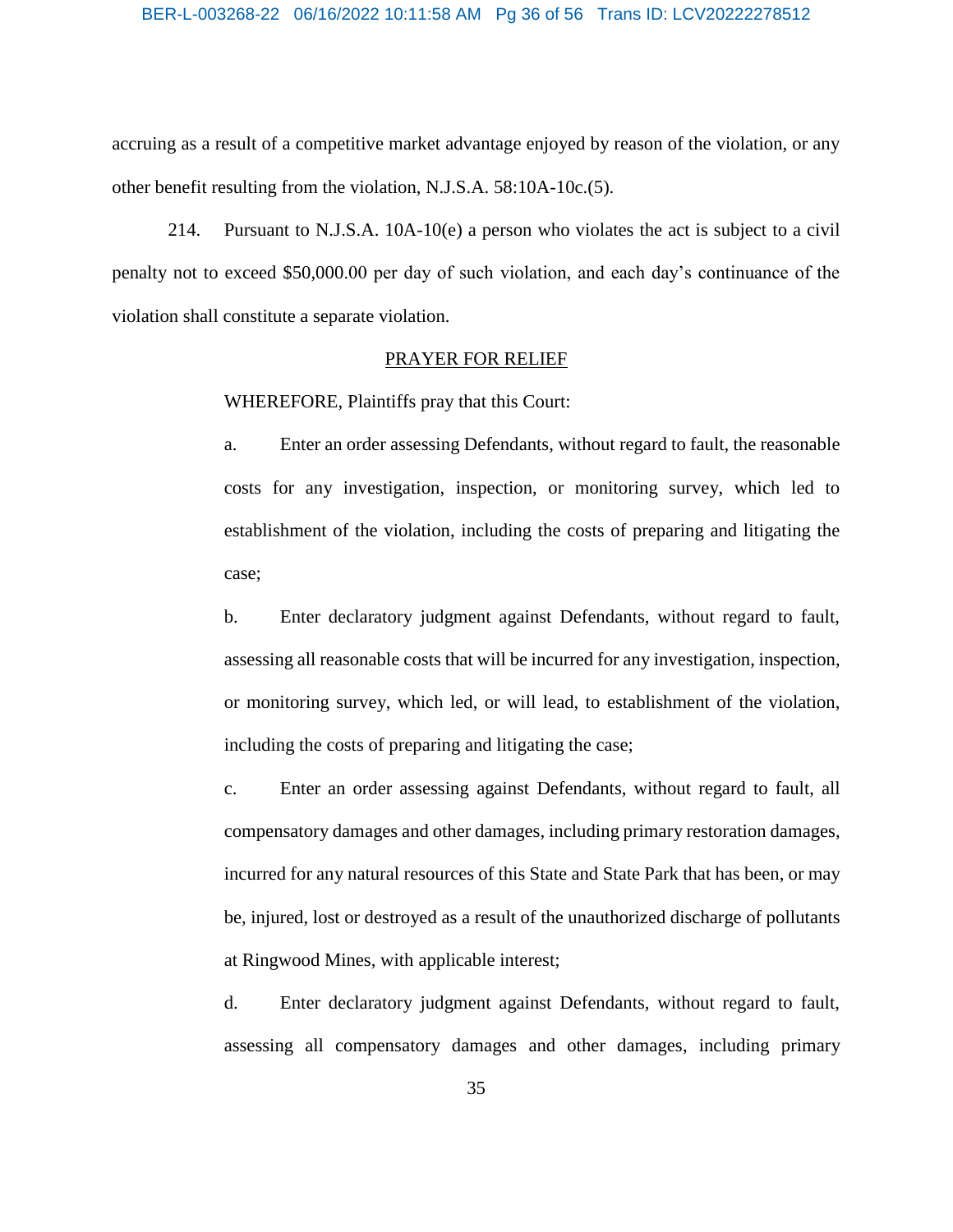restoration damages, for any natural resource of this State and State Park that has been, or may be, injured, lost or destroyed as a result of the unauthorized discharge of pollutants at Ringwood Mines;

e. Enter an order assessing Defendants, without regard to fault, the amount of any economic benefits they have accrued, including any savings realized from avoided capital or noncapital costs, the return they have earned on the amount of avoided costs, any benefits that Defendants have enjoyed as a result of a competitive market advantage, or any other benefit they have received as a result of having violated the WPCA;

f. Enter an order assessing a civil penalty against Defendants for violation of the Act;

g. Enter declaratory judgment against Defendants, without regard to fault, assessing the amount of any economic benefits that will accrue to them, including any savings to be realized from avoided capital or noncapital costs, the return to be earned on the amount of avoided costs, any benefits that will accrue as a result of a competitive market advantage those Defendants have enjoyed, or any other benefit that will accrue to them as a result of having violated the WPCA;

h. Award Plaintiffs' costs and fees in this action; and

i. Award Plaintiffs such other relief as this Court deems appropriate.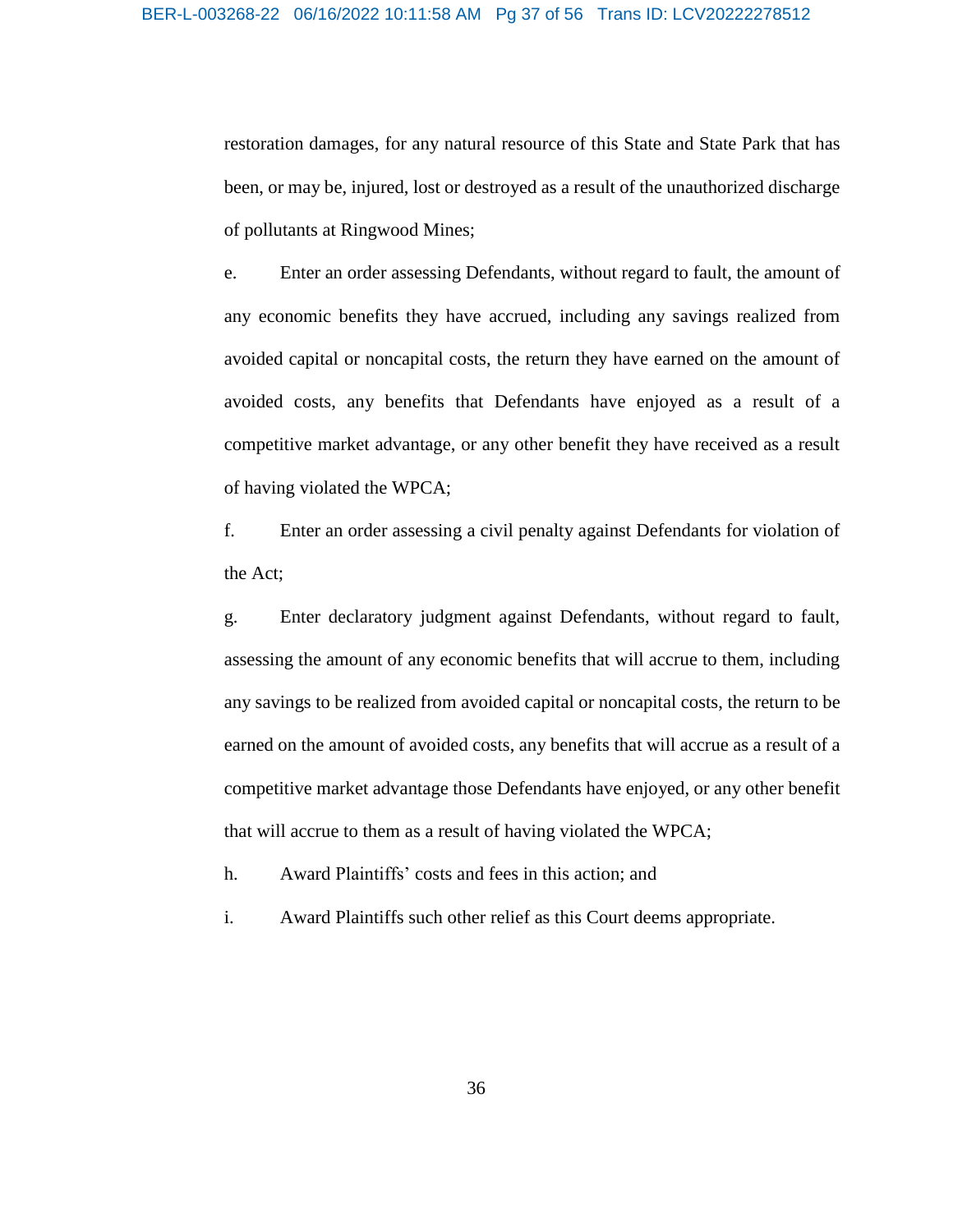## **THIRD COUNT Solid Waste Management Act**

215. The Commissioner repeats each allegation of the preceding paragraphs above as though fully set forth in its entirety herein.

216. Defendants each constitute a "person" within the meaning of the Solid Waste Management Act ("SWMA") and its implementing regulations. N.J.A.C. 7:26-1.4.

217. Defendants disposed of and/or stored solid wastes, and operated sludge disposal at Ringwood Mines, among other actions, in violation of the SWMA.

218. Defendants disposed of and/or stored solid wastes without, *inter alia*, filing an application for a registration statement or engineering design approval and obtaining approval from DEP. N.J.S.A. 13:1E-3, 13:1E-5.

219. Pursuant to N.J.A.C. 7:26-1.1, -1.7, and -1.8, unless subject to exemptions that do not apply here, it is unlawful for any person to construct or operate a solid waste facility without first obtaining a solid waste facility permit within the meaning of N.J.A.C. 7:26-1.4. N.J.S.A.  $13:1E-9(d)$ .

220. The SWMA also makes unlawful the intra-plant transport, temporary storage, or other handling of plant-generated waste materials where those materials (1) are deposited on or in the lands of the State for periods exceeding six months, or (2) will cause pollution—whether through transport, storage, or other handling—of the surface or groundwater of the State or may pose a substantial or material threat to the public health, safety, or welfare. N.J.A.C. 7:26-1.1(a)(6).

221. Plaintiffs have incurred, and will continue to incur, costs and damages, not yet recouped or settled, including compensatory damages and any other damages, for natural resources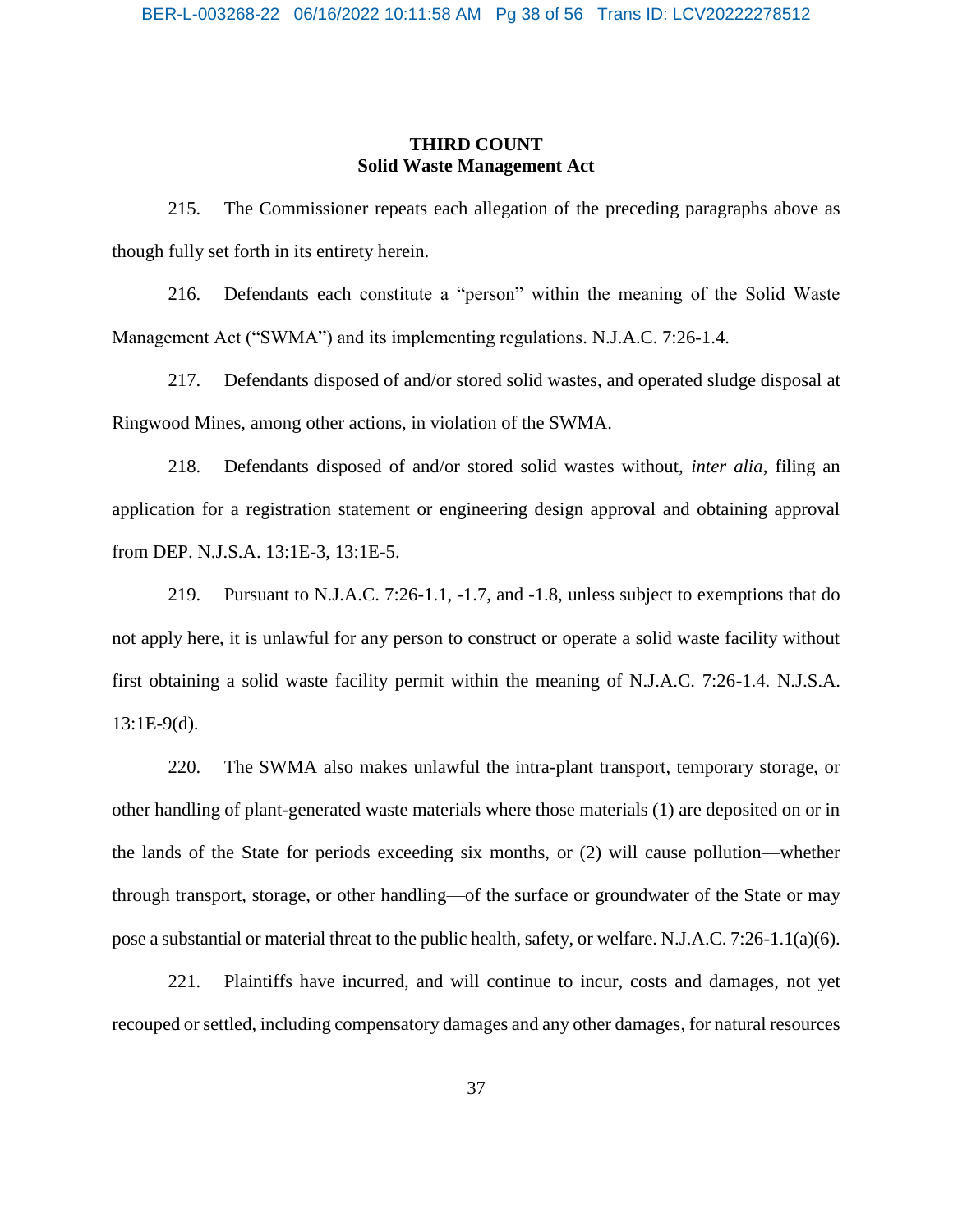#### BER-L-003268-22 06/16/2022 10:11:58 AM Pg 39 of 56 Trans ID: LCV20222278512

of this State that have been, or may be, lost or destroyed as a result of, *inter alia*, Defendants' unlawful disposal and/or storage of solid waste at Ringwood Mines, and operation of solid waste facilities at Ringwood Mines, and other actions.

222. Defendants' unlawfully operated solid waste facilities at Ringwood Mines, the operation of which was neither permitted pursuant to a valid solid waste facility permit issued pursuant to N.J.A.C. 7:26-1.1 et seq., nor exempted pursuant to N.J.A.C. 7:26-1.1, -1.7, and/or - 1.8, and is liable for all costs and damages, including compensatory damages and any other damages for natural resources of this State and State Park that have been, or may be, lost or destroyed as a result.

223. Pursuant to N.J.S.A. 13:1E-9(d), the Commissioner may bring an action in the Superior Court for the costs of any investigation, inspection, or monitoring survey which led to establishment of the violation, including the costs of preparing and litigating the case, N.J.S.A. 13:1E-9(d)(2); for any cost incurred by the State in removing, correcting, or terminating the adverse effects upon water and air quality resulting from any violation of any provision of the SWMA or any rule, regulation, or condition of approval for which an action under this subsection is brought, N.J.S.A.  $13:1E-9(d)(3)$ ; for compensatory damages for any loss or destruction of wildlife, fish, or aquatic life, and any other damages caused by any violation of any provision of the SWMA or any rule, regulation, or condition of approval for which an action under this subsection is brought, N.J.S.A. 13:1E-9(d)(4); and for civil penalties of up to \$50,000.00 per day, N.J.S.A. 13:1E-9(f).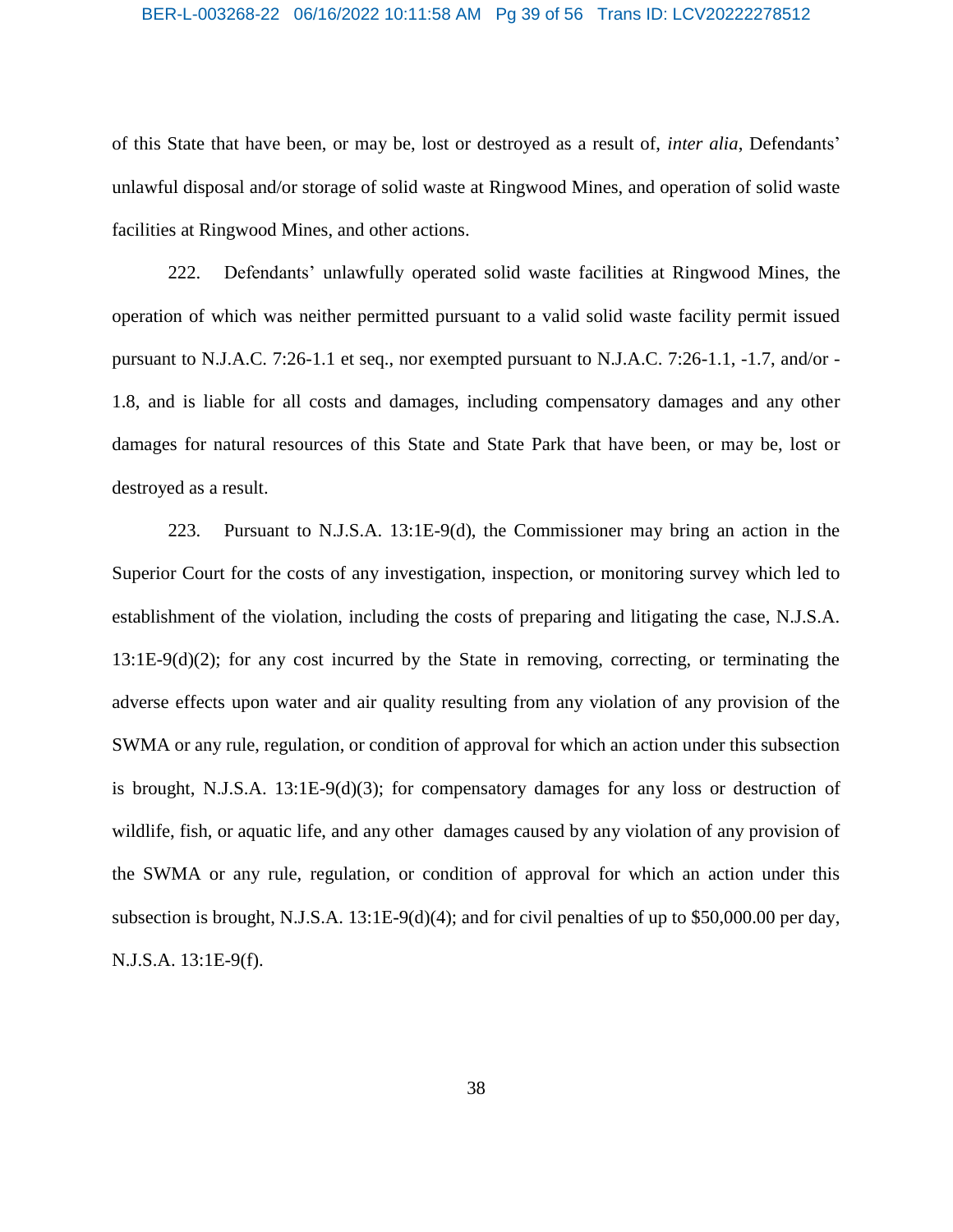#### PRAYER FOR RELIEF

WHEREFORE, Plaintiffs pray that this Court:

a. Order Defendants to pay the costs of any investigation, inspection, or monitoring survey, which led to establishment of the violation, including the costs of preparing and litigating the case;

b. Find Defendants liable, jointly and severally, for all costs that will be incurred for any investigation, inspection, or monitoring survey, which led, or will lead, to establishment of the violation, including the costs of preparing and litigating the case;

c. Order Defendants to pay all costs, not otherwise recouped or settled, that have been incurred, or will be incurred, by the State in removing, correcting, or terminating the adverse effects of a violation of any provision of the SWMA or any rule, regulation, or condition of approval for which the action has been brought, including primary restoration damages, upon the natural resources of this State and any State Park;

d. Order Defendants to pay all compensatory damages and other damages, not otherwise recouped or settled, that have been incurred or will be incurred, including primary restoration damages, with applicable interest, for natural resources of this State and any State Park that have been, or may be, injured, lost or destroyed as a result of Defendants' violation of the SWMA;

e. Find Defendants liable, jointly and severally, for any injury, loss or destruction of natural resources and any State Park, including primary restoration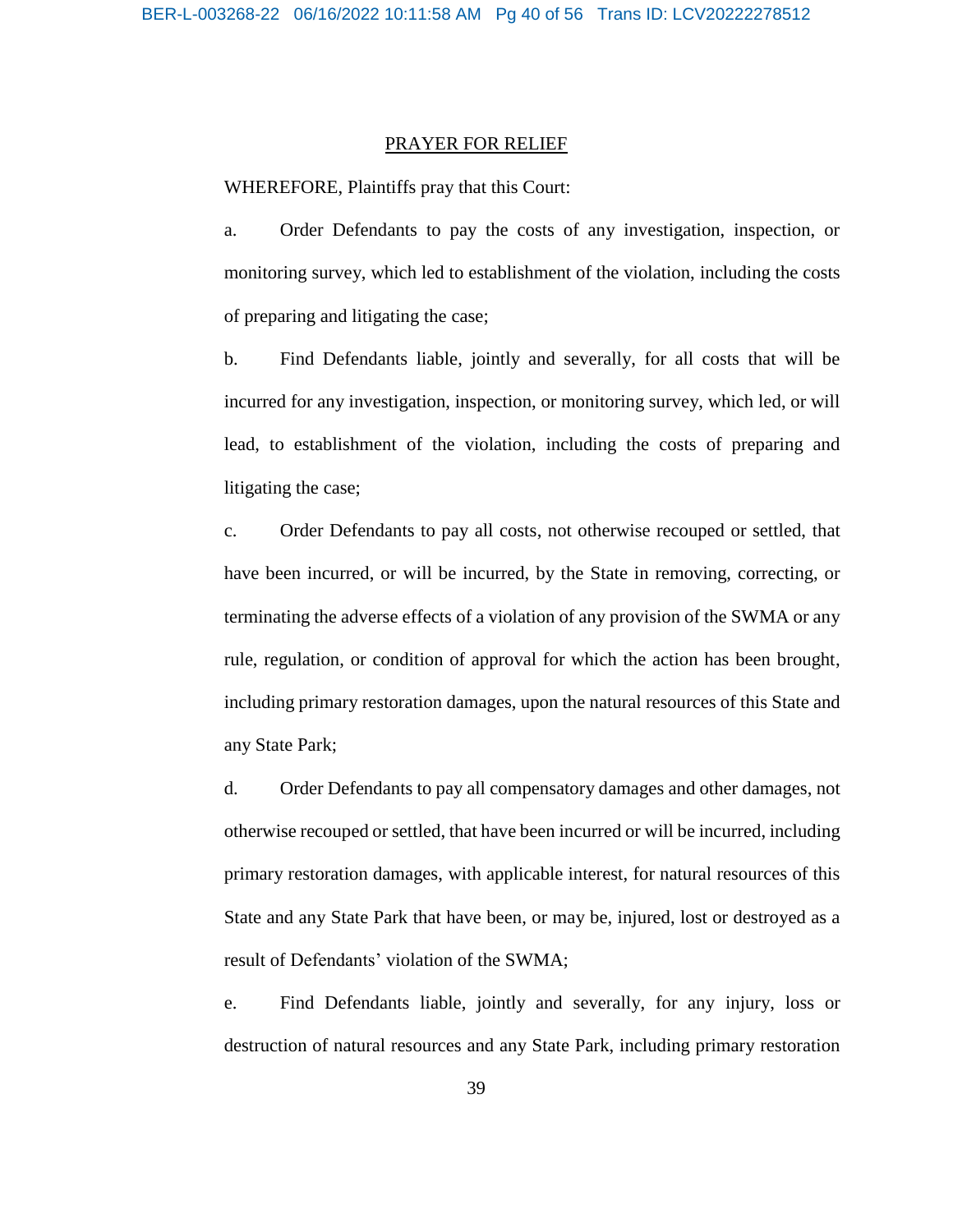damages, and any other damages resulting from Defendants' violation of the SWMA;

f. Enter an order awarding civil penalties of up to \$50,000.00 per day;

g. Award Plaintiffs the costs and fees in this action, including attorneys' fees, incurred in prosecuting this action, together with prejudgment interest, to the full extent permitted by law; and

h. Award Plaintiffs such other monetary relief as this Court deems appropriate.

## **FOURTH COUNT Public Nuisance**

224. Plaintiffs repeat each allegation of the preceding paragraphs above as though fully set forth in its entirety herein.

225. The State has a quasi-sovereign interest in the integrity of its natural resources and the well-being of its residents.

226. The contamination at Ringwood Mines constitutes a physical invasion of public property and an unreasonable and substantial interference, both actual and potential, with the integrity of the natural resources of the State.

227. The State holds its groundwater, sediments, land, fish, wildlife, biota, air, and water in trust for the benefit of the public.

228. The State owns State Parks for the use and enjoyment of the public.

229. The use, enjoyment, and existence of uncontaminated natural resources are rights common to the general public.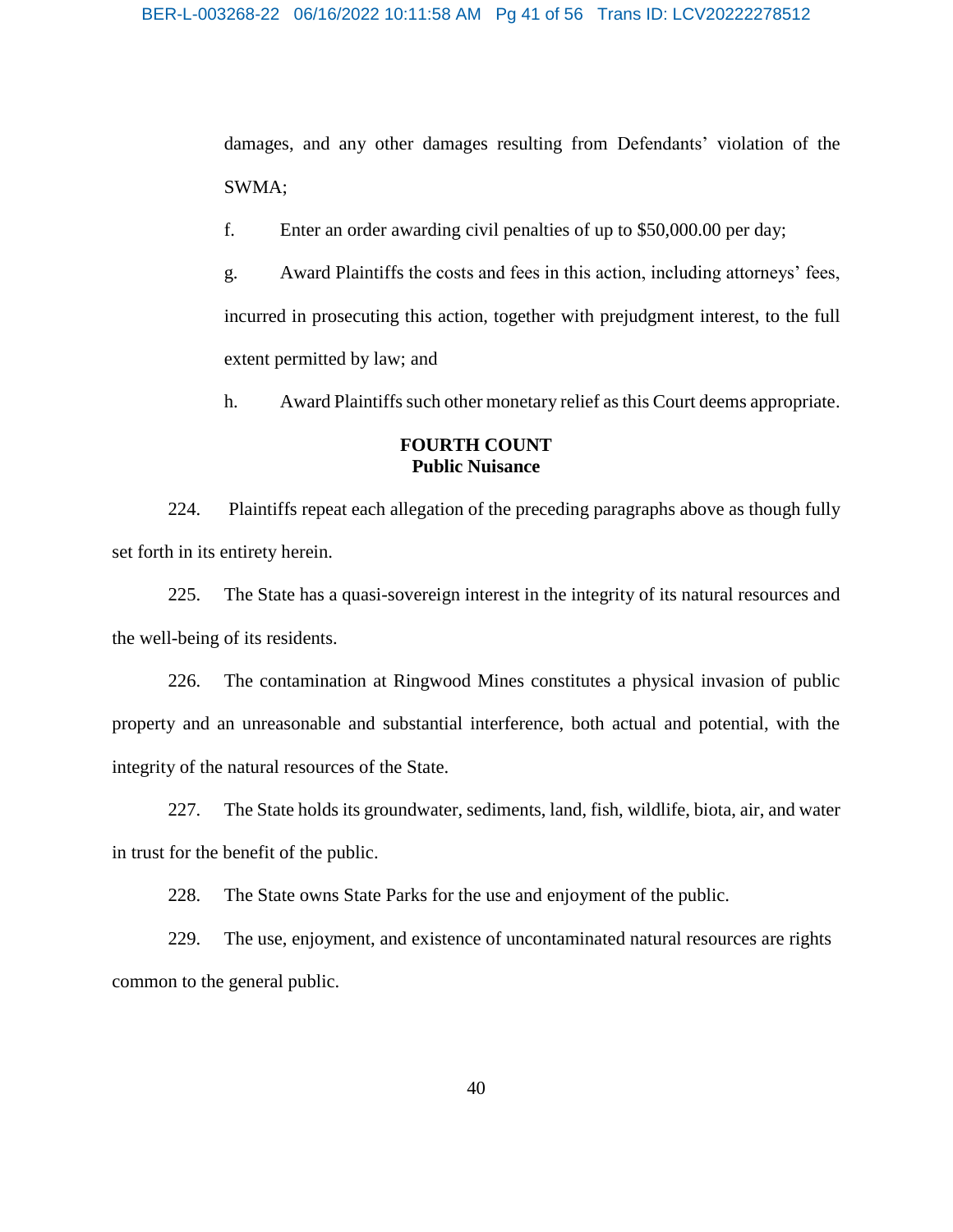#### BER-L-003268-22 06/16/2022 10:11:58 AM Pg 42 of 56 Trans ID: LCV20222278512

230. The natural resource contamination at Ringwood Mines constitutes a physical invasion of public property and an unreasonable and substantial interference, both actual and potential, with the exercise of the public's common right to this natural resource.

231. As long as the groundwater, sediments, land, fish, wildlife, biota, air, and/or water remain contaminated due to Defendants' conduct, the public nuisance continues.

232. Until the groundwater, sediments, land, fish, wildlife, biota, air, and water is restored to its pre-injury quality, Defendants are liable for the creation, and continued maintenance, of a public nuisance in contravention of the public's common right to clean and healthy natural resources.

#### PRAYER FOR RELIEF

WHEREFORE, the Plaintiffs pray that this Court:

a. Order Defendants to reimburse the Plaintiffs for all cleanup and removal costs that the Plaintiffs have incurred but have not yet been recouped or settled, including reasonable assessment costs for any natural resource of this State and State Park injured as a result of the discharge of hazardous substances and pollutants at Ringwood Mines, with applicable interest;

b. Enter declaratory judgment against Defendants for all cleanup and removal costs, including reasonable assessment costs, that the Plaintiffs will incur, including primary restoration damages, for any natural resource of this State and State Park injured as a result of the discharge of hazardous substances and pollutants at Ringwood Mines;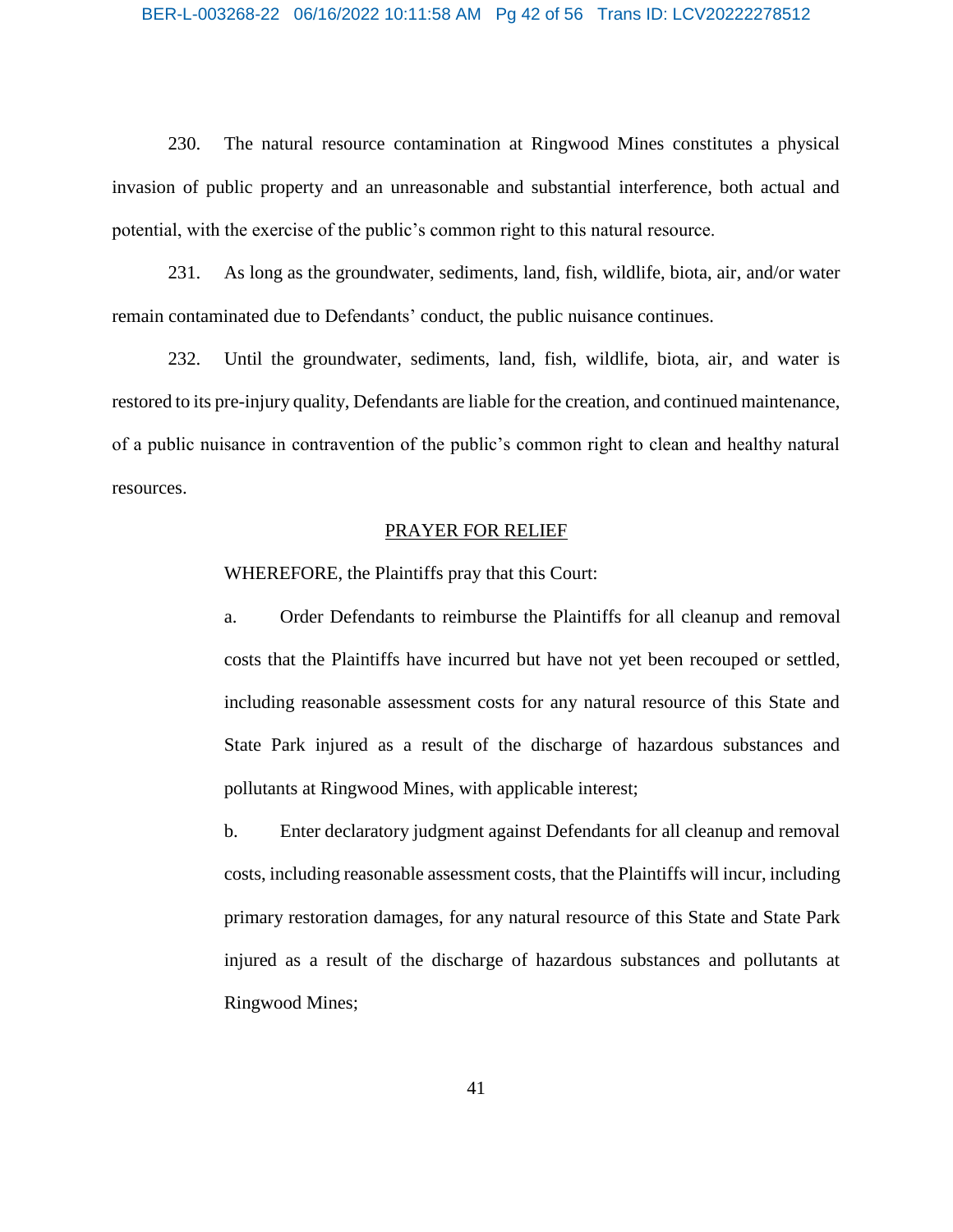c. Enter declaratory judgment against each Defendant, compelling each Defendant to perform, under Plaintiffs' oversight, or to fund Plaintiffs' performance of any further assessment of any natural resource and State Park that has been or may be injured as a result of the discharge of hazardous substances and pollutants at Ringwood Mines, including primary restoration damages, compelling Defendants to compensate the citizens of New Jersey for the lost value of any injured natural resource of the State and any State Park;

d. Award Plaintiffs their costs and fees in this action; and

e. Award Plaintiffs such other relief as this Court deems appropriate.

## **FIFTH COUNT Trespass**

233. Plaintiffs repeat each allegation of the preceding paragraphs above as though fully set forth in its entirety herein.

234. The State has a quasi-sovereign interest in the integrity of its natural resources and the well-being of its residents.

235. Groundwater, sediments, land, fish, wildlife, biota, air, and water are natural resources of the State held in trust by the State for the people of New Jersey.

236. The State owns State Parks for the use and enjoyment of the public.

237. Block 601, Lot 14.01 of Ringwood Mines makes up a portion of state-owned Ringwood State Park.

238. The hazardous substances in the natural resources constitute a physical invasion of the public's property without permission or license.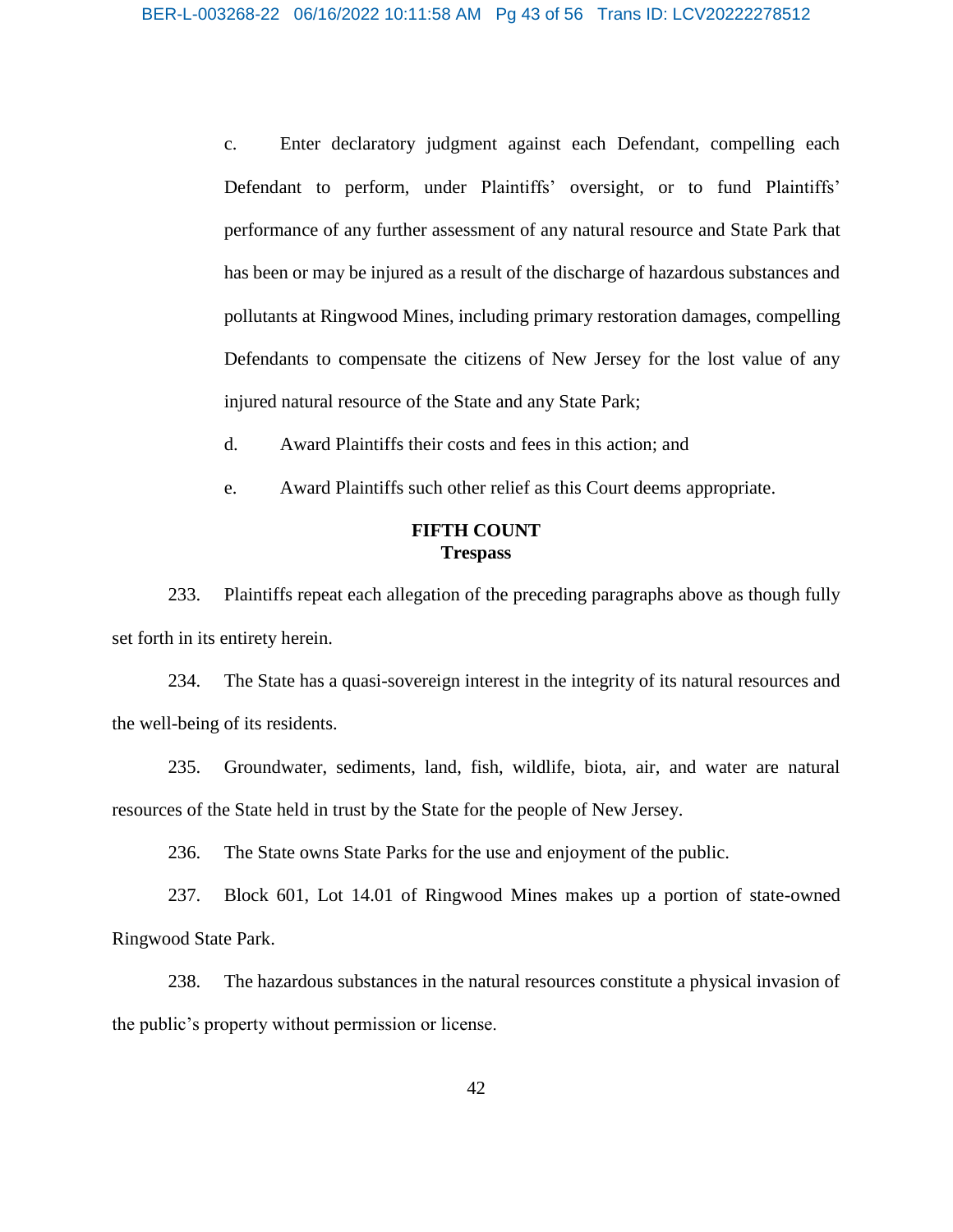239. Each Defendant is liable for trespass, and continued trespass, because the hazardous substances and pollutants in the natural resources at Ringwood Mines resulted from discharges of hazardous substances and pollutants at Ringwood Mines.

240. As long as the natural resources remain contaminated due to Defendants' conduct, the trespass continues.

241. Until the natural resources are restored to their pre-discharge condition, Defendants are liable for trespass, and continued trespass, upon public property.

#### PRAYER FOR RELIEF

WHEREFORE, the Plaintiffs pray that this Court:

a. Order Defendants to reimburse the Plaintiffs for all cleanup and removal costs and damages that the Plaintiffs have incurred that have not yet been recouped or settled, including the lost value and reasonable assessment costs for any natural resource of this State and State Park injured as a result of the discharge of hazardous substances and pollutants at Ringwood Mines, with applicable interest;

b. Enter declaratory judgment against Defendants for all cleanup and removal costs and damages that the Plaintiffs may incur, that have not yet been recouped or settled, including primary restoration damages and the lost value and reasonable assessment costs for any natural resource of this State and State Park injured as a result of the discharge of hazardous substances and pollutants at Ringwood Mines;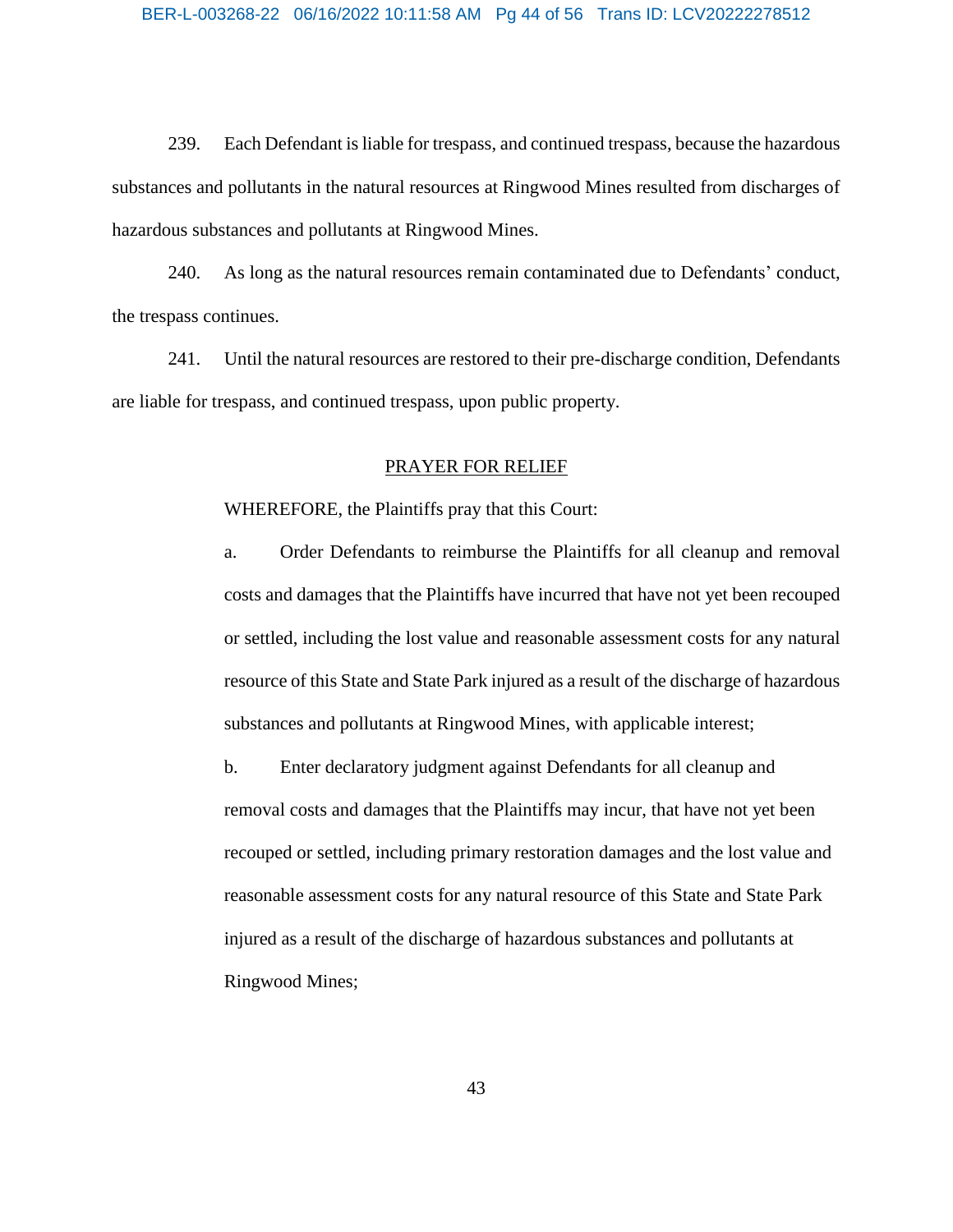c. Enter judgment against Defendants, compelling Defendants to perform, under Plaintiffs' oversight, or to fund Plaintiffs' performance of any further assessment of any natural resource and State Park that has been or may be injured as a result of the discharge of hazardous substances and pollutants at Ringwood Mines, and compelling Defendants to compensate the citizens of New Jersey for the lost value of any injured natural resource of the State;

d. Award Plaintiffs their costs and fees in this action;

e. Award Plaintiffs such other relief as this Court deems appropriate.

## **SIXTH COUNT Negligence**

242. Plaintiffs repeat each allegation of the preceding paragraphs above as though fully set forth in their entirety herein.

243. Defendants and/or their predecessors owed a duty to Plaintiffs and the public to exercise reasonable care to avoid creating an unreasonable risk of harm to the natural resources of the State and the public health.

244. Defendants and/or their predecessors owed a duty to Plaintiffs and the public to refrain from discharging hazardous substances and pollutants.

245. Defendants and/or their predecessors had a non-delegable duty to use due care in maintaining, monitoring, and operating the Site, and/or in removing and transporting the waste from Mahwah Assembly and disposing of it in a safe and lawful manner.

246. Defendants' conduct and/or the conduct of their predecessors breached their duty to the Plaintiffs and the public.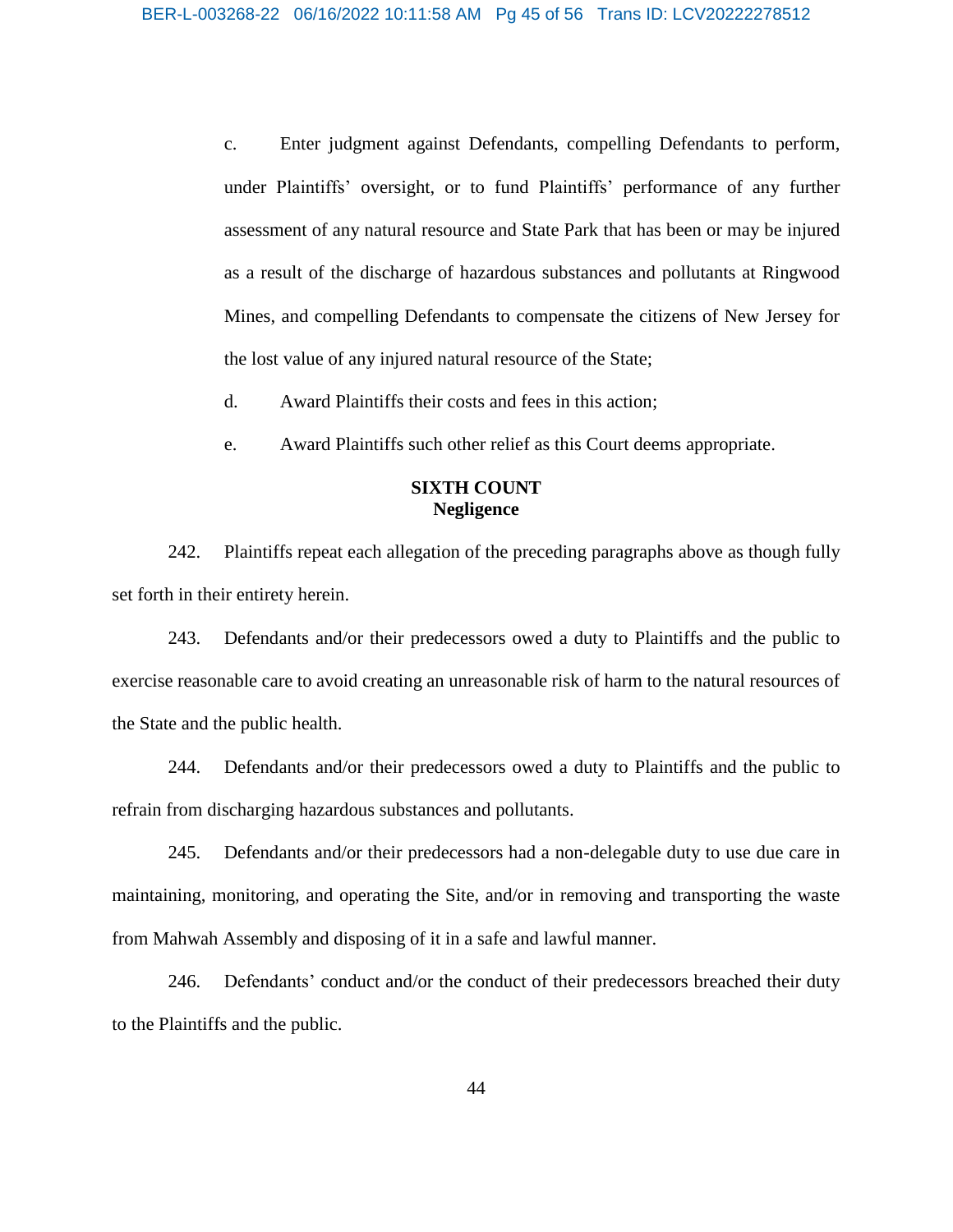#### BER-L-003268-22 06/16/2022 10:11:58 AM Pg 46 of 56 Trans ID: LCV20222278512

247. Defendants breached their duty by, among other things, disposing of the waste in a negligent, careless, and reckless manner.

248. Beginning in or around 1965 and continuing thereafter, Defendants facilitated, directed, allowed, permitted, and/or caused industrial and other waste from Mahwah Assembly to be emitted, released, discharged, stored, handled, processed, disposed of and/or dumped in mine pits and other areas in Ringwood Mines, as well as on and in other locations nearby.

249. The toxic and hazardous waste dumped by Defendants on the Site included paint sludge, heavy metals, lead, arsenic, benzene, SVOCs, solvents, PCBs, and other toxins.

250. Defendants' dumping of toxic and hazardous waste at Ringwood Mines violated then existing laws, regulations and guidelines, such as prohibition of incineration or burning applicable to persons generating, managing, storing, using, transporting and disposing of hazardous and toxic substances.

251. Defendants' breach of their duty foreseeably caused the contamination of the natural resources of Ringwood Mines, including groundwater, sediments, land, fish, wildlife, biota, air, and water, and created a public health risk, as more particularly described in this Complaint.

252. As a result of the negligence of Defendants and/or their predecessors at and from Ringwood Mines, the Plaintiffs have incurred and will continue to incur costs and natural resource damages due to injuries to the natural resources of the State; all of which was proximately caused by Defendants and/or their predecessors.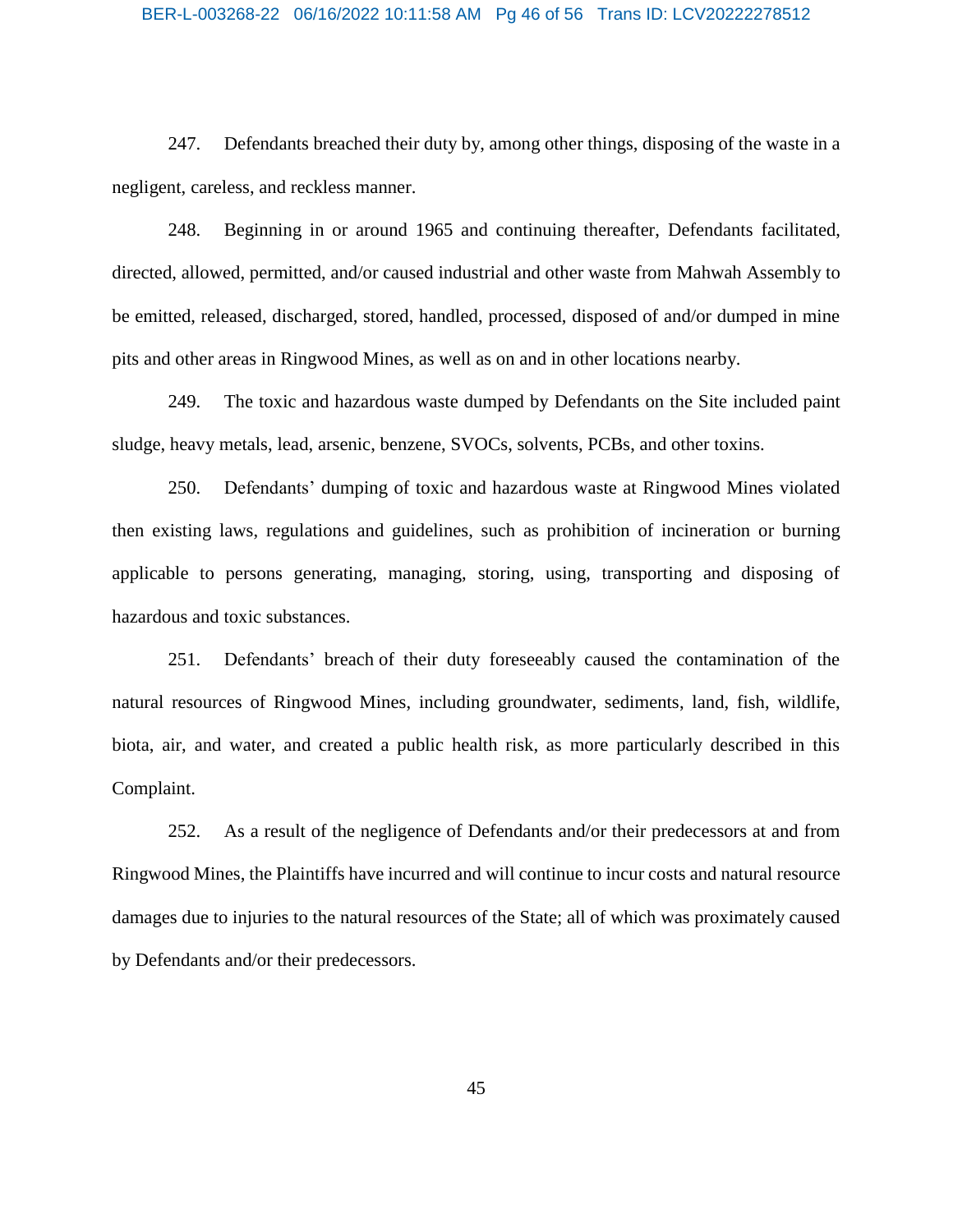#### PRAYER FOR RELIEF

WHEREFORE, the Plaintiffs pray that this Court:

a. Order Defendants to reimburse the Plaintiffs for all cleanup and removal costs and damages that the Plaintiffs have incurred, that have not yet been recouped or settled, including the lost value and reasonable assessment costs for any natural resource of this State and State Park injured as a result of the discharge of hazardous substances and pollutants at Ringwood Mines, with applicable interest;

b. Enter declaratory judgment against Defendants for all cleanup and removal costs and damages that the Plaintiffs may incur, that have not yet been recouped or settled, including primary restoration damages and the lost value and reasonable assessment costs for any natural resource of this State and State Park injured as a result of the discharge of hazardous substances and pollutants at Ringwood Mines;

c. Enter judgment against Defendants, compelling Defendants to perform, under the Plaintiffs' oversight, or to fund the Plaintiffs' performance of, any further assessment of any natural resource and State Park that has been, or may be, injured as a result of the discharge of hazardous substances and pollutants at Ringwood Mines, and compelling Defendants to compensate the citizens of New Jersey for the lost value of any injured natural resource of the State;

d. Award the Plaintiffs their costs and fees in this action;

e. Award the Plaintiffs such other relief as this Court deems appropriate.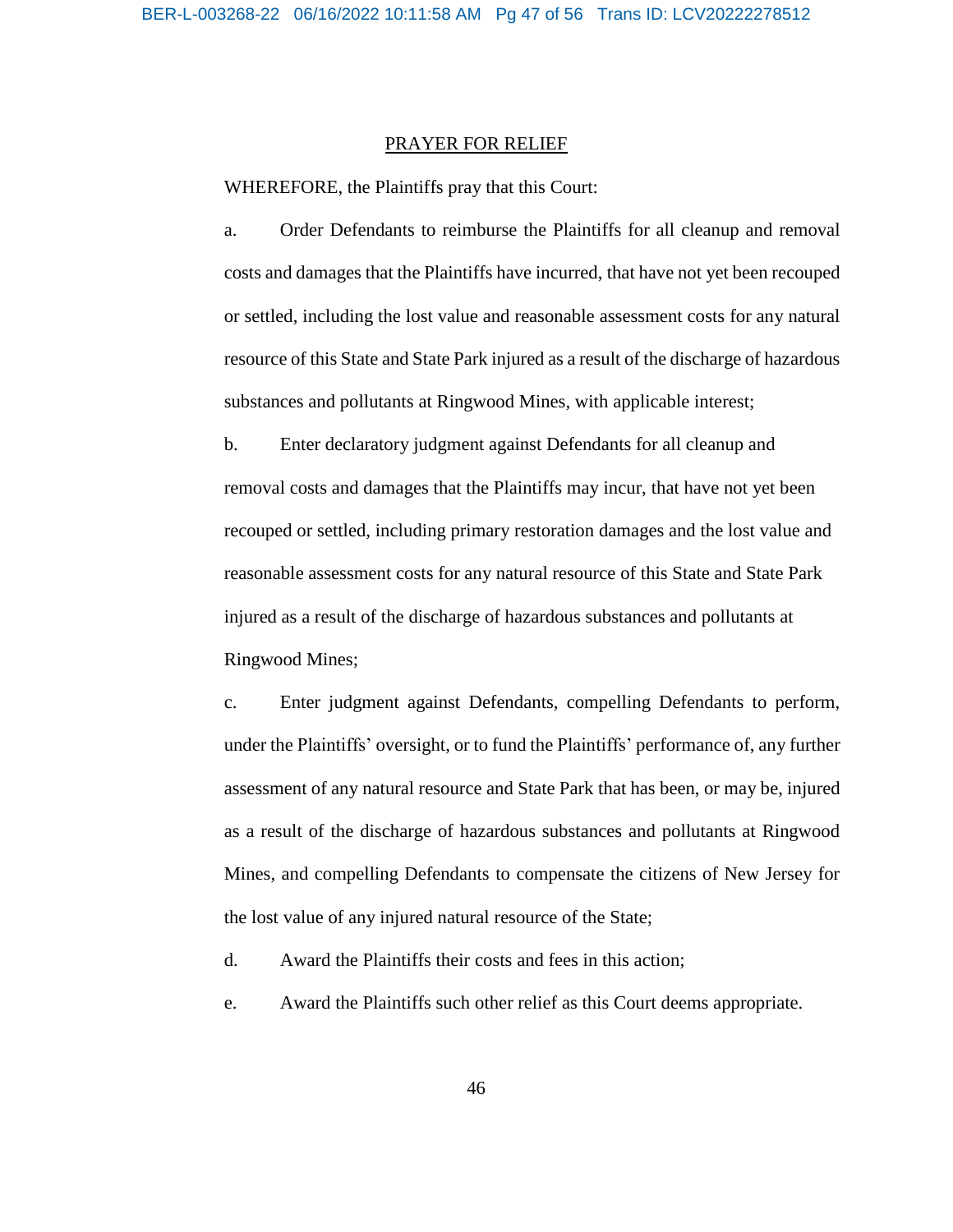## **SEVENTH COUNT Strict Liability**

253. The Plaintiffs repeat each allegation of the preceding paragraphs above as though fully set forth in their entirety herein.

254. Hazardous substances, as defined in N.J.S.A 58:10-23.1lb, were emitted, released, discharged, stored, handled, processed, disposed of and/or dumped at Ringwood Mines.

255. During the time that Ford and their predecessors owned and operated Ringwood Mines, the hazardous substances were discharged at and from Ringwood Mines into the natural resources of the State, thereby causing damages to and destruction of the natural resources and private property and creating a public health hazard.

256. The manner in which Defendants emitted, released, discharged, stored, handled, processed, disposed of, and/or dumped the hazardous substances posed a high risk of harm to the public and natural resources of the State on and surrounding Ringwood Mines.

257. The manner in which Defendants emitted, released, discharged, stored, handled, processed, disposed of, and/or dumped the hazardous substances at Ringwood Mines could not have been carried out more safely through the exercise of due care.

258. The manner in which Defendants emitted, released, discharged, stored, handled, processed, disposed of, and/or dumped the hazardous substances at Ringwood Mines is and was not common practice.

259. Defendant's emission, release, discharge, storage, handling, processing, disposal, and/or dumping of hazardous substances at Ringwood Mines was inappropriate.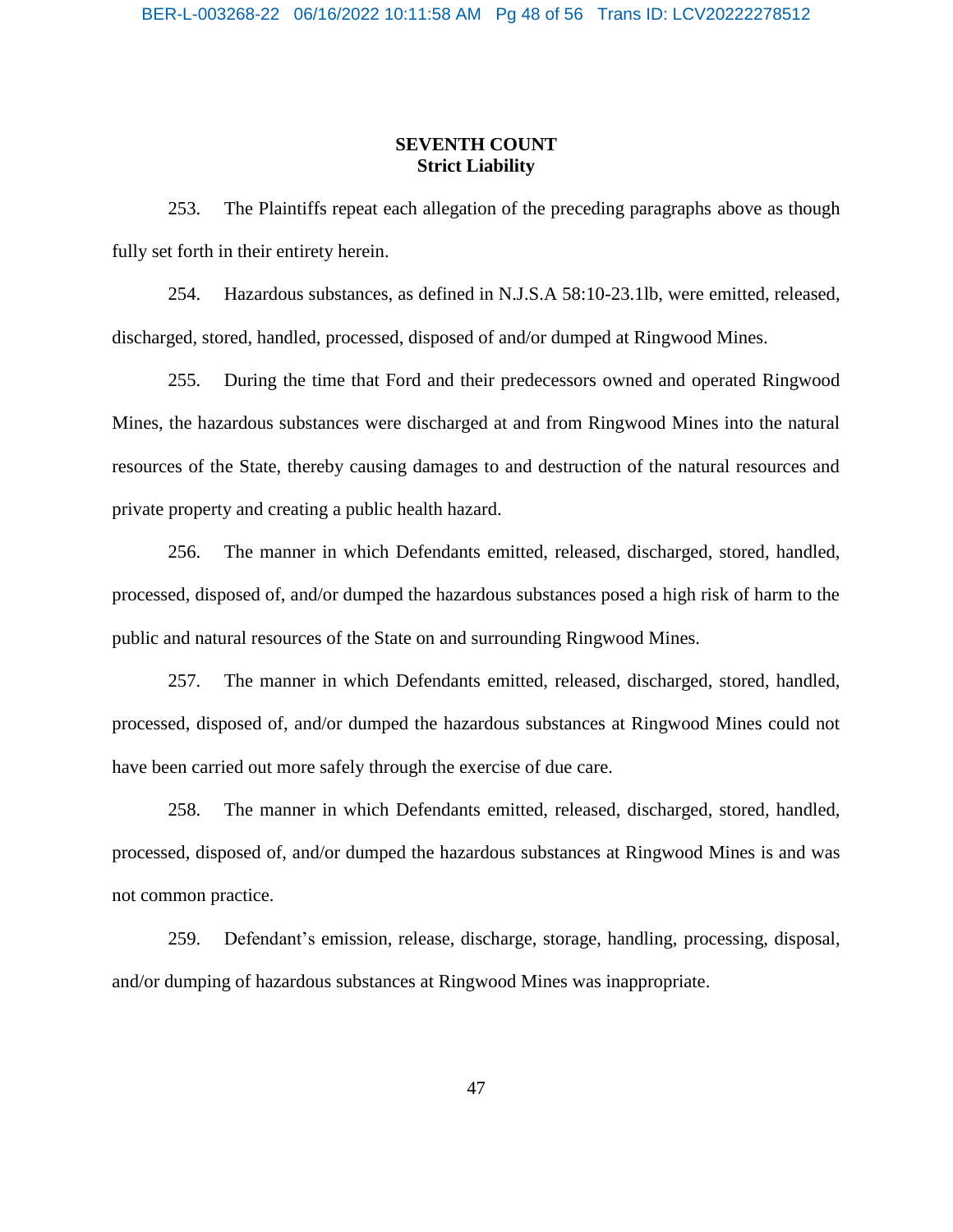260. The manner in which Defendants emitted, released, discharged, stored, handled, processed, disposed of, and/or dumped the hazardous substances outweighed the related products' utility.

261. By emitting, releasing, discharging, storing, handling, processing, disposing of, and/or dumping hazardous substances and pollutants as more specifically noted above, at and from Ringwood Mines and within the State's natural resources in such a manner as to cause damage and destruction, Defendants and/or their predecessors engaged in an abnormally dangerous activity for which they are strictly liable.

## PRAYER FOR RELIEF

## WHEREFORE, the Plaintiffs pray that this Court:

a. Order Defendants to reimburse the Plaintiffs for all cleanup and removal costs and damages that the Plaintiffs have incurred or will incur, but have not yet recouped or settled, including the lost value and reasonable assessment costs for any natural resource of this State and State Park injured as a result of the discharge of hazardous substances and pollutants at Ringwood Mines, with applicable interest;

b. Enter declaratory judgment against Defendants for all cleanup and removal costs and damages that the Plaintiffs may incur, that have not yet been recouped or settled, including primary restoration damages and the lost value and reasonable assessment costs for any natural resource of this State and State Park injured as a result of the discharge of hazardous substances and pollutants at Ringwood Mines;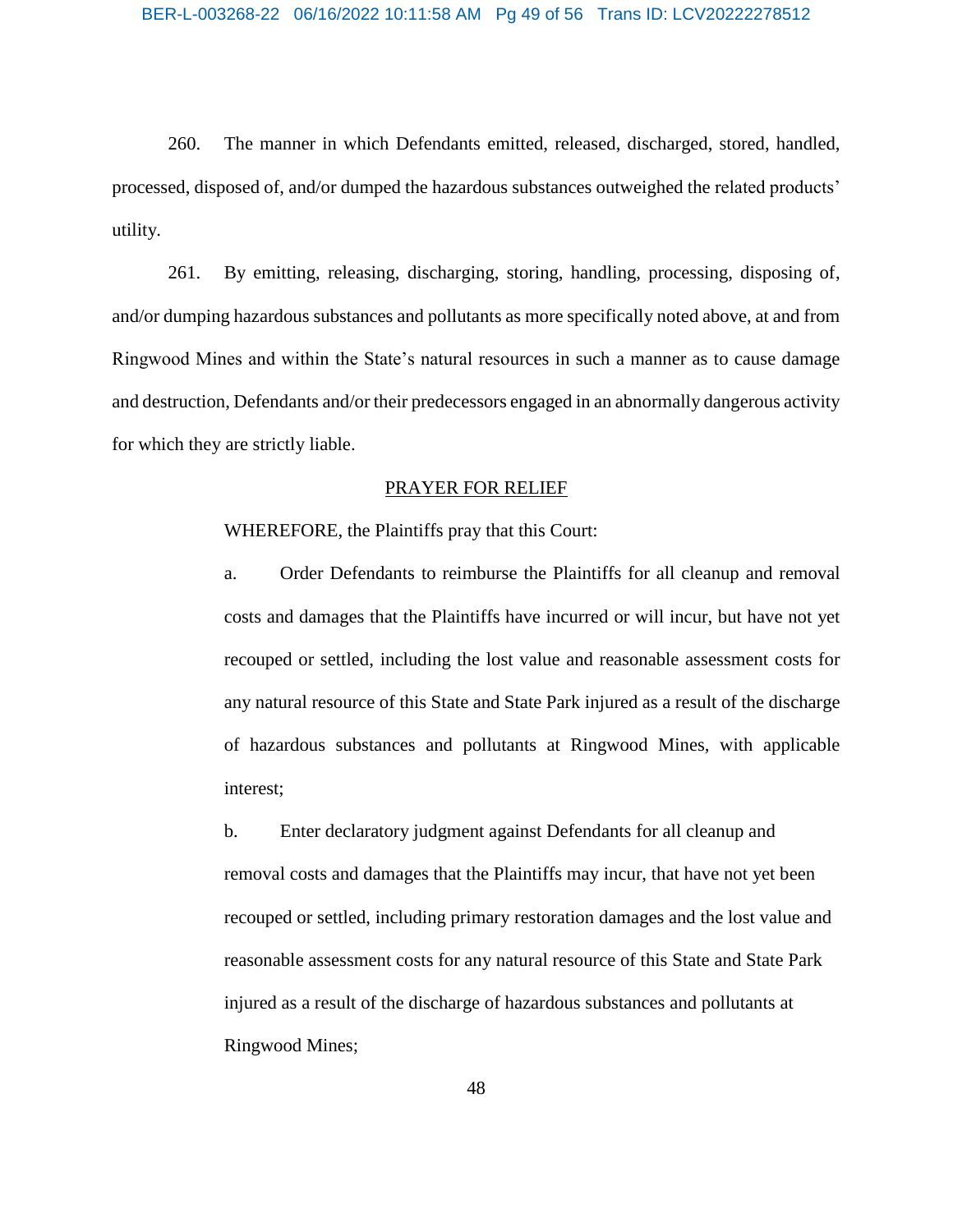c. Enter judgment against Defendants, compelling Defendants to perform, under Plaintiffs' oversight, or to fund Plaintiffs' performance of, any further assessment of any natural resource and State Park that has been, or may be, injured as a result of the discharge of hazardous substances and pollutants at Ringwood Mines, and compelling Defendants to compensate the citizens of New Jersey for the lost value of any injured natural resource of the State;

- d. Award the Plaintiffs their costs and fees in this action;
- e. Award the Plaintiffs such other relief as this Court deems appropriate.

## **EIGHTH COUNT Punitive Damages**

262. The Plaintiffs repeat each allegation of the preceding paragraphs above as though fully set forth in its entirety herein.

263. Defendants' acts, as set forth above, were reckless and accompanied by wanton and willful disregard for the rights, welfare, safety, and health of the citizens and residents of New Jersey, persons who foreseeably might be harmed by their acts and omissions.

264. Defendants intentionally released, discharged, stored, handled, processed, disposed of, and dumped industrial and hazardous waste from Mahwah Assembly in mine pits and other areas of Ringwood Mines and on or in other locations nearby, while failing to warn residents about the dangers such activities posed.

265. Defendants were aware of the extent of the contamination of the Site resulting from the company's release, discharge, storage, handling, processing, disposal and dumping of hazardous and toxic waste.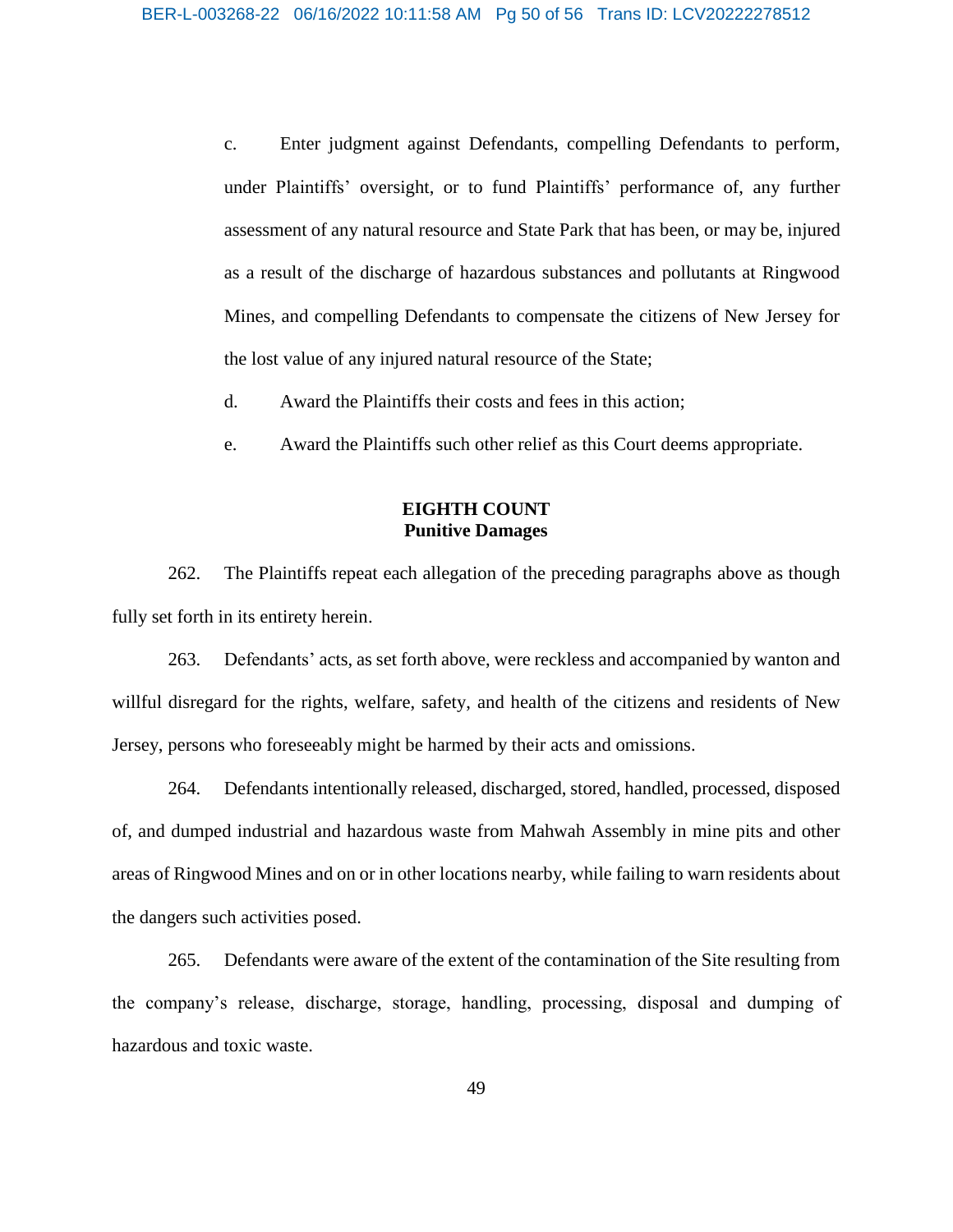#### BER-L-003268-22 06/16/2022 10:11:58 AM Pg 51 of 56 Trans ID: LCV20222278512

266. Ford divested itself of the Site by selling and donating portions of the property without fully disclosing the presence of the contamination to the buyers or donees in an attempt to escape responsibility for the clean-up of and liability for the contamination at Ringwood Mines.

267. During Defendants' first remediation of the Site between 1983 and 1994, Defendants concealed the full extent of the contamination, thereby enabling Ford to avoid taking all appropriate steps to clean up the contamination and mitigate the harm caused by their dumping.

268. At all times pertinent hereto, the conduct of Defendants in the use, disposal, release, discharge, transportation, storage, disposal, and/or handling of hazardous and toxic substances, or concealment of knowledge of same, that have caused, or threaten to cause bodily injury and/or death, and damage to the natural resources of this State and a State Park, were deliberate acts or omissions taken with a wanton and willful disregard for the welfare of the residents of New Jersey.

269. Defendants failed to timely notify DEP of all discharges at Ringwood Mines.

270. As a direct and proximate result of Defendants' wanton and willful conduct, groundwater, surface water, sediments, soils, biota, air, and other natural resources at and around Ringwood Mines and a State Park have become contaminated and injured.

#### PRAYER FOR RELIEF

WHEREFORE, the Plaintiffs pray that this Court:

a. Find that Defendants engaged in willful and wanton conduct;

b. Award Plaintiffs punitive damages in an amount to be determined by the trier of fact;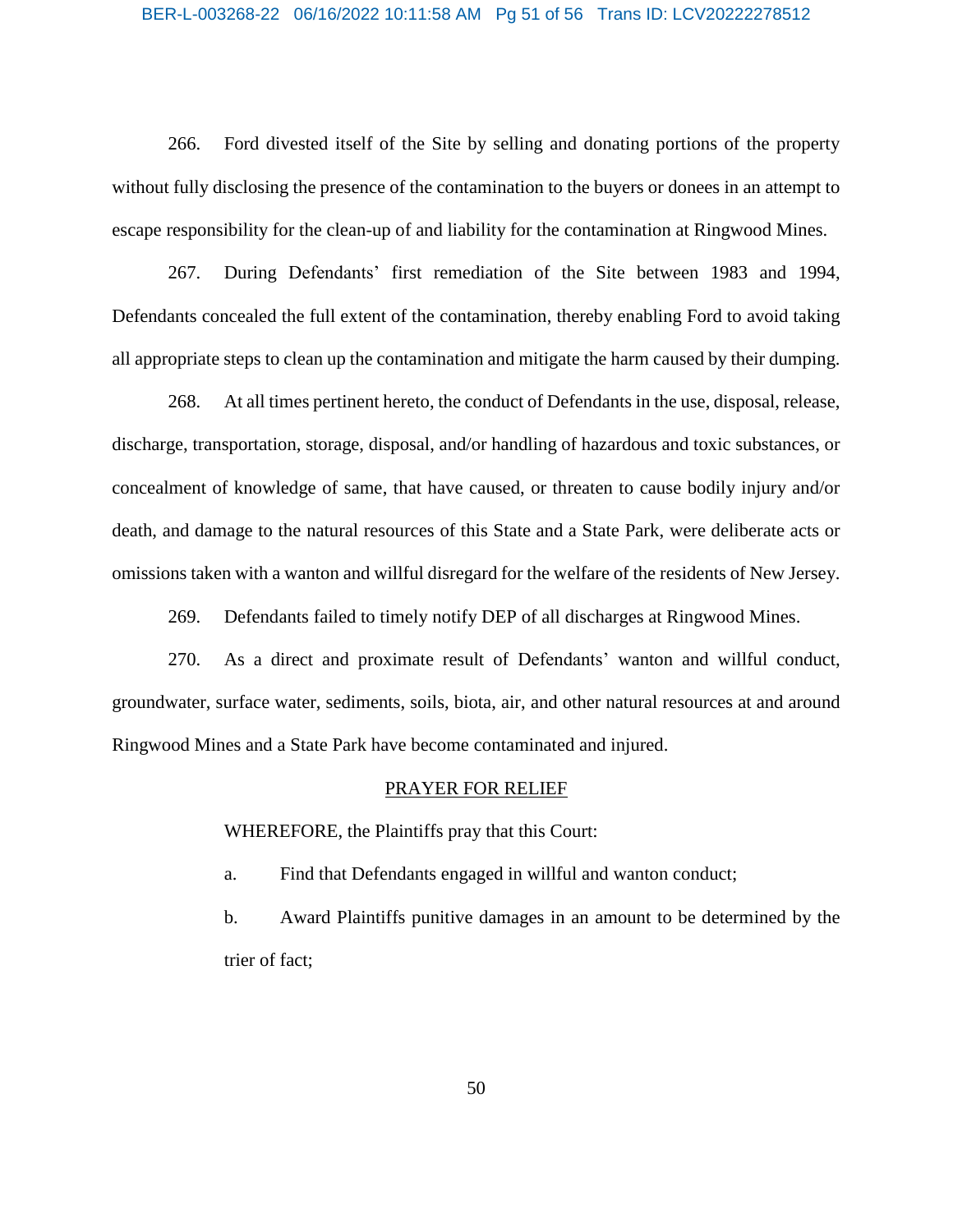c. Award the Plaintiffs their costs and fees in this action, including attorneys' fees, incurred in prosecuting this action, together with prejudgment interest, to the full extent permitted by law; and

d. Award Plaintiffs such other monetary relief as this Court deems appropriate.

MATTHEW J. PLATKIN, ACTING ATTORNEY GENERAL OF NEW **JERSEY** Attorney for Plaintiffs

- By:  $\sqrt{s}$  *Thomas Lihan* Thomas Lihan Deputy Attorney General
- By: \_\_*/s/\_Carley A. Doyle*\_\_\_\_\_\_\_\_\_\_\_\_\_\_ Carley A. Doyle Deputy Attorney General

LOCKS LAW FIRM 3 Becker Farm Road, Suite 105 Roseland, NJ 07068 Special Counsel to the Attorney General

By: *\_\_/s/ Alfred M. Anthony* Alfred M. Anthony, Esq.

> THE LANIER LAW FIRM, P.C. 10940 W. Sam Houston Pkwy N., Suite 100 Houston, TX 77064 Special Counsel to the Attorney General

By: \_\_*/s/ Richard D. Meadow*\_\_\_\_\_\_\_\_\_\_\_ Richard D. Meadow, Esq.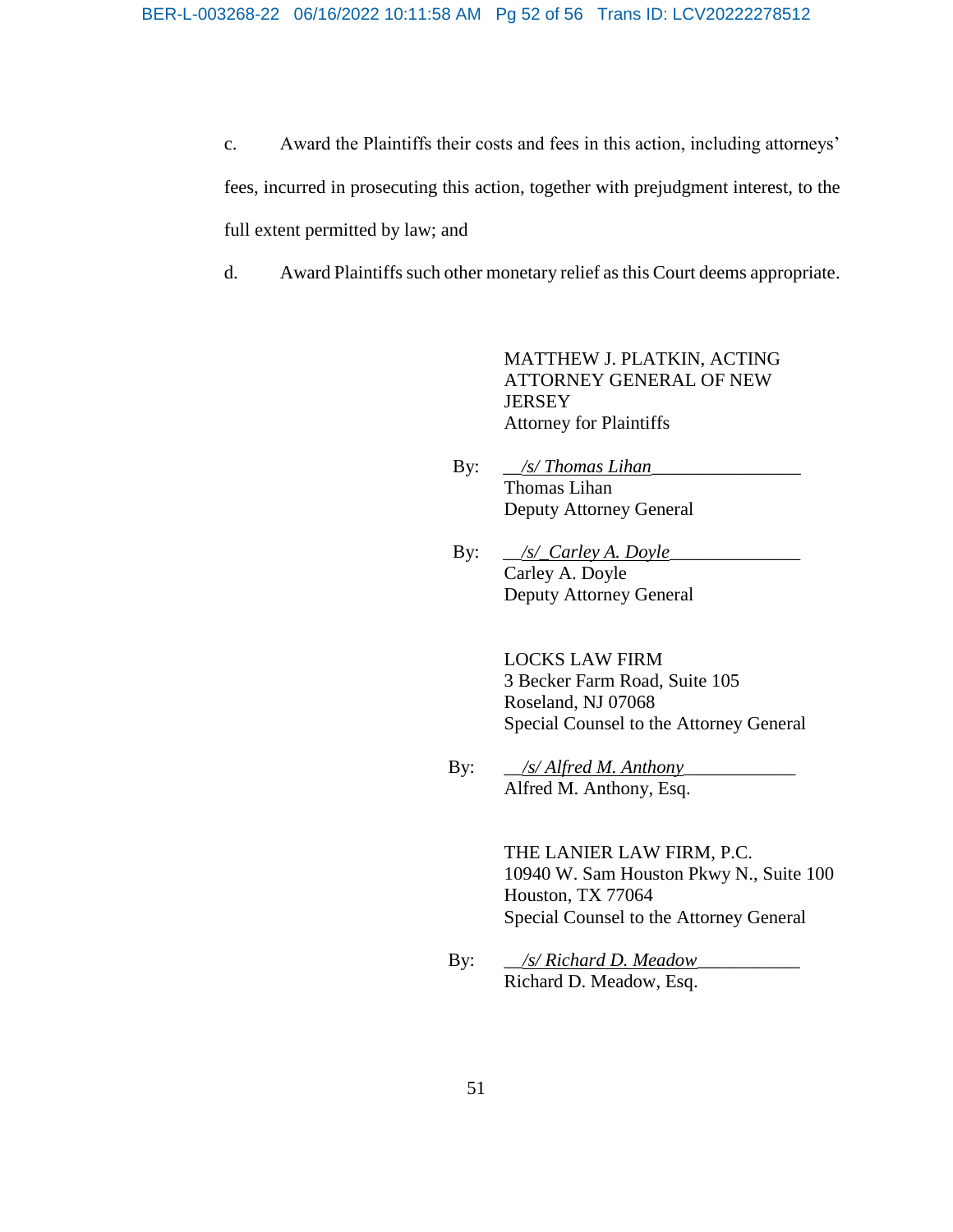HAUSFELD LLP 325 Chestnut Street, Suite 900 Philadelphia, PA 19106 Special Counsel to the Attorney General

By: \_*/s/ Katie R. Beran*\_\_\_\_\_\_\_\_\_\_\_\_\_\_\_\_\_\_ Katie R. Beran, Esq.

Dated: July 16, 2022

#### DESIGNATION OF TRIAL COUNSEL

Pursuant to R. 4:25-4, the Court is advised that Richard D. Meadow, Esq. is hereby designated as trial counsel for the Plaintiffs in this action.

#### CERTIFICATION REGARDING OTHER PROCEEDINGS AND PARTIES

Undersigned counsel hereby certifies, in accordance with  $R. 4:5-1(b)(2)$ , that the matters in controversy in this action are not the subject of any other pending or contemplated action in any court or arbitration proceeding known to the Plaintiffs at this time, nor is any non-party known to the Plaintiffs at this time who should be joined in this action pursuant to R. 4:28, or who is subject to joinder pursuant to R. 4:29-1. If, however, any such non-party later becomes known to the Plaintiffs, an amended certification shall be filed and served on all other parties and with this Court in accordance with R. 4:5-1(b)(2).

#### JURY DEMAND

Plaintiffs demand a trial by jury on all issues so triable.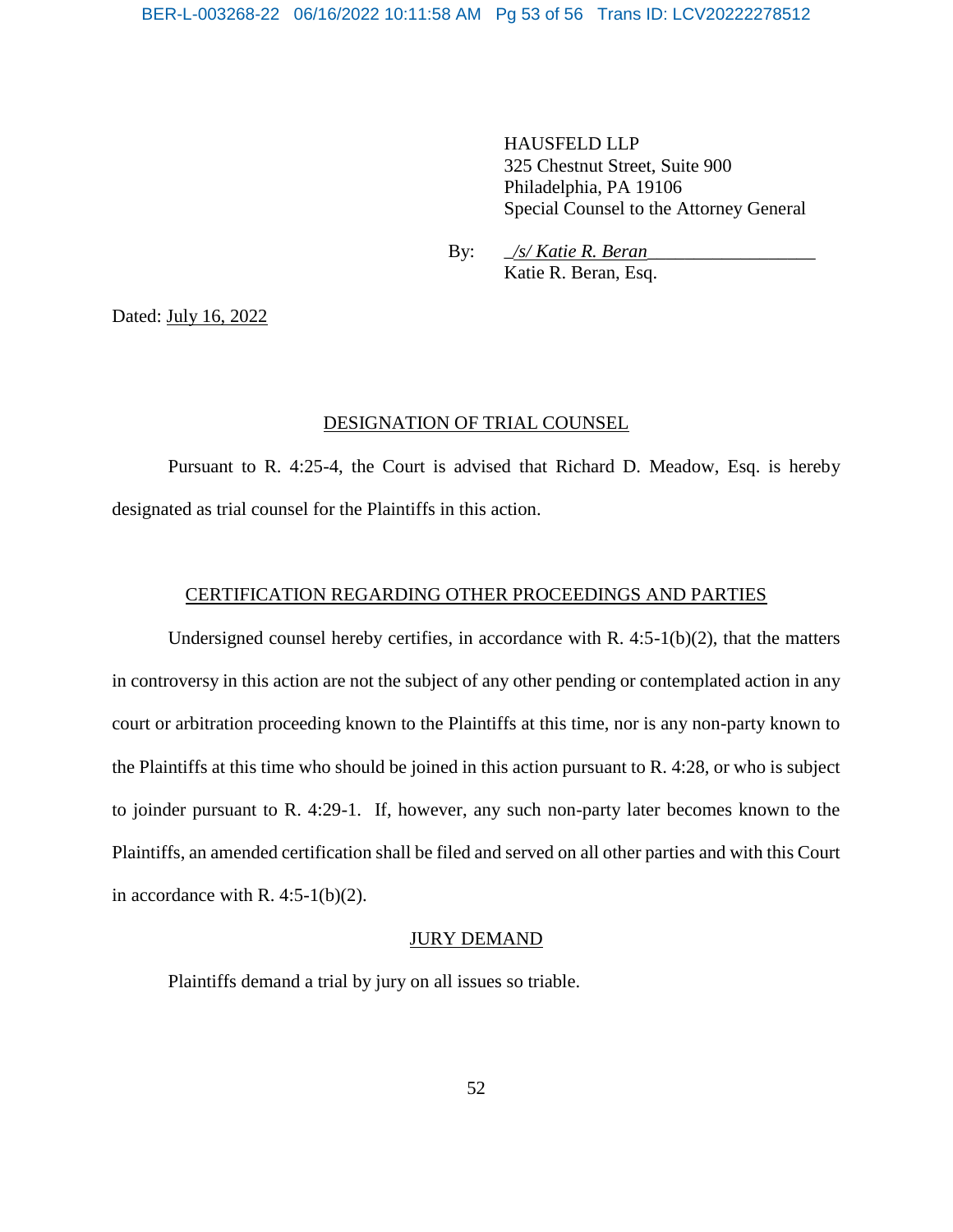MATTHEW J. PLATKIN, ACTING ATTORNEY GENERAL OF NEW JERSEY Attorney for Plaintiffs

- By:  $\angle$ *s/ Thomas Lihan* Thomas Lihan Deputy Attorney General
- By: <u>/s/\_Carley A. Doyle</u> Carley A. Doyle Deputy Attorney General

LOCKS LAW FIRM 3 Becker Farm Road, Suite 105 Roseland, NJ 07068 Special Counsel to the Attorney General

 By: \_\_*/s/ Alfred M. Anthony*\_\_\_\_\_\_\_\_\_\_\_\_ Alfred M. Anthony, Esq.

> THE LANIER LAW FIRM, P.C. 10940 W. Sam Houston Pkwy N., Suite 100 Houston, TX 77064 Special Counsel to the Attorney General

By: \_\_*/s/ Richard D. Meadow*\_\_\_\_\_\_\_\_\_\_\_ Richard D. Meadow, Esq.

> HAUSFELD LLP 325 Chestnut Street, Suite 900 Philadelphia, PA 19106 Special Counsel to the Attorney General

By:  $\frac{f_S}{K}$  *<u>/s/ Katie R. Beran</u>* Katie R. Beran, Esq.

Dated: July 16, 2022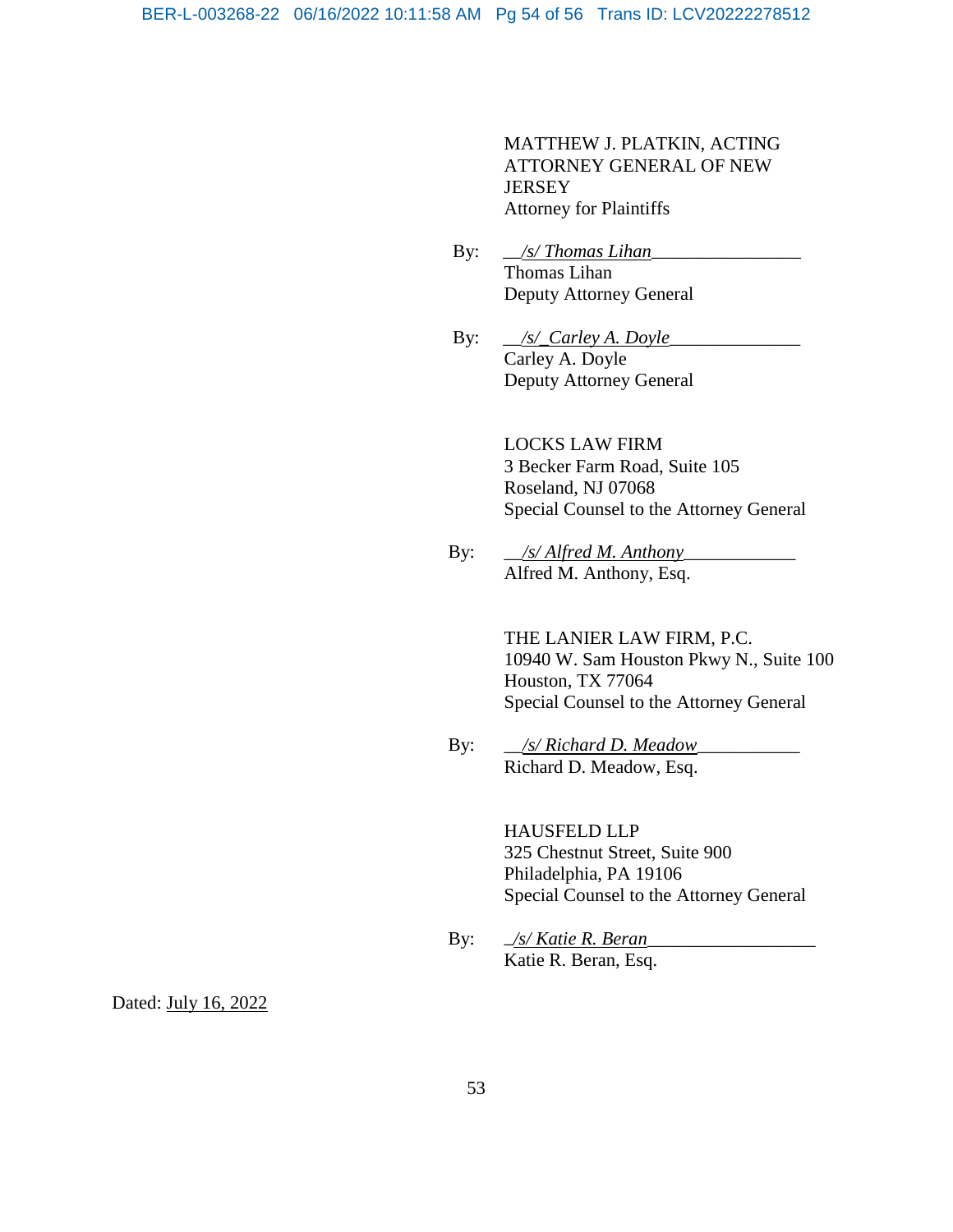

## New Jersey Judiciary Civil Practice Division **Civil Case Information Statement (CIS)**

Use for initial Law Division Civil Part pleadings (not motions) under Rule 4:5-1. Pleading will be rejected for filing, under Rule 1:5-6(c), if information above the black bar is not completed, or attorney's signature is not affixed.

| For Use by Clerk's Office Only                                                                   |                       |        |    |                                |              |                            |  |  |
|--------------------------------------------------------------------------------------------------|-----------------------|--------|----|--------------------------------|--------------|----------------------------|--|--|
| Payment type $\Box$ check<br>Charge/Check Number                                                 |                       | Amount |    |                                |              | Overpayment   Batch Number |  |  |
| $\Box$ charge                                                                                    |                       | \$     | \$ |                                |              |                            |  |  |
| cash                                                                                             |                       |        |    |                                |              |                            |  |  |
| Attorney/Pro Se Name                                                                             | Telephone Number      |        |    |                                |              | County of Venue            |  |  |
| Alfred M. Anthony, Esq.                                                                          | $(973)$ 671-1940 ext. |        |    |                                | Bergen       |                            |  |  |
| Firm Name (if applicable)                                                                        |                       |        |    | Docket Number (when available) |              |                            |  |  |
| <b>Locks Law Firm</b>                                                                            |                       |        |    |                                |              |                            |  |  |
| <b>Office Address - Street</b>                                                                   | City                  |        |    |                                | <b>State</b> | Zip                        |  |  |
| 3 Becker Farm Road                                                                               | Roseland              |        |    |                                | NJ           | 07068                      |  |  |
| Document Type                                                                                    |                       |        |    | <b>Jury Demand</b>             |              |                            |  |  |
| <b>Complaint and Jury Demand</b>                                                                 |                       |        |    | $\blacksquare$ Yes             |              | $\Box$ No                  |  |  |
| Name of Party (e.g., John Doe, Plaintiff)<br>Caption Nj Dept. of Env. Protection, et al. v. Ford |                       |        |    |                                |              |                            |  |  |
| Nj Dept. of Env. Protection, et al., Plaintiffs<br>Motor Company, et al.                         |                       |        |    |                                |              |                            |  |  |
| Case Type Number (See page 3 for listing)<br>156                                                 |                       |        |    |                                |              |                            |  |  |
| Are sexual abuse claims alleged?                                                                 |                       |        |    | $\Box$ Yes                     |              | N <sub>0</sub>             |  |  |
| Does this case involve claims related to COVID-19?                                               |                       |        |    | $\Box$ Yes                     |              | N <sub>0</sub>             |  |  |
| Is this a professional malpractice case?                                                         |                       |        |    | $\exists$ Yes                  |              | $\blacksquare$ No          |  |  |
| If "Yes," see N.J.S.A. 2A:53A-27 and applicable case law                                         |                       |        |    |                                |              |                            |  |  |
| regarding your obligation to file an affidavit of merit.                                         |                       |        |    |                                |              |                            |  |  |
| <b>Related Cases Pending?</b>                                                                    |                       |        |    | $\Box$ Yes                     |              | $\blacksquare$ No          |  |  |
| If "Yes," list docket numbers                                                                    |                       |        |    |                                |              |                            |  |  |
|                                                                                                  |                       |        |    |                                |              |                            |  |  |
| Do you anticipate adding any parties (arising out of same                                        |                       |        |    | $\Box$ Yes                     |              | $\blacksquare$ No          |  |  |
| transaction or occurrence)?                                                                      |                       |        |    |                                |              |                            |  |  |
| Name of defendant's primary insurance company (if known)                                         |                       |        |    | $\Box$ None                    |              | Unknown                    |  |  |
|                                                                                                  |                       |        |    |                                |              |                            |  |  |